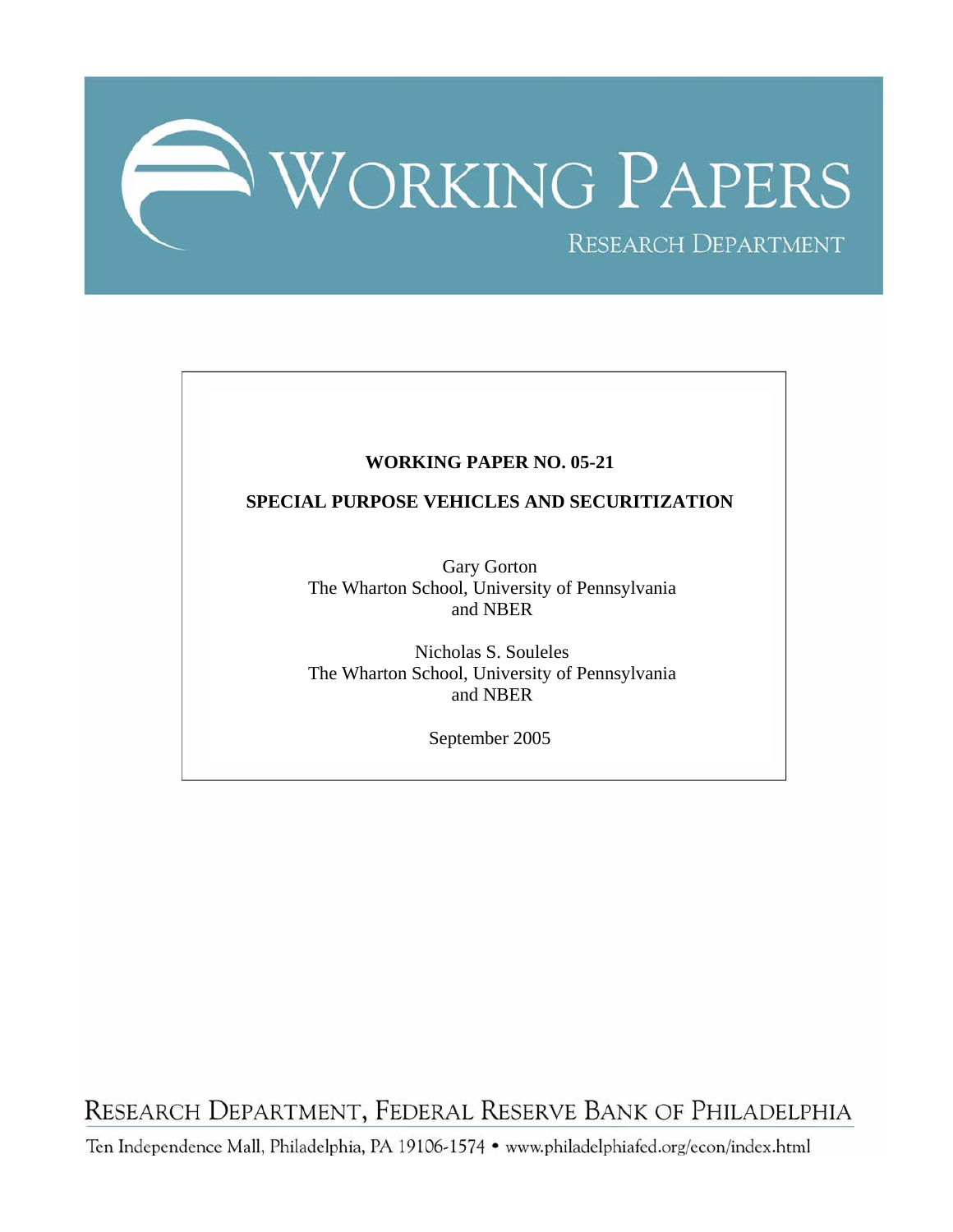# **Special Purpose Vehicles and Securitization\***

Gary Gorton The Wharton School University of Pennsylvania and NBER

and

Nicholas S. Souleles The Wharton School University of Pennsylvania and NBER

May 24, 2003 This Version: September 2005

**Abstract:** This paper analyzes securitization and more generally "special purpose vehicles" (SPVs), which are now pervasive in corporate finance. The first part of the paper provides an overview of the institutional features of SPVs and securitization. The second part provides a model to analyze the motivations for using SPVs and the conditions under which SPVs are sustainable. We argue that a key source of value to using SPVs is that they help reduce bankruptcy costs. Off-balance sheet financing involves transferring assets to SPVs, which reduces the amount of assets that are subject to bankruptcy costs, since SPVs are carefully designed to avoid bankruptcy. Off-balance sheet financing is most advantageous for sponsoring firms that are risky or face large bankruptcy costs. SPVs become sustainable in a repeated SPV game, because firms can implicitly "commit" to subsidize or "bail out" their SPVs when the SPV would otherwise not honor its debt commitments, despite legal and accounting restrictions to the contrary. The third part of the paper tests two key implications of the model using unique data on credit card securitizations. First, riskier firms should securitize more, ceteris paribus. Second, since investors know that SPV sponsors can bail out their SPVs if there is a need, in pricing the debt of the SPV investors will care about the risk of the sponsor defaulting, above and beyond the risk of the SPVs assets. We find evidence consistent with these implications.

keywords: securitization, special purpose vehicles, bankruptcy; consumer credit, credit cards. *JEL* codes: G3, G2, E51, K2

\* Thanks to Moody's Investors Service, Sunita Ganapati of Lehman Brothers, and Andrew Silver of Moody's for assistance with data. Thanks to Charles Calomiris, Richard Cantor, Mark Carey, Darrell Duffie, Loretta Mester, Mitch Petersen, Jeremy Stein, Rene Stulz, Peter Tufano, and seminar participants at the Philadelphia Federal Reserve Bank, Moody's Investors Service, and the NBER Conference on the Risks of Financial Institutions for comments and suggestions. Souleles acknowledges financial support from the Rodney L. White Center for Financial Research, through the NYSE and Merrill Lynch Research Fellowships. The views expressed herein are those of the authors and do not necessarily reflect those of the Federal Reserve Bank of Philadelphia or the Federal Reserve System.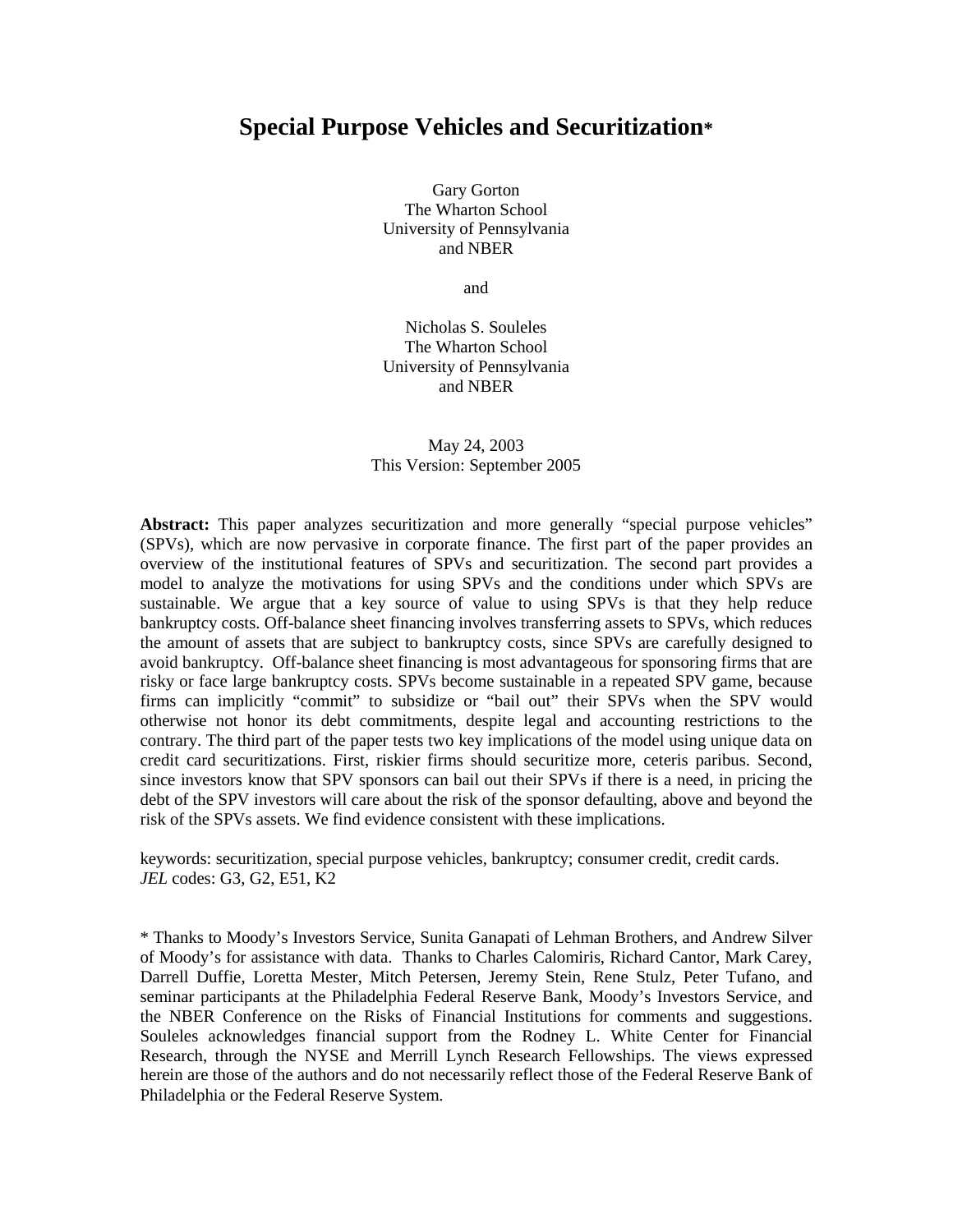#### **I. Introduction**

 $\overline{a}$ 

This paper analyzes securitization and more generally "special purpose vehicles" (SPVs), which are now pervasive in corporate finance.<sup>1</sup> What is the source of value to organizing corporate activity using SPVs? We argue that SPVs exist in large part to reduce bankruptcy costs, and we find evidence consistent with this view using unique data on credit card securitizations. The way in which the reduction in costs is accomplished sheds some light on how bank risk should be assessed.

By financing the firm in pieces, some on-balance sheet and some off-balance sheet, control rights to the business decisions are separated from the financing decisions. The SPV sponsoring firm maintains control over the business decisions while the financing is done in SPVs that are passive; they cannot make business decisions. Furthermore, the SPVs are not subject to bankruptcy costs because they cannot in practice go bankrupt, as a matter of design. Bankruptcy is a process of transferring control rights over corporate assets. Securitization reduces the amount of assets that are subject to this expensive and lengthy process. We argue that the existence of SPVs depends on implicit contractual arrangements that avoid accounting and regulatory impediments to reducing bankruptcy costs. We develop a model of off-balance sheet financing and test the implications of the model.

An SPV, or a special purpose entity (SPE), is a legal entity created by a firm (known as the sponsor or originator) by transferring assets to the SPV, to carry out some specific purpose or circumscribed activity, or a series of such transactions. SPVs have no purpose other than the transaction(s) for which they were created, and they can make no substantive decisions; the rules governing them are set down in advance and carefully circumscribe their activities. Indeed, no one works at an SPV and it has no physical location.

The legal form for an SPV may be a limited partnership, a limited liability company, a trust, or a corporation.<sup>2</sup> Typically, off-balance sheet SPVs have the following characteristics:

<sup>&</sup>lt;sup>1</sup> Below we present the evidence on use of special purpose vehicles in the cases where such data exist. As explained below, these are "qualified" special purpose vehicles. Data on other types of SPVs are not systematically collected.

 $2$  There are also a number of vehicles that owe their existence to special legislation. These include REMICs, FASITs, RICs, and REITs. In particular, their tax status is subject to specific tax code provisions. See Kramer (2003).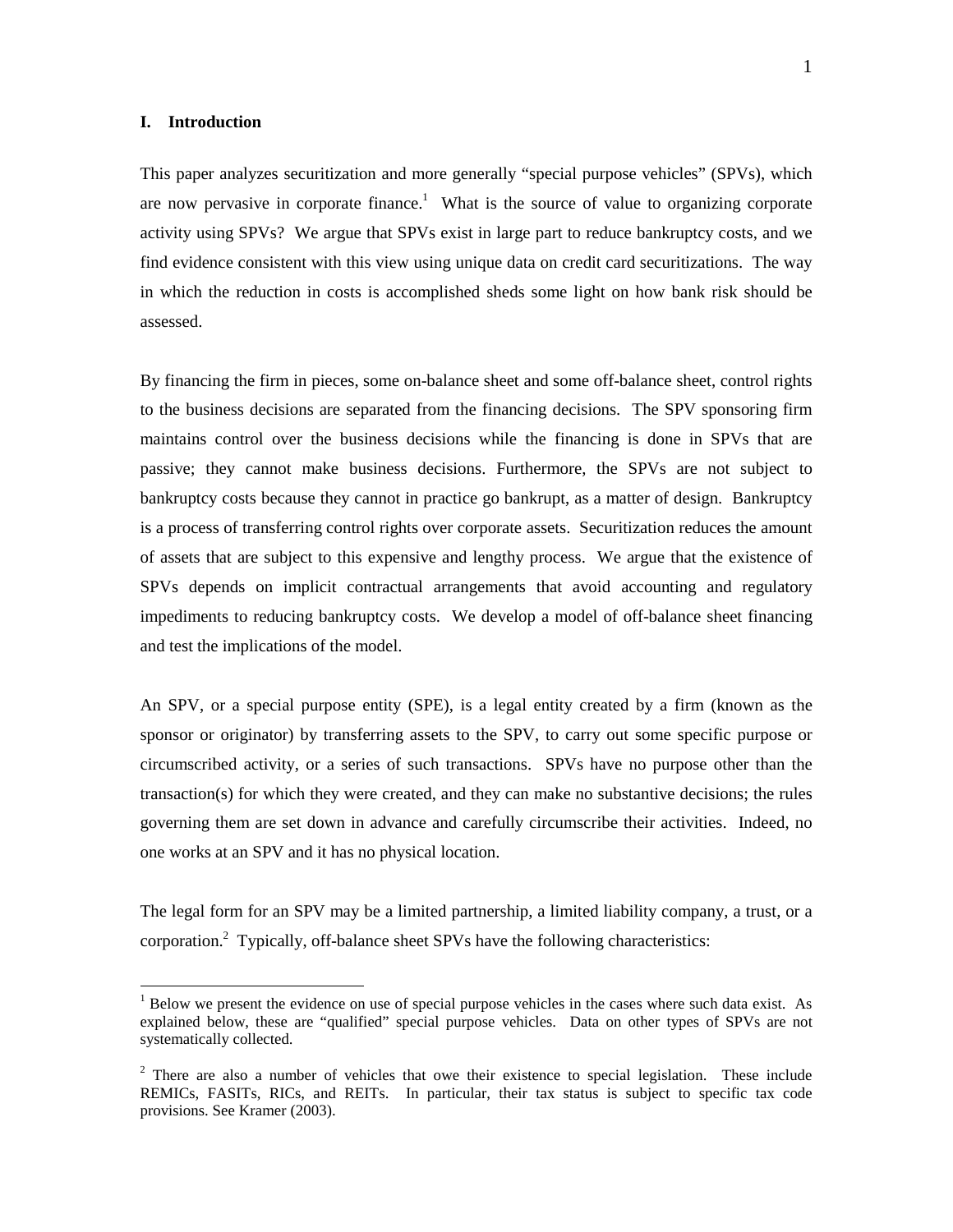• They are thinly capitalized.

 $\overline{a}$ 

- They have no independent management or employees.
- Their administrative functions are performed by a trustee who follows prespecified rules with regard to the receipt and distribution of cash; there are no other decisions.
- Assets held by the SPV are serviced via a servicing arrangement.
- They are structured so that they cannot become bankrupt, as a practical matter.

In short, SPVs are essentially robot firms that have no employees, make no substantive economic decisions, have no physical location, and cannot go bankrupt. Off-balance sheet financing arrangements can take the form of research and development limited partnerships, leasing transactions, or asset securitizations, to name the most prominent.<sup>3</sup> And less visible are tax arbitrage-related transactions. In this paper we address the question of why SPVs exist.

The existence of SPVs raises important issues for the theory of the firm: What is a firm and what are its boundaries? Does a "firm" include the SPVs that it sponsors? (From an accounting or tax point of view, this is the issue of consolidation.) What is the relationship between a sponsoring firm and its SPV? In what sense does the sponsor "control" the SPV? Are investors indifferent between investing in SPV securities and the sponsor's securities? To make headway on these questions we first theoretically investigate the question of the existence of SPVs. Then we test some implications of the theory using unique data on credit card securitizations.

One argument for why SPVs are used is that sponsors may benefit from a lower cost of capital because sponsors can remove debt from the balance sheet, so balance sheet leverage is reduced. Enron, which created over 3,000 off-balance sheet SPVs, is the leading example of this (see Klee and Butler (2002)). But Enron was able to keep their off-balance sheet debt from being observed by investors, and so obtained a lower cost of capital. If market participants are aware of the offbalance sheet vehicles, and assuming that these vehicles truly satisfy the legal and accounting requirements to be off-balance sheet, then it is not immediately obvious how this lowers the cost

<sup>&</sup>lt;sup>3</sup> On research and development limited partnerships see, e.g., Shevlin (1987) and Beatty, Berger, and Magliolo (1995); on leasing see, e.g., Hodge (1996, 1998), and Weidner (2000). Securitization is discussed in detail below.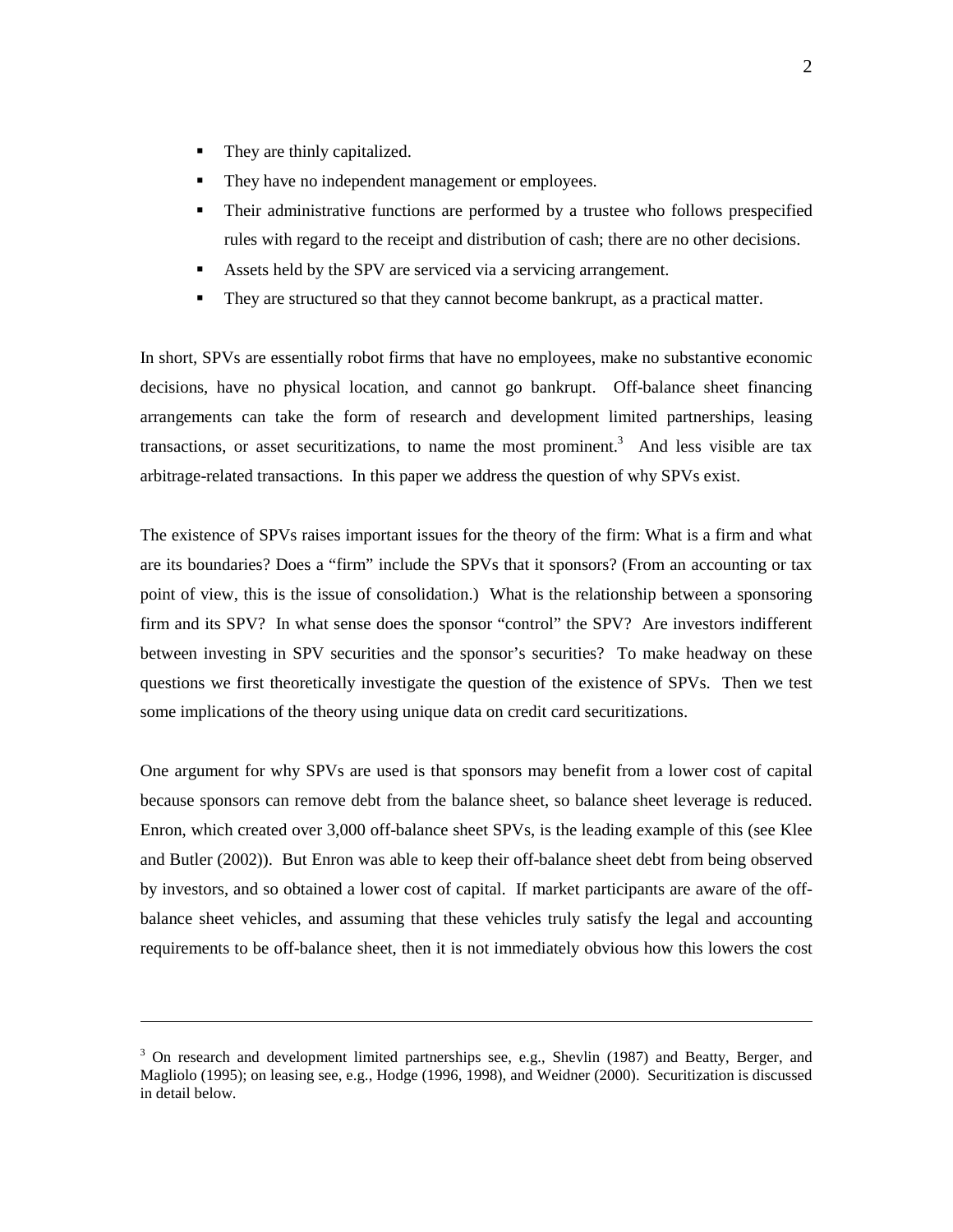of capital for the sponsor. In the context of operating leases Lim, Mann, and Mihov (2003) find that bond yields reflect off-balance sheet debt.<sup>4</sup>

The key issue concerns why otherwise equivalent debt issued by the SPV is priced or valued differently than on-balance sheet debt by investors. The difference between on- and off-balance sheet debt turns on the question of what is meant by the phrase used above "truly satisfy the …requirements to be off-balance sheet." In this paper we argue that "off-balance sheet" is not a completely accurate description of what is going on. The difficultly lies in the distinction between formal contracts (which subject to accounting and regulatory rules) and "relational" or "implicit" contracts. Relational contracts are arrangements that circumvent the difficulties of formally contracting (that is, entering into an arrangement that can be enforced by the legal system). $5$ 

While there are formal requirements, reviewed below, for determining the relationships between sponsors and their SPVs, including when the SPVs are not consolidated and when the SPVs' debts are off-balance sheet, this is not the whole story. There are other, implicit, contractual relations. The relational contract we focus on concerns sponsors' support of their SPVs in certain states of the world, and investors' reliance on this support even though sponsors are not legally bound to support their SPVs – and in fact under accounting and regulatory rules are not supposed to provide support.

The possibility of this implicit support, "implicit recourse," or "moral recourse" has been noted by regulators, rating agencies, and academic researchers. U.S. bank regulators define "implicit recourse" or "moral recourse" as the "provision of credit support, beyond contractual obligations..." See Office of the Comptroller of the Currency (OCC), et al. (2002, p. 1). The OCC goes on to offer guidance on how bank examiners are to detect this problem. An example

<sup>&</sup>lt;sup>4</sup> There are other accounting motivations for setting up off-balance sheet SPVs. E.g., Shakespeare (2001, 2003) argues, in the context of securitization, that managers use the gains from securitization to meet earnings targets and analysts' earnings forecasts. This is based on the discretionary element of how the "gain on sale" is booked. Calomiris and Mason (2004) consider regulatory capital arbitrage as a motivation for securitization, but conclude in favor of the "efficient contracting view," by which they mean that "banks use securitization with recourse to permit them to set capital relative to risk in a manner consistent with market, rather than regulatory, capital requirements and to permit them to overcome problems of asymmetric information…" (p. 26).

 $<sup>5</sup>$  On relational contracts in the context of the theory of the firm see Baker, Gibbons, and Murphy (2002)</sup> and the references cited therein.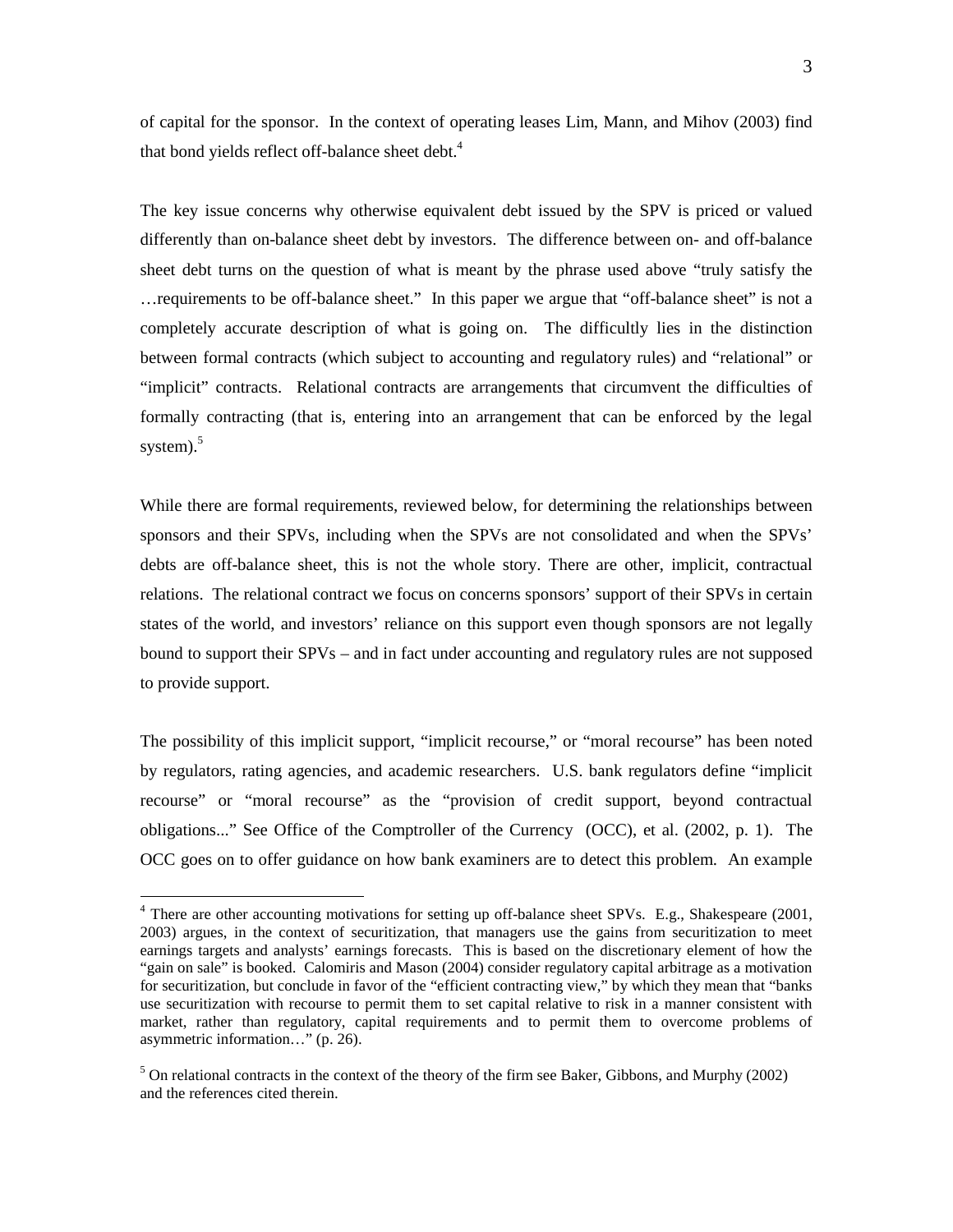of the rating agency view is that of FitchIBCA (1999): "Although not legally required, issuers [sponsors] may feel compelled to support a securitization and absorb credit risk beyond the residual exposure. In effect, there is moral recourse since failure to support the securitization may impair future access to the capital markets" (p. 4). Gorton and Pennacchi (1989, 1995) first discussed the issue of implicit recourse in financial markets in the context of the bank loan sales market; they also provide some empirical evidence for its existence.

Nonetheless, there are many unanswered questions. Why are SPVs valuable? Are they equally valuable to all firms? Why do sponsors offer recourse? How is the implicit arrangement selfenforcing? The details of how the arrangement works and, in particular, how it is a source of value has never been explained. We show that the value of the relational contract, in terms of cost of capital for the sponsor, is related to the details of the legal and accounting structure, which we explain below. To briefly foreshadow the arguments to come, the key point is that SPVs cannot in practice go bankrupt. In the U.S. it is not possible to waive the right to have access to the government's bankruptcy procedure, but it is possible to structure an SPV so that there cannot be "an event of default" which would throw the SPV into bankruptcy. This means that debt issued by the SPV should not include a premium reflecting expected bankruptcy costs, as there never will be any such costs.<sup>6</sup> So, one benefit to sponsors is that the off-balance sheet debt should be cheaper, ceteris paribus. However, there are potential costs to off-balance sheet debt. One is the fixed cost of setting up the SPV. Another is that there is no tax advantage of off-balance sheet debt to the SPV sponsor. Depending on the structure of the SPV, the interest expense of offbalance sheet debt may not be tax deductible.

After reviewing the institutional detail, which is particularly important for this subject, we develop these ideas in the context of a simple model and then test some implications of the model using data on credit card securitizations. The model analysis unfolds in steps. First, we determine a benchmark corresponding to the value of the stand-alone entity, which issues debt to investors in the capital markets. For concreteness we refer to this firm as a bank. The bank makes an effort choice to create assets of types that are unobservable to the outside investors. Step two considers the situation where the assets can be allocated between on- and off-balance sheet financing, but the allocation of the assets occurs *before* the quality of individual assets has been determined. From the point of view of investors in the SPV's debt, there is a moral hazard

<sup>&</sup>lt;sup>6</sup> However, as we discuss below, the debt may be repaid early due to early amortization. This is a kind of prepayment risk from the point of view of the investors.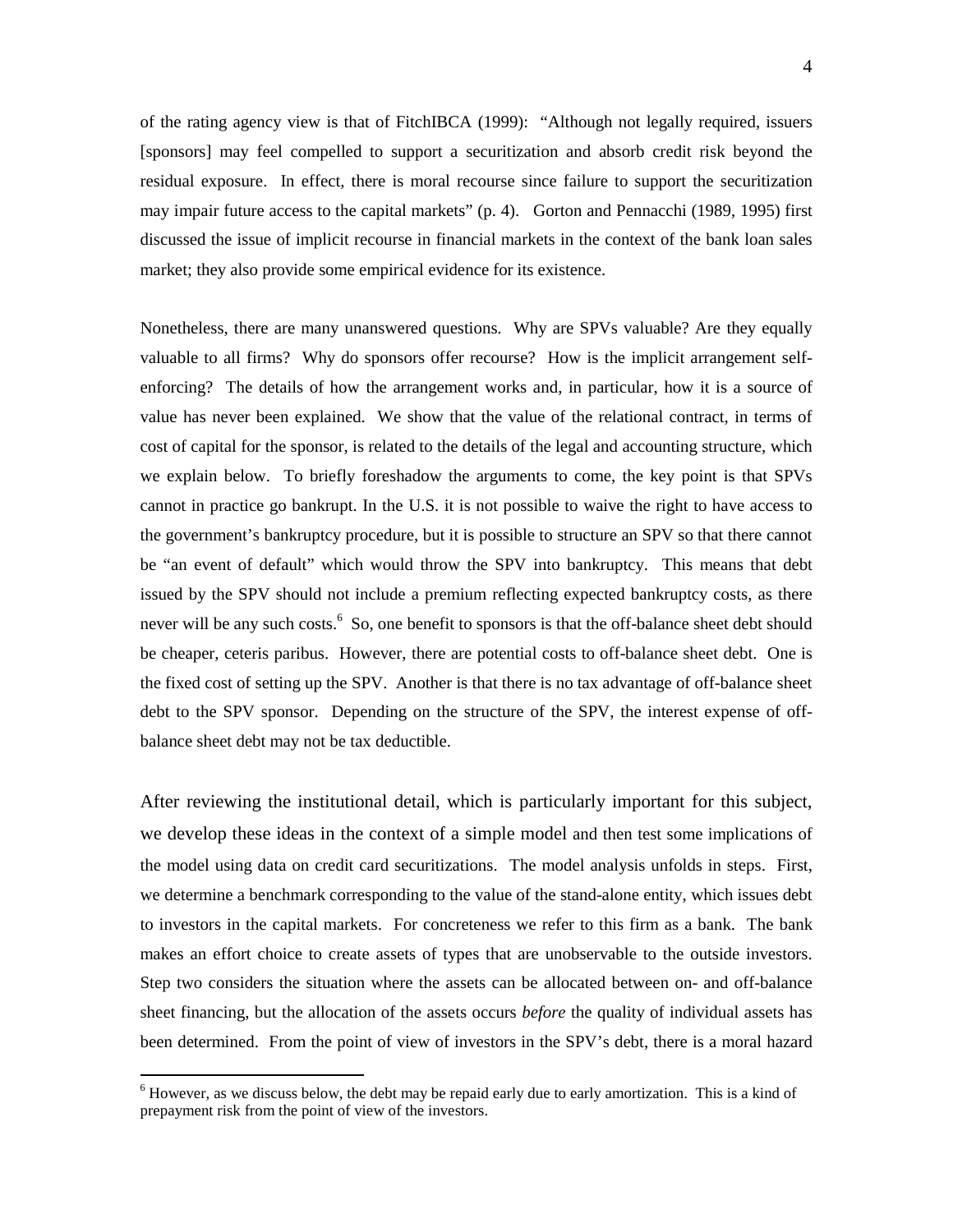problem in that the bank may not make an effort to create high-value assets. The sponsoring bank's decision problem depends on bankruptcy costs, taxes, and other considerations. We provide conditions under which it is optimal for the sponsoring bank to use an SPV.

The third step allows the bank to allocate assets *after* it has determined the qualities of its individual assets. In other words, investors in the debt issued by the SPV face an additional problem. In addition to the moral hazard associated with the effort choice, there is an adverse selection problem with regard to which projects are allocated to the SPV. We call this problem the "strategic adverse selection problem." In the case without commitment, investors will not buy the debt of the SPV because they cannot overcome the strategic adverse selection problem. However, we show that if the sponsor can commit to subsidize the SPV in states of the world where the SPV's assets are low quality and the sponsor's on-balance sheet assets are high quality, then the SPV is viable. In particular, if the bank can commit to subsidize the SPV in certain states of the world, then the profitability of the bank is the same as it would be when projects were allocated between the bank and the SPV prior to their realizations, i.e., when there was no strategic adverse selection.

But how does the commitment happen? Sponsors cannot verifiably commit to state-contingent subsidies. Even if they could verifiably commit to such strategies, legal considerations would make this undesirable because the courts view such recourse as meaning that the assets were never sold to the SPV in the first place. In this case, the SPV is not "bankruptcy remote", meaning that creditors of the sponsoring firm could "claw back" the SPV's assets in a bankruptcy proceeding. As Klee and Butler (2002) write:

The presence of recourse is the most important aspect of risk allocation because it suggests that the parties intended a loan and not a sale. If the parties had intended a sale, then the buyer would have retained the risk of default, not the seller. The greater the recourse the SPV has against the Originator, through for example chargebacks or adjustments to the purchase price, the more the transfer resembles a disguised loan rather than a sale. Courts differ on the weight they attach to the presence of recourse provisions. Some courts view the presence of such a provision as nearly conclusive of the parties' intent to create a security interest, while others view recourse as only one of a number of factors. (p. 52)

This means that, as a practical matter, the recourse must not be explicit, cannot be formalized, and must be subtle and rare.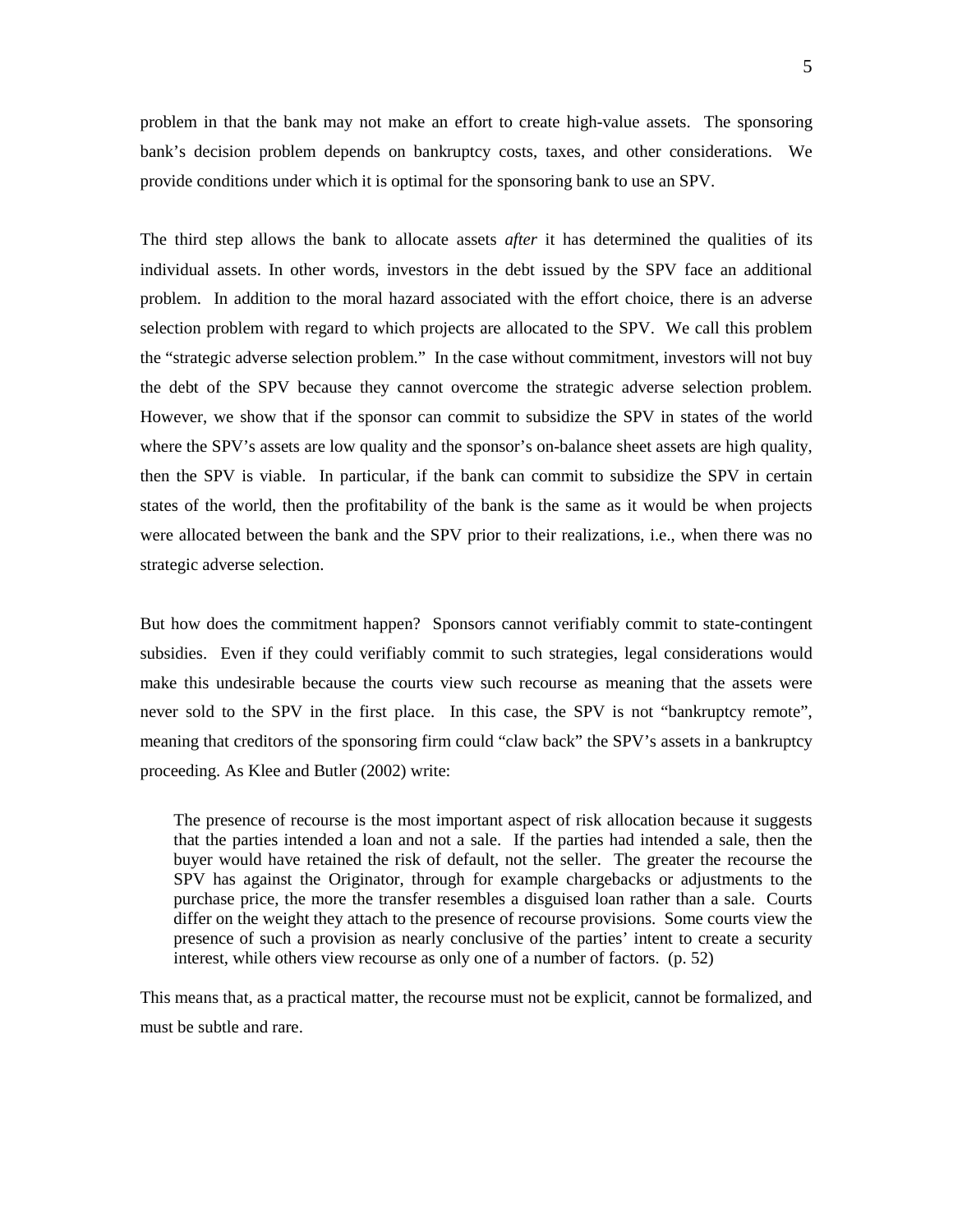The final step in the analysis is to show that in a repeated context it is possible to implement a form of commitment. This result is based on the familiar use of trigger strategies (e.g. Friedman (1971), and Green and Porter (1984)), which create an incentive for the sponsor to follow the implicit arrangement. Previous applications of such strategies involve settings of oligopolistic competition, where firms want to collude but cannot observe strategic price or quantity choices of rivals. Intertemporal incentives to collude are maintained via punishment periods triggered by deviations from the implicit collusive arrangements. Our application is quite different. Here firms sponsoring SPVs "collude" with the investors in the SPVs by agreeing to the statecontingent subsidization of the SPV – recourse that is prohibited by accounting and regulatory rules. In this sense SPVs are a kind of "regulatory arbitrage."

Two empirically testable implications follow from the theoretical analysis. First, because the value in using SPVs derives in large part from avoiding bankruptcy costs, riskier firms should be more likely to engage in off-balance sheet financing. Mills and Newberry (2004) find that riskier firms use more off-balance sheet debt. Also, see Moody's (1997 September, 1997 January).

Second, following Gorton and Pennacchi (1989, 1995), implicit recourse implies that investors in the debt of the SPV incorporate expectations about the risk of the sponsor. This is because the sponsor must exist in order to subsidize the SPV in some states of the world. As Moody's (1997) puts it: "Part of the reason for the favorable pricing of the [SPVs'] securities is the perception on the part of many investors that originators (i.e., the 'sponsors' of the securitizations) will voluntarily support – beyond that for which they are contractually obligated – transactions in which asset performance deteriorates significantly in the future. Many originators have, in fact, taken such actions in the past" (p. 40).

We test these two implications using unique data on credit card securitizations. We focus on securitization, a key form of off-balance sheet financing, because of data availability. Credit cards are a particularly interesting asset class because they involve revolving credits that are repeatedly sold into SPVs. Moreover, they represent the largest category within non-mortgage securitizations.

We find that, even controlling for the quality of the underlying assets and other factors, investors do require significantly higher yields for credit card ABS issued by riskier sponsors, as measured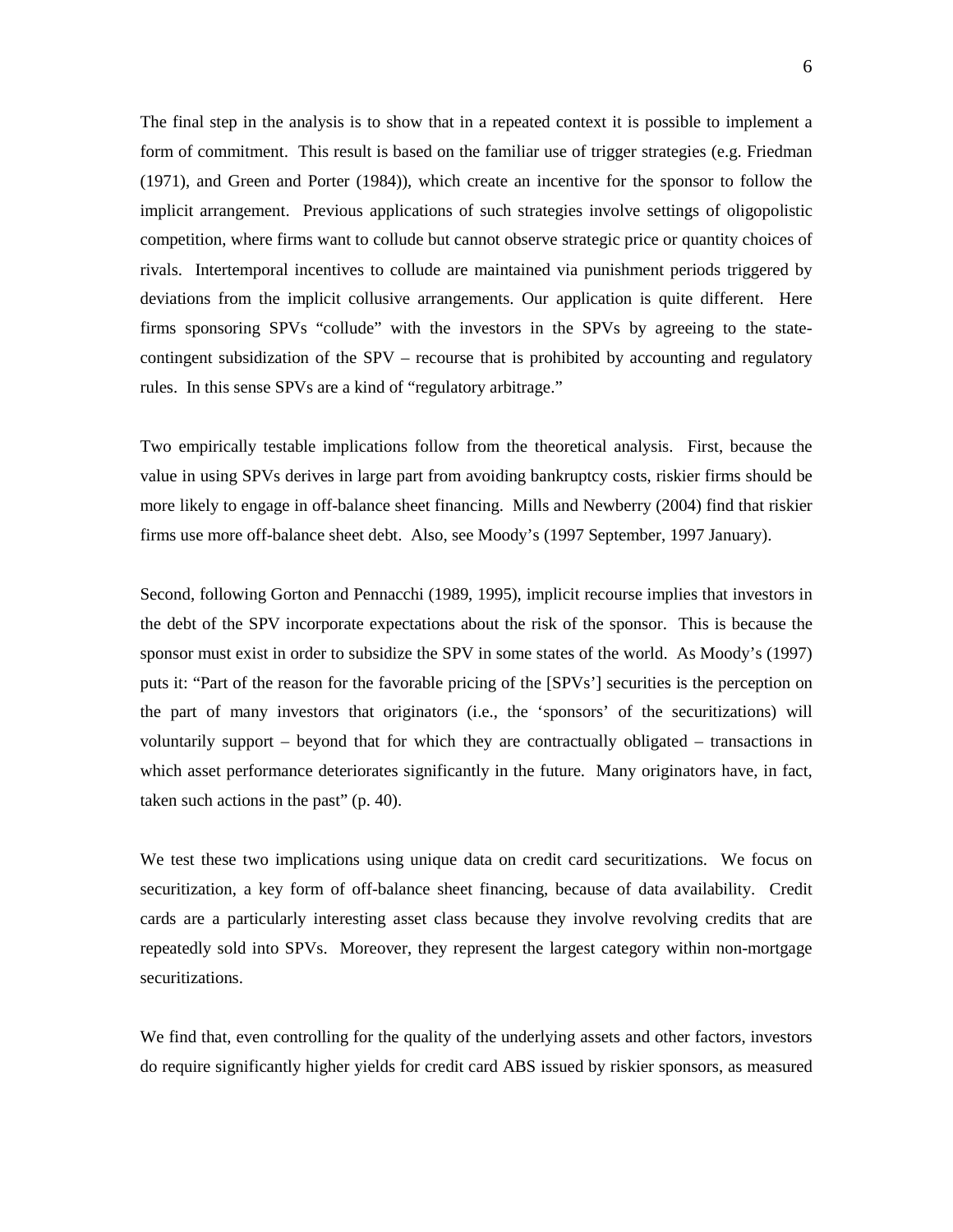by the sponsors' credit ratings. Also, riskier firms generally securitize more, *ceteris paribus*. These results are consistent with our model.

The paper proceeds as follows. In Section II we provide some background information on offbalance sheet vehicles generally. Then, in Section III we focus more narrowly on some of the details of how securitization vehicles in particular work. Section IV presents and analyzes a model of off-balance sheet financing. In Section V we explain and review the data sets used in the empirical work. The first hypothesis, concerning the existence of implicit recourse, is tested in Section VI. The second hypothesis, that riskier firms securitize more, is tested in Section VII. Finally, Section VIII concludes, and is followed by a mathematical appendix in Section IX.

# **II. Background on SPVs**

In this section we briefly review some of the important institutional background for understanding SPVs and their relation to their sponsor.

#### **A. Legal Form of the SPV**

A special purpose vehicle or special purpose entity is a legal entity which has been set up for a specific, limited purpose by another entity, the sponsoring firm. An SPV can take the form of a corporation, trust, partnership, or a limited liability company. The SPV may be a subsidiary of the sponsoring firm, or it may be an "orphan" SPV, one that is not consolidated with the sponsoring firm for tax, accounting, or legal purposes (or may be consolidated for some purposes but not others).

Most commonly in securitization, the SPV takes the legal form of a trust. Traditionally, a trust is "a fiduciary relationship with respect to property, arising as a result of a manifestation of an intention to create that relationship and subjecting the person who holds title to the property [the trustee] to duties with it for the benefit of [third party beneficiaries]" (Restatement (Third) of Trusts). Often the SPV is a charitable or purpose trust. These traditional trusts have been transformed into a vehicle with a different economic substance than perhaps contemplated by the law. These transformed trusts, commercial trusts, are very different from the traditional trusts (see Schwarcz (2003b), Langbein (1997), and Sitkoff (2003)).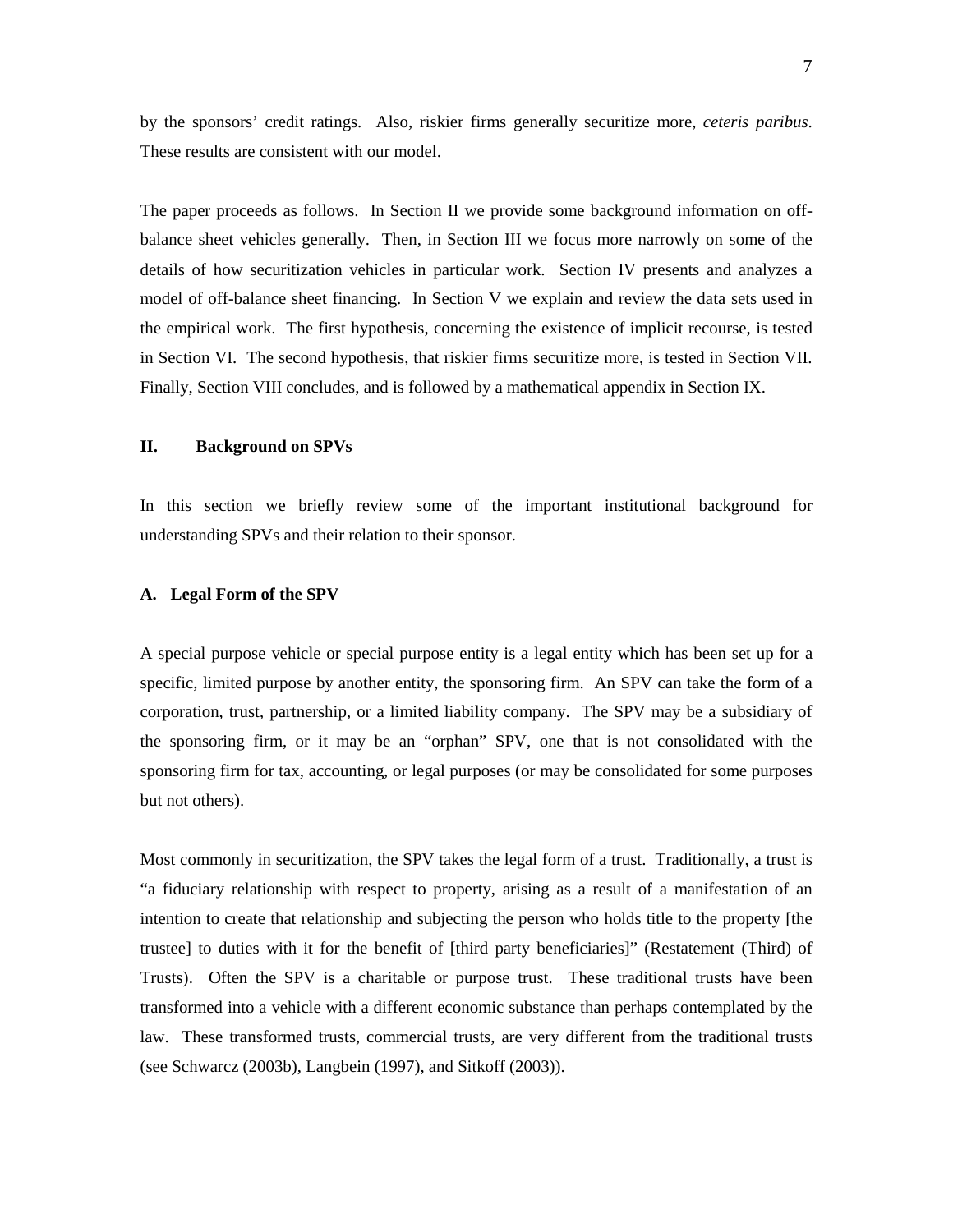A purpose trust (called a STAR trust in the Cayman Islands) is a trust set up to fulfill specific purposes rather than for beneficiaries. A charitable trust has charities as the beneficiaries. For many transactions there are benefits if the SPV is domiciled offshore, usually in Bermuda, the Cayman Islands, or the British Virgin Islands.

# **B. Accounting**

A key question for an SPV (from the point of view of SPV sponsors, if not economists) is whether the SPV is off-balance sheet or not with respect to some other entity. This is an accounting issue, which turns on the question of whether the transfer of receivables from the sponsor to the SPV is treated as a sale or a loan for accounting purposes.<sup>7</sup> The requirements for the transfer to be treated as a sale, and hence receive off-balance sheet treatment, are set out in Financial Accounting Standard No. 140 (FAS 140), "Accounting for Transfers and Servicing of Financial Assets and Extinguishment of Liabilities," promulgated in September 2000.<sup>8</sup> FAS 140 essentially has two broad requirements for a "true sale." First, the SPV must be a "qualifying SPV," and second, the sponsor must surrender control of the receivables.

In response to Enron's demise, the Financial Accounting Standard Board (FASB) adopted FASB Interpretation No. 46 (FIN 46) (revised December 2003), "Consolidation of Variable Interest Entities, an Interpretation of Accounting Research Bulletin (ARB) No. 51," which has the aim of improving financial reporting and disclosure by companies with variable interest entities (VIEs). $^{9}$ Basically, FASB's view is that the then current accounting rules that determined whether an SPV should be consolidated were inadequate. Because FASB had difficulty defining an SPV, it created the VIE concept. FIN 46 sets forth a new measure of financial control, one based not on majority of voting interests, but instead on who holds the majority of the residual risk and obtains the majority of the benefits, or both – independent of voting power.

<sup>&</sup>lt;sup>7</sup> If the conditions of a sale are met, then the transferor must recognize a gain or loss on the sale.

<sup>&</sup>lt;sup>8</sup> Prior to FAS 140 the issue was addressed by FAS 125. FAS 140 was intended to clarify several outstanding questions left ambiguous in FAS 125.

<sup>&</sup>lt;sup>9</sup> VIEs are defined by FASB to be entities that do not have sufficient equity to finance their activities without additional subordinated support. It also includes entities where the equity holders do not have voting or other rights to make decisions about the entity, are not effectively residual claimants, and do not have the right to expected residual returns.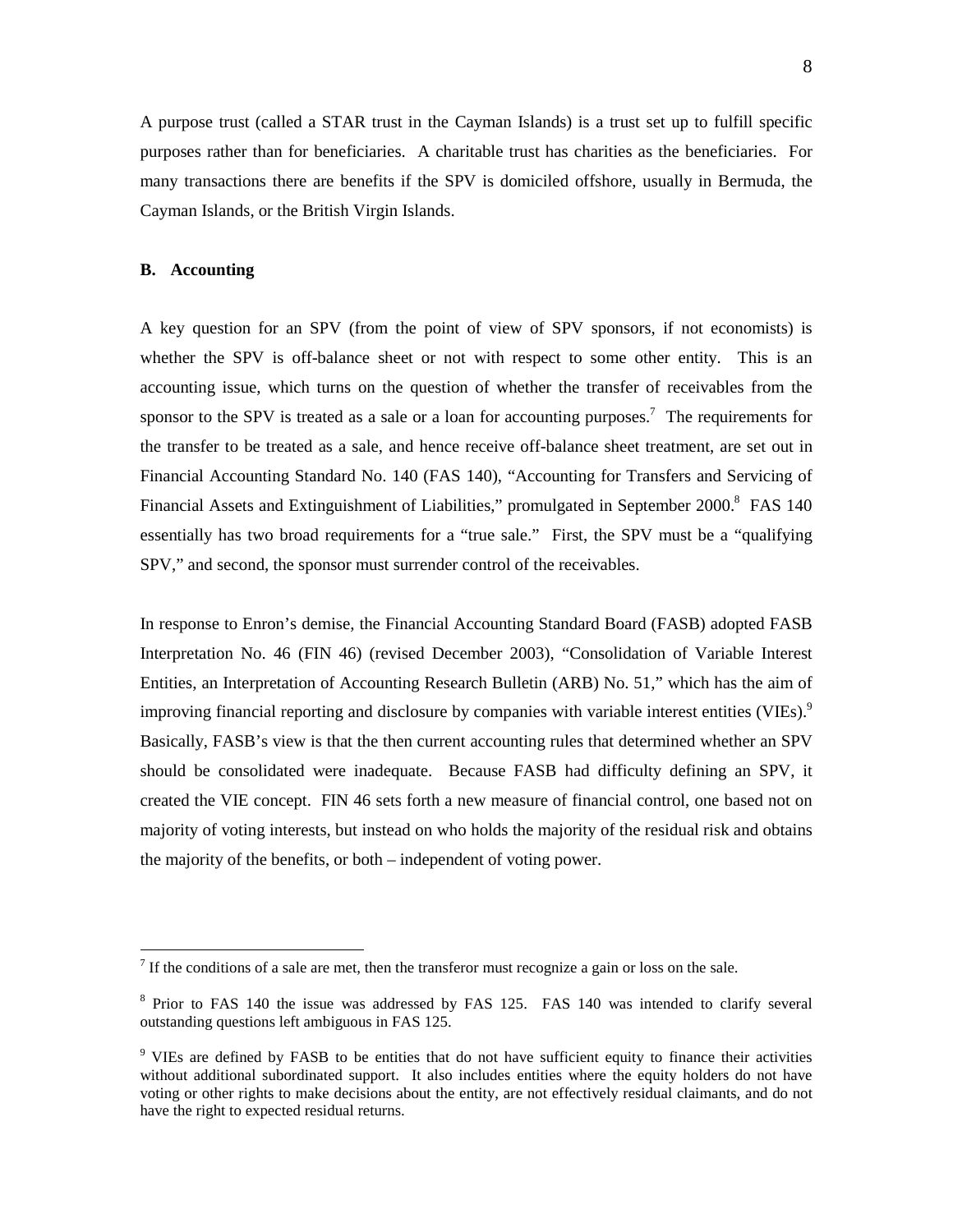A "qualifying" SPV (QSPV) is an SPV that meets the requirements set forth in FAS 140, otherwise it is treated as a VIE in accordance with FIN 46. FIN 46 does not apply to QSPVs. To be a qualifying SPV means that the vehicle: (1) is "demonstrably distinct" from the sponsor; (2) is significantly limited in its permitted activities, and these activities are entirely specified by the legal documents defining its existence; (3) holds only "passive" receivables, that is there are no decisions to be made; and (4) has the right, if any, to sell or otherwise dispose of non-cash receivables only in "automatic response" to the occurrence of certain events. The term, "demonstrably distinct," means that the sponsor cannot have the ability to unilaterally dissolve the SPV, and that at least ten percent of the fair value (of its beneficial interests) must be held by unrelated third parties.

On the second requirement of FAS 140, the important aspect of "surrendering control" is that the sponsor cannot retain effective control over the transferred assets through an ability to unilaterally cause the SPV to return specific assets (other than through a cleanup call or to some extent 'removal of accounts provisions').

FAS 140 states that the sponsor need not include the debt of a qualifying SPV-subsidiary in the sponsor's consolidated financial statements.

A QSPV must be a separate and distinct legal entity, separate and distinct, that is, from the sponsor (the sponsor does not consolidate the SPV for accounting reasons). It must be an automaton in the sense that there are no substantive decisions for it to ever make, simply rules that must be followed; it must be bankruptcy remote, meaning that the bankruptcy of the sponsor has no implications for the SPV; and the SPV itself must (as a practical matter) never be able to become bankrupt.

## **C. Bankruptcy**

An essential feature of an SPV is that it be bankruptcy remote. This means that should the sponsoring firm enter a bankruptcy procedure, the firm's creditors cannot seize the assets of the SPV. It also means that the SPV itself can never become legally bankrupt. The most straightforward way to achieve this would be for the SPV to waive its right to file a voluntary bankruptcy petition, but this is legally unenforceable (see Klee and Butler (2002), p. 33 ff.). The only way to completely eliminate the risk of either voluntary or involuntary bankruptcy is to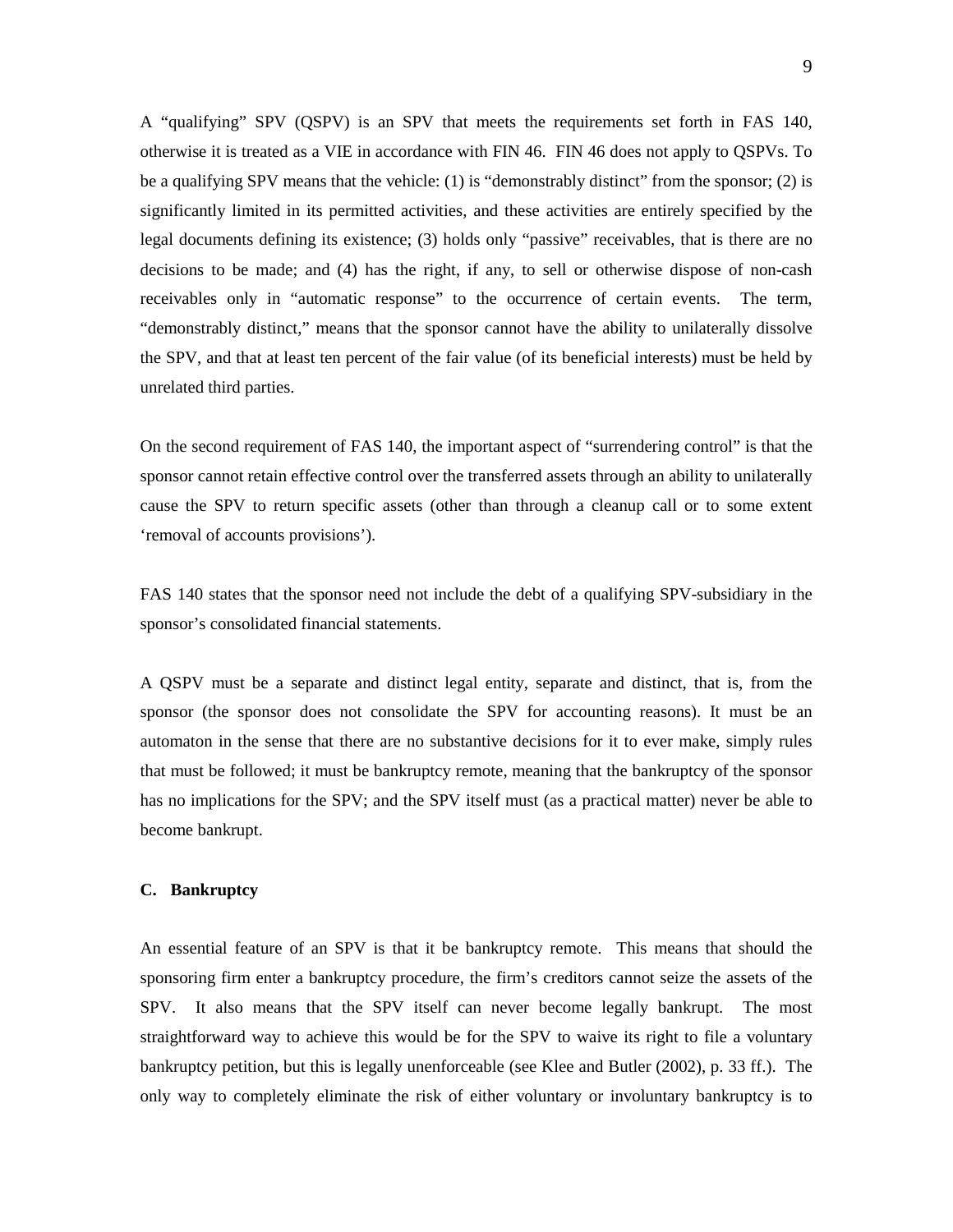create the SPV in a legal form that is ineligible to be a debtor under the U.S. Bankruptcy Code. The SPV can be structured to achieve this result. As described by Klee and Butler (2002): "The use of SPVs is simply a disguised form of bankruptcy waiver" (p. 34).

To make the SPV as bankruptcy remote as possible, its activities can be restricted. For instance it can be restricted from issuing debt beyond a stated limit. Standard and Poor's (2002) lists the following traditional characteristics for a bankruptcy remote SPV:

- Restrictions on objects, powers, and purposes
- Limitations on ability to incur indebtedness
- Restrictions or prohibitions on merger, consolidation, dissolution, liquidation, winding up, asset sales, transfers of equity interests, and amendments to the organizational documents relating to "separateness"
- Incorporation of separateness covenants restricting dealings with parents and affiliates
- "Non-petition" language (i.e., a covenant not to file the SPE into involuntary bankruptcy)
- Security interests over assets
- An independent director (or functional equivalent) whose consent is required for the filing of a voluntary bankruptcy petition

The SPV can also obtain agreements from its creditors that they will not file involuntary petitions for bankruptcy. Depending on the legal form of the SPV, it may require more structure to ensure effective bankruptcy remoteness. For example, if the SPV is a corporation, where the power to file a voluntary bankruptcy petition lies with the board of directors, then the charter or by-laws can be structured to require unanimity. Sometimes charters or by-laws have provisions that negate the board's discretion unless certain other criteria are met.

An involuntary bankruptcy occurs under certain circumstances (see Section 303(b) of the Bankruptcy Code). Chief among the criteria is non-payment of debts as they become due. Perhaps most important for securitization vehicles, shortfalls of cash leading to an inability to make promised coupon payments can lead to early amortization rather than an event of default on the debt. This is discussed further below.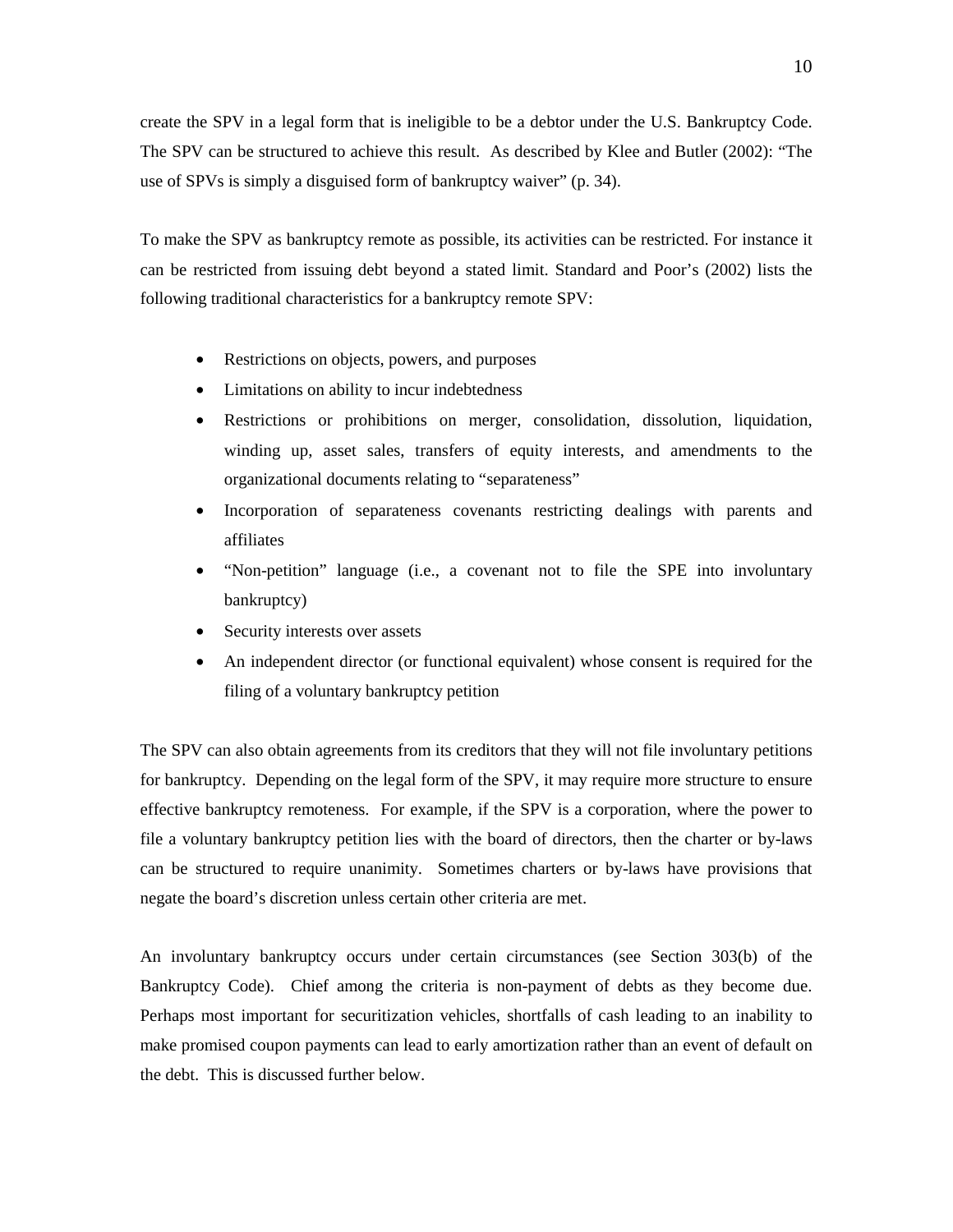There is also the risk that if the sponsor of the SPV goes bankrupt, the bankruptcy judge will recharacterize the "true sale" of assets to the SPV as a secured financing, which would bring the assets back onto the bankrupt sponsor's balance sheet. Or the court may consolidate the assets of the sponsor and the SPV. As a result of this risk, most structured financings have a two-tiered structure involving two SPVs. The sponsor often retains a residual interest in the SPV that provides a form of credit enhancement, but the residual interest may preclude a "true sale." Consequently, the residual interest is held by another SPV, not the sponsor. The "true sale" occurs with respect to this second vehicle. This is shown in Figure 1, which is taken from Moody's (August 30, 2002).

# **D. Taxes10**

 $\overline{a}$ 

There are two tax issues. First, how is the SPV taxed? Second, what are the tax implications of the SPV's debt for the sponsoring firm? We briefly summarize the answers to these questions.

The first question is easier to answer. SPVs are usually structured to be tax neutral, that is, so that their profits are not taxed. The failure to achieve tax neutrality would usually result in taxes being imposed once on the income of the sponsor and once again on the distributions from the SPV. This "double tax" would most likely make SPVs unprofitable for the sponsor. There are a number of ways to design an SPV to achieve tax neutrality. We briefly review some of them.

Many SPVs are incorporated in a tax haven jurisdiction, such as the Cayman Islands, where they are treated as "exempted companies." See Ashman (2000). An exempted company is not permitted to conduct business in, for example, the Cayman Islands, and in return is awarded a total tax holiday for twenty years, with the possibility of a ten-year extension. Because such entities are not organized or created in the U.S., they are not subject to U.S. federal income tax, except to the extent that their income arises from doing business in the U.S. However, the organizational documents for the SPV will limit it so that for purposes of the U.S. Internal Revenue Code of 1986, it can be construed as not being "engaged in U.S. trade or business."

An investment trust that issues pass-through certificates is tax neutral; that is, the trust is ignored for tax purposes – there is no taxation at the trust level – and the certificate owners are subject to

 $10$  This subsection is based on Kramer (2003), Peaslee and Nirenberg (2001), and Humphreys and Kreistman (1995).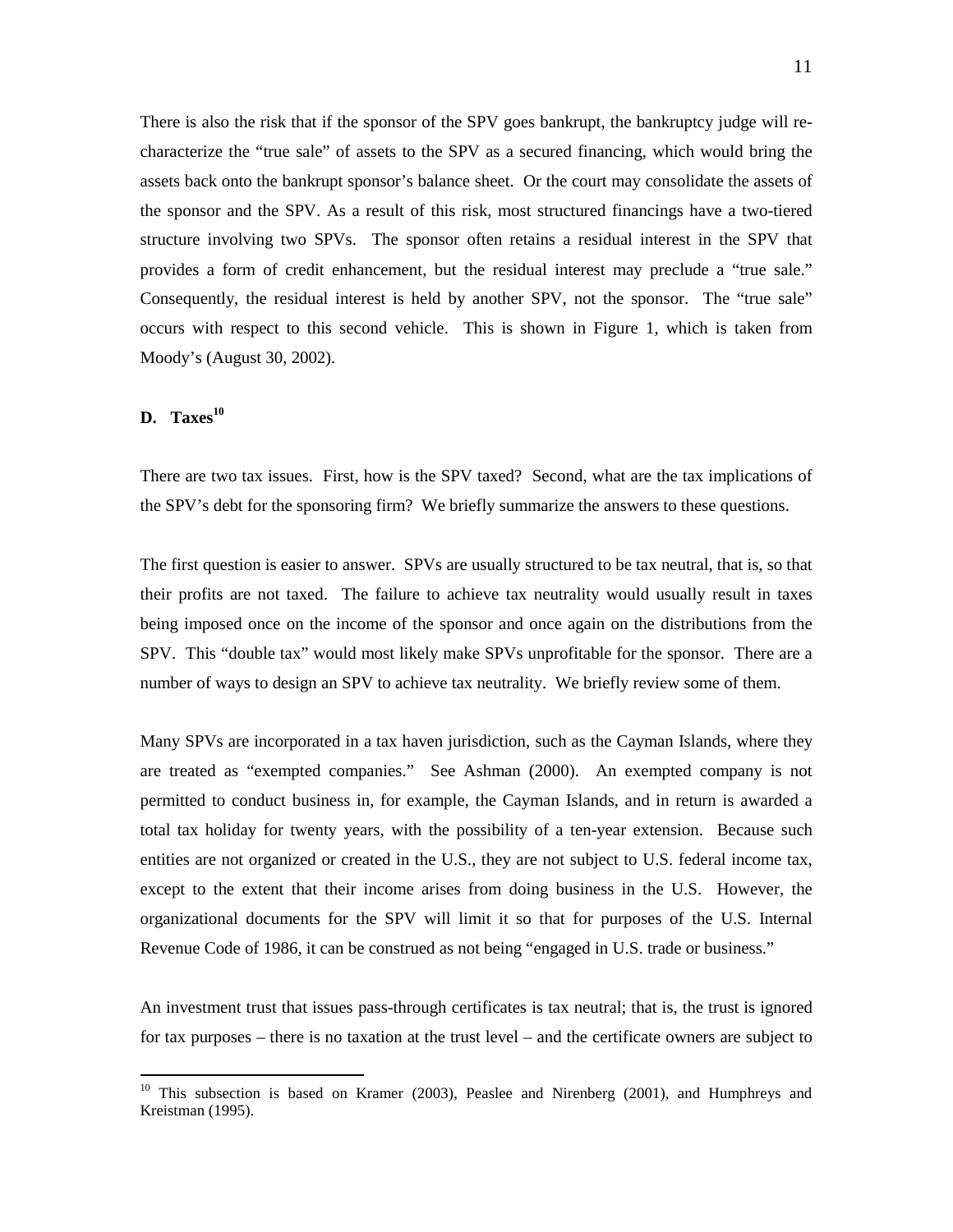tax. Pass-through certificates represent pro rata interests in the underlying pool. To maintain this tax-neutral tax status, it is important that the SPV not be reclassified as a corporation. To avoid such reclassification, the trustee must have no power to vary the investments in the asset pool, and its activities must be limited to conserving and protecting the assets for the benefit of the beneficiaries of the trust. See Kramer (2003).

More common than pass-through structures are pay-through structures. Pay-through bonds are issued by SPVs that are corporations or owner trusts. In these structures the SPVs issue bonds, but this requires that there be a party that holds the residual risk, an equity holder. If the SPV is a corporation, then the pay-through bonds have minimal tax at the corporate level because the SPV's taxable income or loss is the difference between the yields on its assets and the coupons on its pay-through bonds. Typically these are matched as closely as possible.

The second question is more complicated. Some SPVs achieve off-balance sheet status for accounting purposes but not for tax purposes. Securitizations can fit into this category because they can be treated as secured financing for tax purposes.

## **E. Credit Enhancement**

Because the SPV's business activities are constrained and its ability to incur debt is limited, it faces the risk of a shortfall of cash below what it is obligated to pay investors. This chance is minimized via credit enhancement. The most important form of credit enhancement occurs via tranching of the risk of loss due to default of the underlying borrowers. Tranching takes the form of a capital structure for the SPV, with some senior rated tranches sold to investors in the capital markets (called A notes and B notes), a junior security (called a C note) which is typically privately placed, and various forms of equity-like claims. Credit enhancement takes a variety of other forms as well, including over-collateralization, securities backed by a letter of credit, or a surety bond, or a tranche may be guaranteed by a monoline insurance company. There may also be internal reserve funds that build-up and diminish based on various criteria. We review this in more detail below with respect to credit card securitization in particular.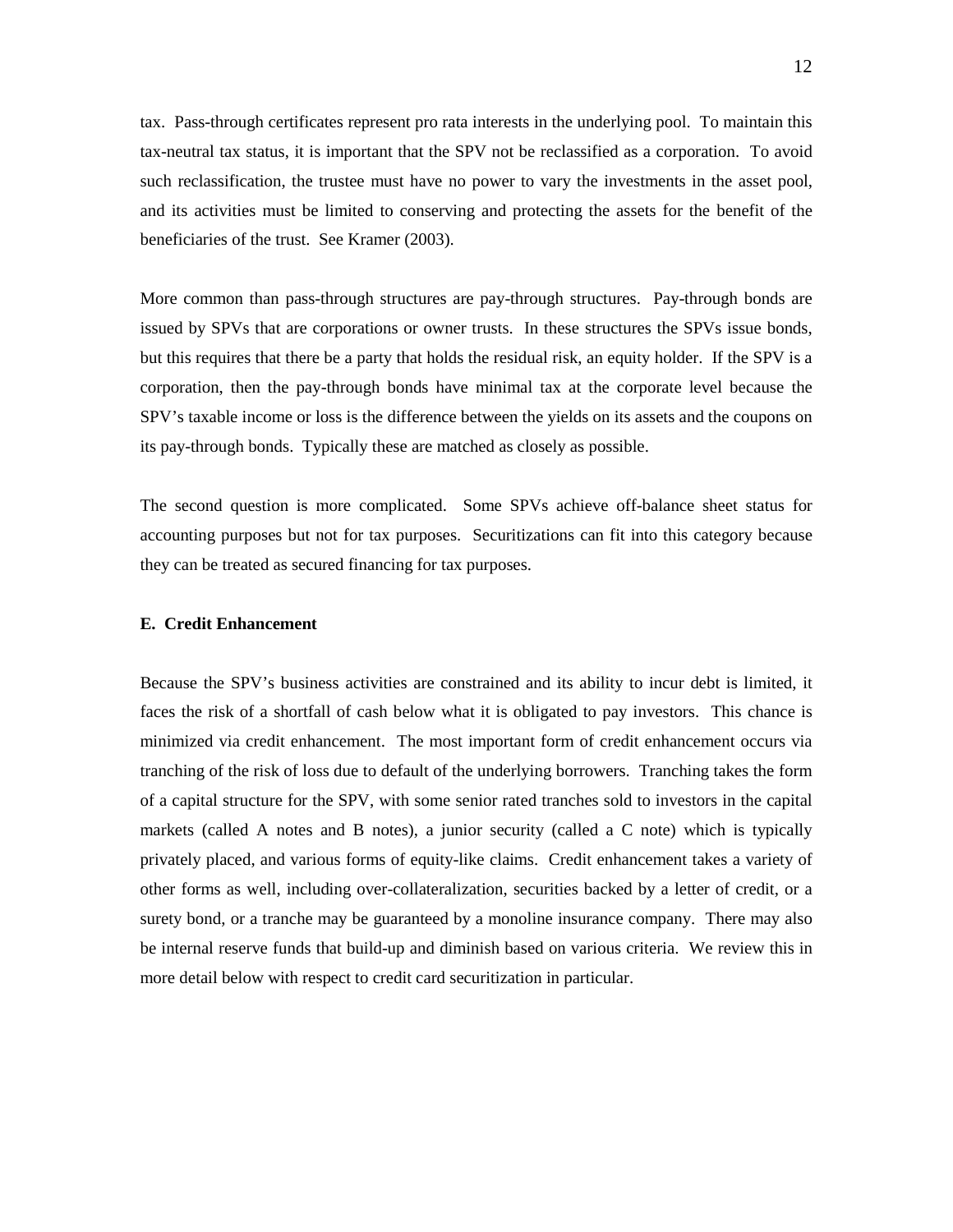#### **F. The Use of Off-Balance Sheet Financing**

Off-balance sheet financing is, by definition, excluded from the sponsor's financial statement balance sheet, and so it is not reported systematically. Consequently, it is hard to say how extensive the use of SPVs has become. Qualified off-balance sheet SPVs that are used for asset securitization usually issue publicly rated debt and so there is more data about these vehicles. This data is presented and discussed below. SPVs that are not qualified, however, are hidden, as was revealed by the demise of Enron. Enron led to assertions that the use of off-balance sheet  $SPVs$  is extreme.<sup>11</sup> But, in fact, the extent of the use of  $SPVs$  is unknown.

## **III. Securitization**

Securitization is one of the more visible forms of the use of off-balance sheet SPVs because securitization uses qualified SPVs and involves selling registered, rated securities in the capital markets. Consequently, there is data available. Our empirical work will concentrate on credit card receivables securitization. In this section we briefly review the important features of securitization SPVs.

# **A. Overview of Securitization**

 $\overline{a}$ 

Securitization involves the following steps: (i) a sponsor or originator of receivables sets up the bankruptcy remote SPV, pools the receivables, and transfers them to the SPV as a "true sale"; (ii) the cash flows are tranched into asset-backed securities, the most senior of which are rated and issued in the market; the proceeds are used to purchase the receivables from the sponsor; (iii) the pool revolves in that over a period of time the principal received on the underlying receivables is used to purchase new receivables; (iv) there is a final amortization period, during which all payments received from the receivables are used to pay down tranche principal amounts. Credit card receivables are different from other pools of underlying loans because the underlying loan to the consumer is a revolving credit; it has no natural maturity, unlike an automobile loan, for example. Consequently, the maturity of the SPV debt is determined arbitrarily by stating that receivable payments after a certain date are "principal" payments.

<sup>&</sup>lt;sup>11</sup> For example, Henry et al. (2002): "Hundreds of respected U.S. companies are ferreting away trillions of dollars in debt in off-balance sheet subsidiaries, partnerships, and assorted obligations."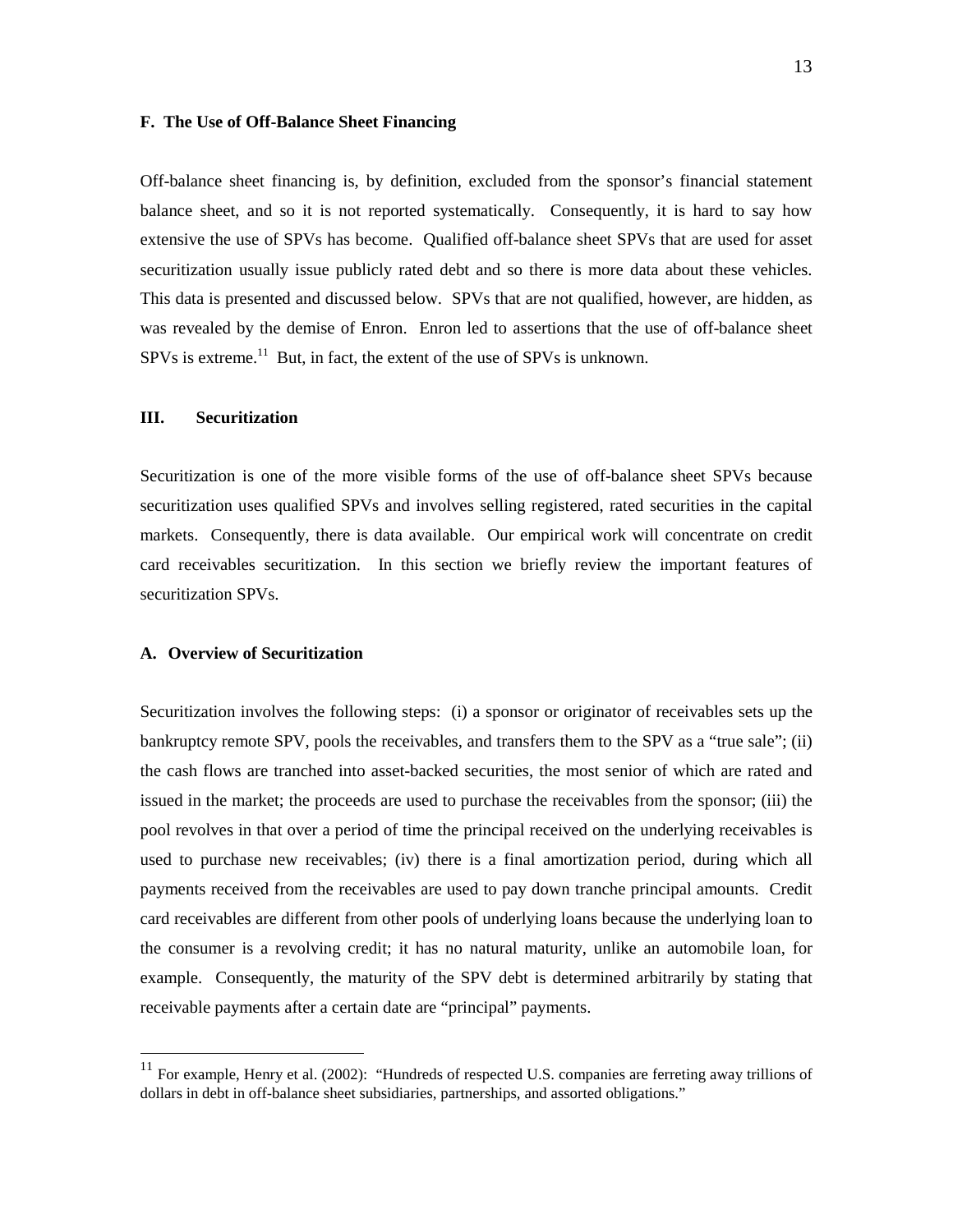Figure 2 shows a schematic drawing of a typical securitization transaction. The diagram shows the two key steps in the securitization process: pooling and tranching. Pooling and tranching correspond to different types of risk. Pooling minimizes the potential adverse selection problem associated with the selection of the assets to be sold to the SPV. Conditional on selection of the assets, tranching divides the risk of loss due to default based on seniority. Since tranching is based on seniority, the risk of loss due to default of the underlying assets is stratified, with the residual risks borne by the sponsor.

Securitization is a significant and growing phenomenon. Figure 3 and Table 1 provide some information on non-mortgage QSPV outstanding amounts. The figure shows that the liabilities of non-mortgage vehicles grew rapidly since the late 1990s, and by 2004 amounted to almost \$1.8 trillion. Table 1 shows the breakdown by type of receivable. Note that credit card receivables are the largest component of (non-mortgage) asset-backed securities. See Kendall and Fishman (1996) and Johnson (2002) for earlier discussions of securitization in the US, and Moody's (May 29, 2003) on the growth of securitization internationally.

Closely related to securitization is asset-backed commercial paper (ABCP). Asset-backed commercial paper SPVs are called "conduits." ABCP conduits are bankruptcy-remote SPVs that finance the purchase of receivables primarily through issuing commercial paper. ABCP conduits are also very large. The U.S. commercial paper market, as of August 2004, stood at \$1.3 trillion, having grown from \$570 billion in January 1991. Figure 4 shows the ratio of ABCP to total outstanding commercial paper over the last twelve years. Over half of the total consists of  $ABCP<sup>12</sup>$ 

# **B. The Structure of Securitization Vehicles**

Some of the details of the structure of credit-card securitization SPVs are important for the subsequent empirical work. These details are briefly reviewed in this section.

# **a. Trusts – Master Trusts**

 $12$  ABCP conduits are an interesting topic in the own right. See Moody's (1993), FitchIBCA (2001), Elmer (1999), Croke (2003), and Standard and Poor's (2002). ABCP conduits can be multi-seller, meaning that the receivables in the conduit have been originated by different institutions.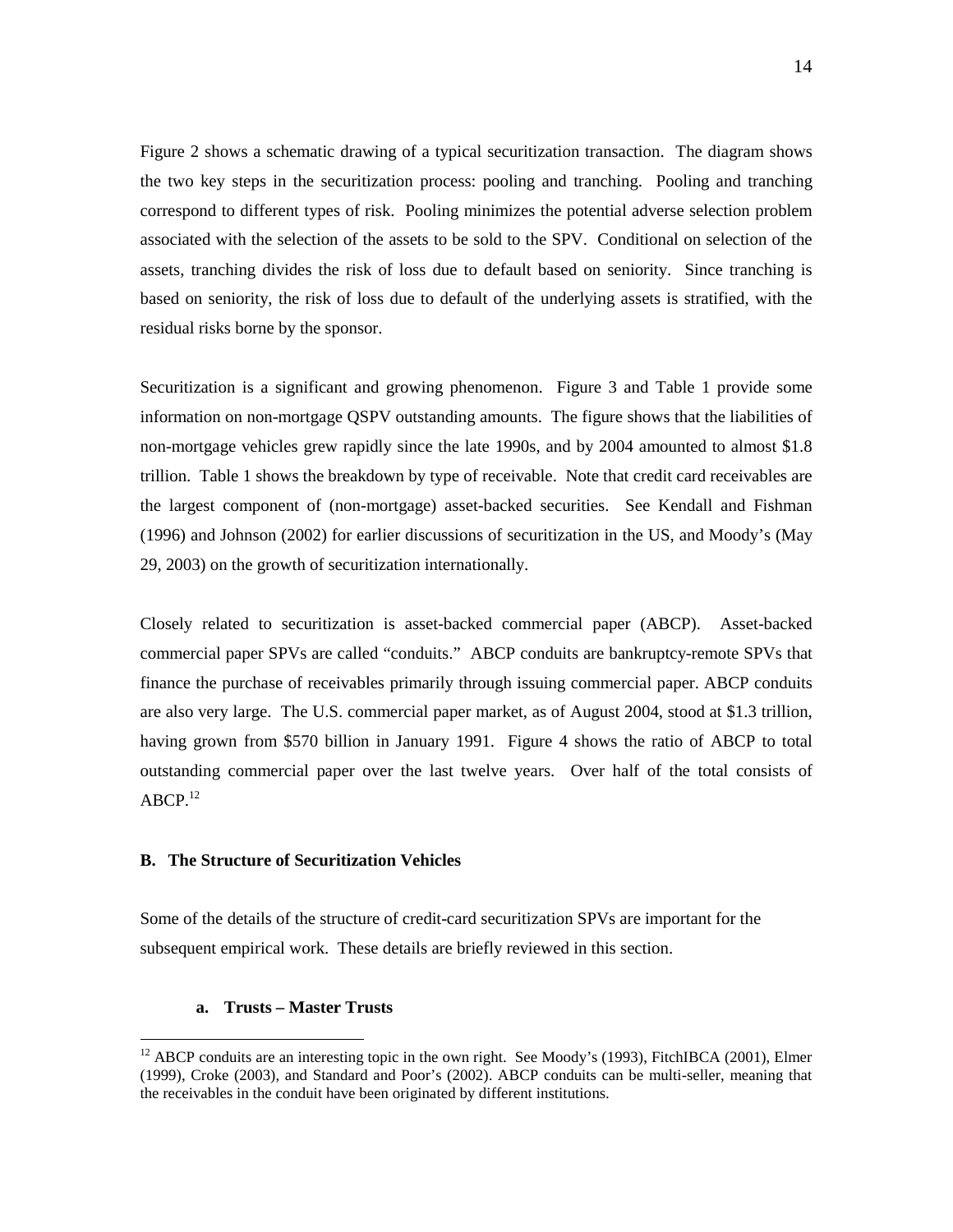Securitization SPVs are invariably trusts. The sponsor transfers receivables to the trust for the benefit of the certificate holders, i.e., the investors in the SPV. Most trusts are Master Trusts, which allow for repeated transfers of new receivables, whenever the sponsor chooses.<sup>13</sup> At each such instance, the trust issues a series of securities (trust certificates) to investors in the capital markets. Each series has an undivided interest in the assets and an allocable interest in the collections of the receivables in the master trust, based on the size of each series. Trust assets that have not been allocated to a series are called the "seller's interest," discussed below. See Schwarcz (2003a).

Master trusts can be "socialized" or "nonsocialized," two categories which generally refer to how the SPV waterfall works, i.e., how the receivables' cash flows are internally allocated. In nonsocialized trusts there is no reallocation of excess cash flow until each series is paid its full amount. Socialized trusts pay the trust's expenses, including the monthly interest to investors, based on the needs of individualized series. Generally, the socialized excess spread is socialized across all SPV notes issued by the trust. This means that should there be an early amortization event (discussed below), then all the notes go into early amortization. In a nonsocialized trust, the notes have their own separate excess spreads. See Standard and Poor's (n.d.) for details.

## **b. Seller's Interest**

 $\overline{a}$ 

The "seller's interest" refers to the sponsor's ownership of trust assets that have not been allocated to any series of securities issued by the trust. The size of the seller's interest varies through time as the amounts of securities issued by the SPV changes and as the balance of principal receivables in the trust assets changes. The seller's interest is usually initially set at seven percent.

# **c. Excess Spread and Early Amortization**

A general feature of asset-backed securities is that they involve "excess spread." The yield on the underlying loans that is paid into the trust should be high enough to cover the payment of interest on the asset-backed securities (ABS) tranches in addition to the servicing fees. Excess spread is generally defined as finance charges collections (i.e., the gross yield on the underlying

 $13$  A "discrete trust" is an SPV used for a single initial transfer of assets.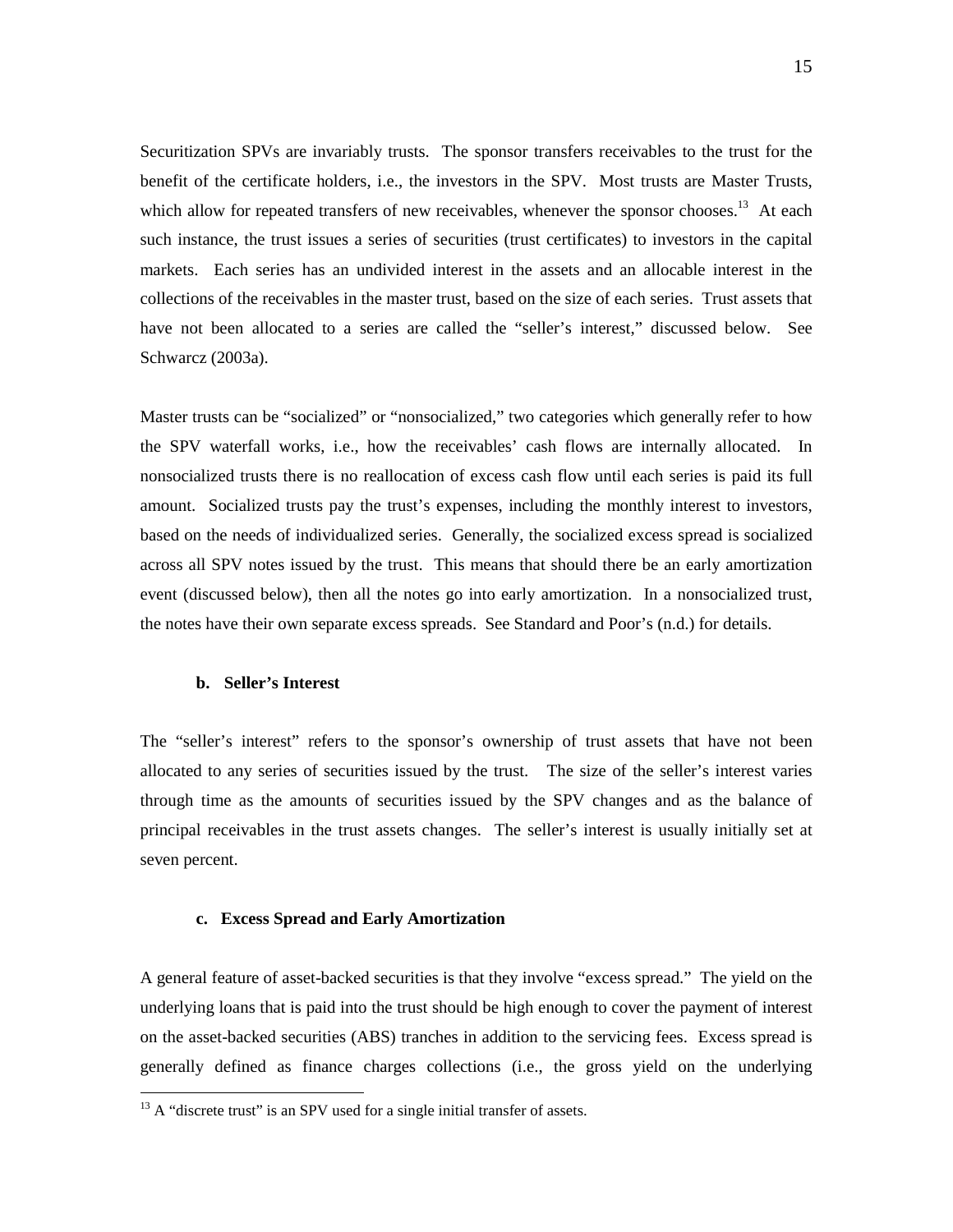receivables) minus certificate interest (paid to the holders of the SPV debt), servicing fees (paid to the servicer of the receivables, usually the sponsor), and charge-offs (due to default by the underlying borrowers) allocated to the series. For example:

| Gross Yield on Portfolio        | 18%    |
|---------------------------------|--------|
| Investors' Weighted Avg. Coupon | $-7%$  |
| Servicing Expense               | $-2\%$ |
| Charge-Offs                     | $-5%$  |
| <b>Excess Spread</b>            | 4%     |

Depending on the structure of the SPV, available excess spread may be shared with other series in the Master Trust, used to pay credit enhancers, deposited into a reserve account to be used to cover charge-offs, or released to the sponsor.

Practitioners view the excess spread as providing a rough indication of the financial health of a transaction. Excess spread is in fact highly persistent and consequently can be used as a way to monitor a transaction.

All credit card structures have a series of early amortization triggers, which if hit cause the payments to investors to be defined as principal, so that the SPVs' liabilities are paid off early, that is, before the scheduled payment date. Early amortization events include insolvency of the originator of the receivables, breaches of representations or warranties, a service default, failure to add receivables as required, and others. Most importantly, however, a transaction will amortize early if the monthly excess spread falls to zero or below for three consecutive months.

# **d. Credit Enhancement**

In the most common securitization structure the SPV issues tranches of securities to the capital markets based on seniority. There are senior notes, called A notes, and junior or mezzanine notes, called B notes. A common form of credit enhancement to the more senior classes, A notes and B notes, is a subordinated interest known as the collateral invested amount (CIA). The most subordinated interest is referred to by a number of different names, including the C class, C note,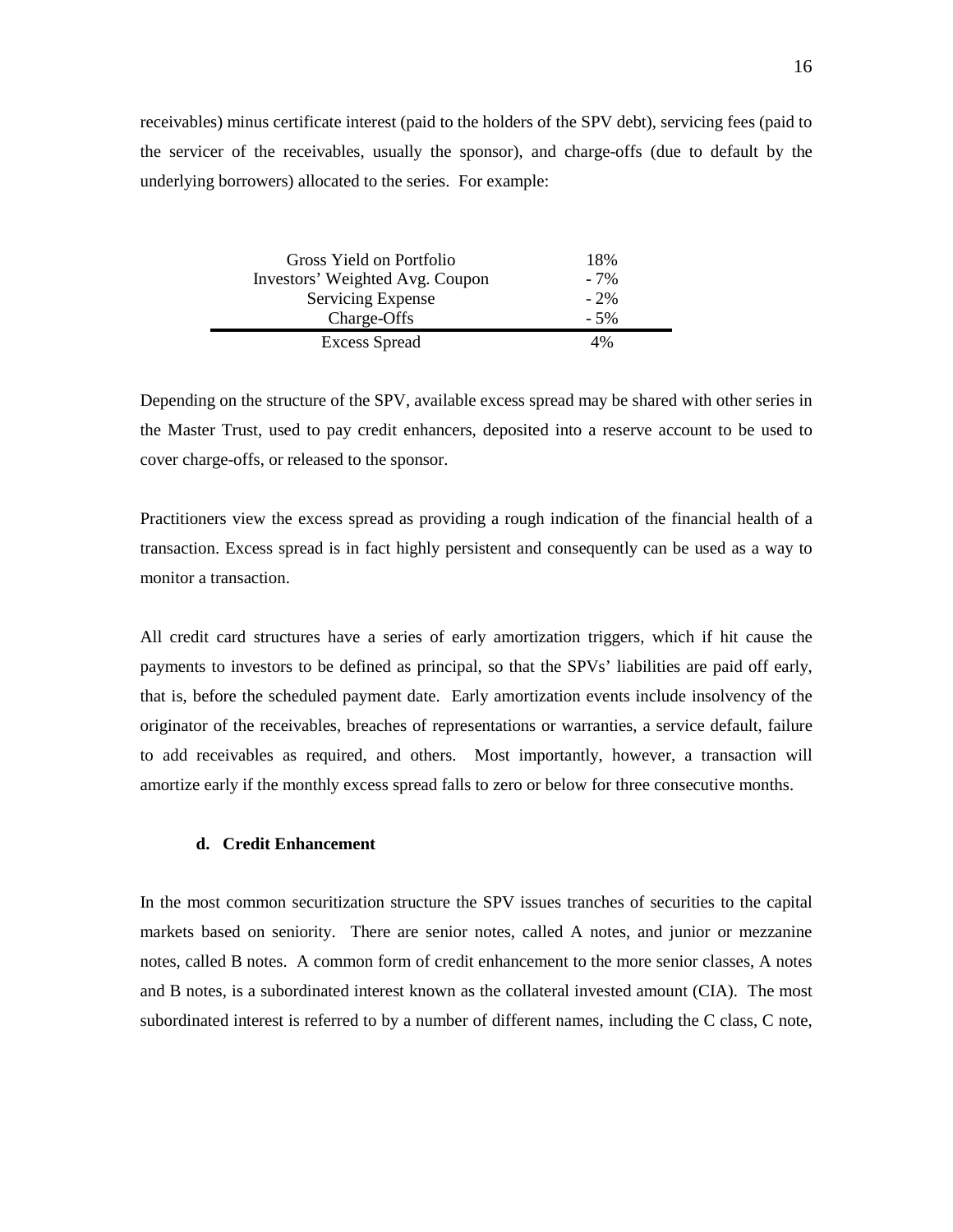or collateral interest.<sup>14</sup> As mentioned above, C notes are typically privately placed. This is partly because they are riskier, but also because they do not qualify as debt for tax purposes making them ERISA-ineligible. Because they are privately placed, they are not rated, and much less information is available about them. See Moody's (November 11, 1994) on C notes.

Credit enhancement for the CIA is a reserve account, which grows depending on the level of the excess spread. If the excess spread is low, then excess spread is trapped inside the SPV and used to build up the reserve account to a specified level. Reserve account structures vary, with different structures having different amounts of excess spread trapped inside the trust depending on different contingencies. If the excess spread is negative, the reserve account is drawn down to make up the shortfall.

## **C. Implicit Recourse**

 $\overline{a}$ 

There are examples of recourse in credit card securitizations that are known publicly. Moody's (January 1997) gives fourteen examples of "notable instances" of voluntary support. The earliest example is from May 1989 and the latest is from November 1996. Higgins and Mason (2004) study a sample of 17 implicit recourse events involving ten banks during the period 1987 to 2001.<sup>15</sup> Higgins and Mason document that firms that engage in subsidization of their SPVs "face long delays before returning to market."

# **IV. A Theoretical Analysis of SPVs**

In this section we analyze a simple model of off-balance sheet financing, a game played between a representative firm (the sponsor of the SPV) and a large number of investors. The goal is to understand the source of value in the use of SPVs.

For concreteness we call the sponsoring firm a bank, by which we mean any financial intermediary or, indeed, any firm. We proceed by first setting out a model of the bank financing

<sup>&</sup>lt;sup>14</sup> Prior to the development and widespread use of CIAs, credit card transactions employed letters of credit (LOCs) from highly rated institutions to protect investors against default. CIAs became prevalent as a way to avoid dependency on the LOC issuer's credit quality.

<sup>&</sup>lt;sup>15</sup> During the period 1987-2001 Higgins and Mason (2004) report two instances of early amortization, both associated with the failure of the sponsoring institution, namely, Republic Bank and Southeast Bank.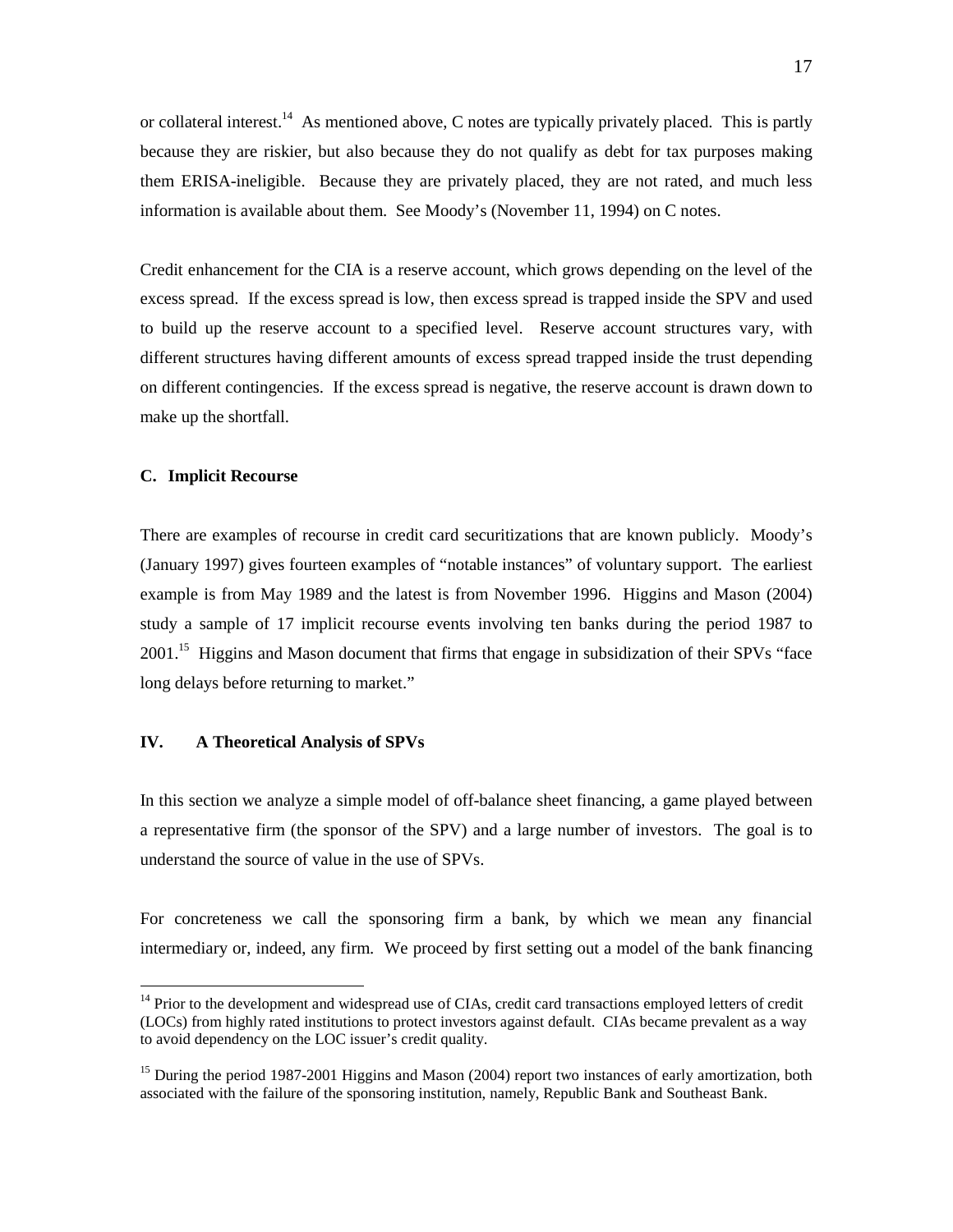a portfolio of two projects in a one period setting. The bank's efforts determine the quality of the projects, unbeknownst to the lenders to the bank. Project quality is implicitly determined by various activities of banks, including information production, screening, and monitoring, but for simplicity it is modeled as an "effort" choice by the bank.<sup>16</sup> This provides a benchmark against which we can determine the value of securitization in the one period setting.

We will subsequently allow for the possibility of securitization, where one project may be financed off-balance sheet in an SPV. The timing is as follows: projects are allocated to be financed on- or off-balance sheet, and then the bank makes a single effort choice that determines the quality of both the on- and off-balance sheet projects (though ex post their realized qualities can differ). To emphasize, projects are allocated first, and then project quality is realized. So, the focus at this point is on the moral hazard problem involving effort choice, rather than on the strategic allocation of projects after their qualities are known (i.e., the adverse selection problem). By comparing the value of the bank when securitization is allowed to the benchmark bank value when there is no securitization, we determine the factors causing securitization to be valuable.

Finally, we will allow for strategic allocation of the two projects, i.e., projects are allocated between the balance sheet of the bank and the balance sheet of the SPV *after* their qualities are known. The possibility of strategic allocation of projects adds an additional problem that investors must be concerned about. In this setting, the bank cannot commit to allocate a high type project to the SPV. In the credit card case there are some constraints on the lemons problem because accounts to be sold to the trust are supposed to be chosen randomly. In this case, the adverse selection may have more to do with the timing of the addition of accounts, depending on the state of the on-balance sheet assets, or perhaps with the removal of accounts.<sup>17</sup>

Without the ability to commit to transfer a high quality project to the SPV, we show that no lender will lend to the SPV. Off-balance sheet financing, or securitization, in this setting is not possible. This sets the stage for the repeated SPV game, analyzed briefly in the final part of this section. The point there is that repetition of the stage game between the bank and the outside investors can create equilibria in which an implicit contractual arrangement involving bailouts of

<sup>&</sup>lt;sup>16</sup> See Gorton and Winton (2003) for a review of the literature on banks' information production, screening, and monitoring activities.

<sup>&</sup>lt;sup>17</sup> Also, sometimes sponsors add "high quality" accounts to improve the overall quality of the receivables pool.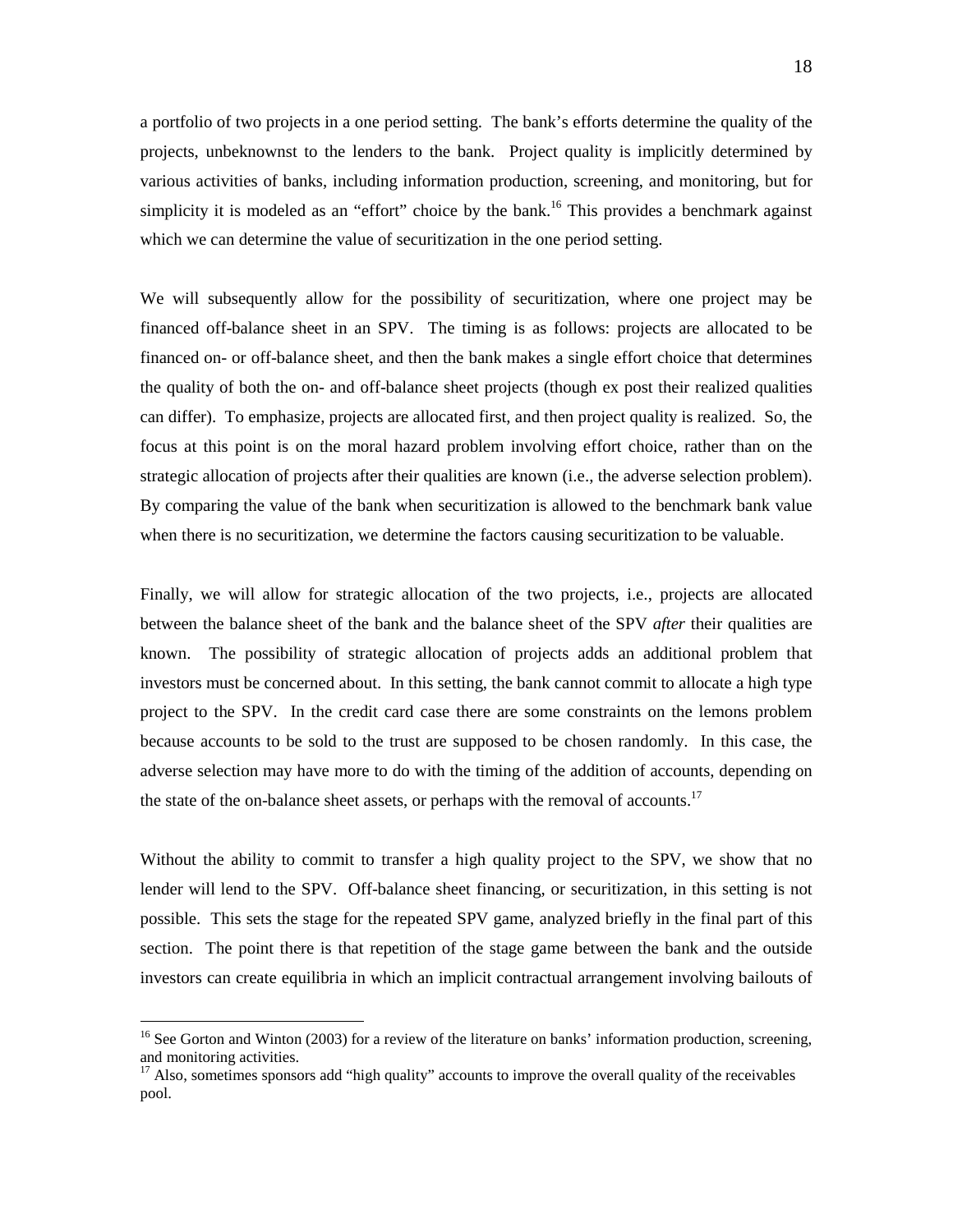the SPV by the sponsoring bank can be enforced. By "bailouts" we mean extra-contractual support for the SPV, as will become clear below.

# **A. Model Set-Up**

A competitive bank seeks to finance two one-period nondivisible projects. Each project requires \$1 of investment. The bank has an amount \$E<2 available to finance the two projects. Since E<2, the bank must borrow  $D = 2 - E$ , promising to repay F at the end of the period. Debt, however, is tax advantaged, so only  $(1-\tau)F$  needs to be repaid, where  $\tau$  is the relevant tax rate. The interest rate in the economy, r, is assumed to be zero for simplicity.

We analyze a representative bank and a unit interval of investors. All agents, i.e., the banks and the investors, are risk-neutral. Consumption occurs at the end of the period.

The bank determines the quality of its projects by expending "effort,"  $e \in \{e_H, e_L\}$ , where  $e_H \ge e_L$ , and such that a project returns  $y^H$  with probability e and  $y^L$  with probability (1–e), where  $y^H > y^L$ . The single effort choice determines the qualities of both projects, but project realizations are independent. Thus, there are four possible outcomes or states of the world at the end of the period:  $\{y^H, y^H\}$ ,  $\{y^L, y^L\}$ ,  $\{y^L, y^H\}$ , and  $\{y^L, y^L\}$ . The single effort costs h(e). "Effort" is to be interpreted as the resources necessary to produce information about a project and to monitor it. Effort is not contractible.

Projects satisfy the following assumptions:

- A1.  $2[e_Hy^H + (1 e_H)y^L] h(e_H) > D$ , i.e., a project is a positive net present value investment when a high effort level is chosen, i.e.,  $e=e_H$ .
- A2.  $2[e_L y^H + (1 e_L)y^L] h(e_L) < D$ , i.e., a project is a negative net present value investment when a low effort level is chosen, i.e.,  $e=e<sub>L</sub>$ .
- A3.  $2y^L h(e) < F$ , for e $\in \{e_H, e_L\}$ , i.e., default is certain if each project returns  $y^L$  (state  $\{y^L,$ y<sup>L</sup>}).
- A4.  $2y^H h(e) > y^H + y^L h(e) > F$ , for  $e \in \{e_H, e_L\}$ , i.e., default does not occur in the other states.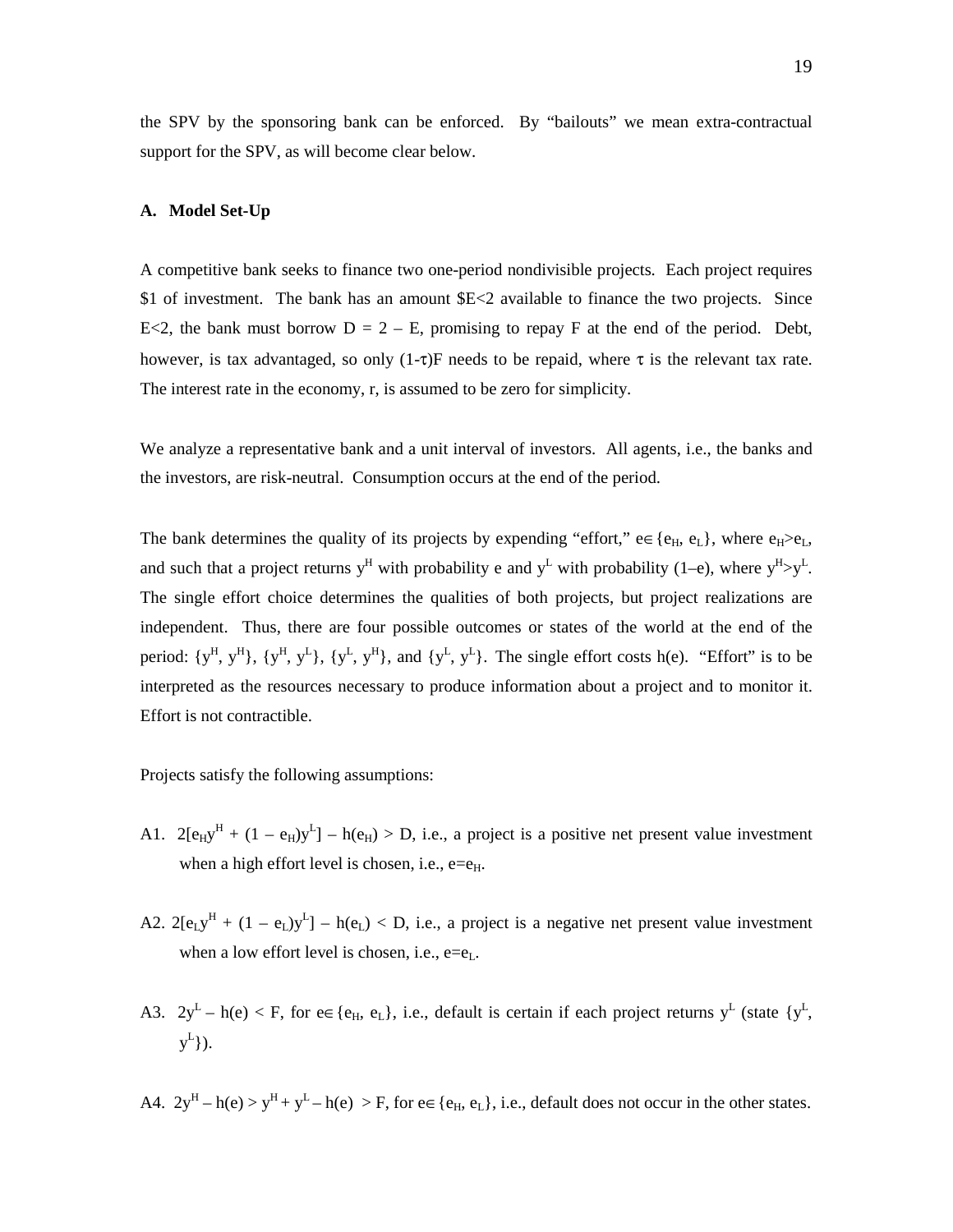Assumption A1 ensures that investors will only invest if they are sure that the bank will make a high effort choice. A project is not worth undertaking otherwise. Below, the incentive compatibility constraints ensure that banks will make the high effort choice. Assumptions A3 and A4 are stated in terms of the face value of the debt, F, which is an endogenous variable. Nevertheless, the point of A3 and A4 is to determine the states of the world when default occurs. Default occurs only in the state  $\{y^L, y^L\}$ . We will subsequently solve for the equilibrium F under this assumption and then verify that this value of F is consistent with assumptions A3 and A4 when F is eliminated through substitution; the assumptions can then be stated entirely in terms of primitives.

Corporations face a proportional bankruptcy cost, proportional to the realized output. In other words, larger firms have higher bankruptcy costs. This cost is borne by the creditors. Making the bankruptcy cost proportional, rather than lump-sum, is both realistic and also simplifies the model, as will become clear below. The bankruptcy cost is  $c \in (0,1)$  per unit of output. A fixed bankruptcy cost could be added to this, though with binomial outcomes it has no additional content. The bankruptcy cost is discussed further below.

On-balance sheet debt has a tax advantage. Off-balance sheet debt usually does not have this advantage. Here the cost of using off-balance sheet debt is the loss of the tax shield to the sponsoring firm. The sponsor may structure the SPV so that this cost does not exist. In that case, we would point to other costs. In general, some limit to how much can be financed off-balance sheet is needed for there to be an interior solution. However, recent "whole-firm" securitizations suggest that there may be few limits. See Pfister (2000).

#### **B. Discussion of the Model**

The model provides a role for the bank; it has the unique ability to find high quality projects by making an effort. However, this value production is not observable to outside investors since they cannot confirm the effort level chosen by the bank. This is essentially the usual model of bank activity. We assume that the bank issues debt to outside investors, and do not explain why debt is the security of choice. Any firm transferring assets off-balance sheet has created assets of a certain value, which may not be known to outside investors, so the "bank" need not literally be interpreted to exclude nonfinancial firms.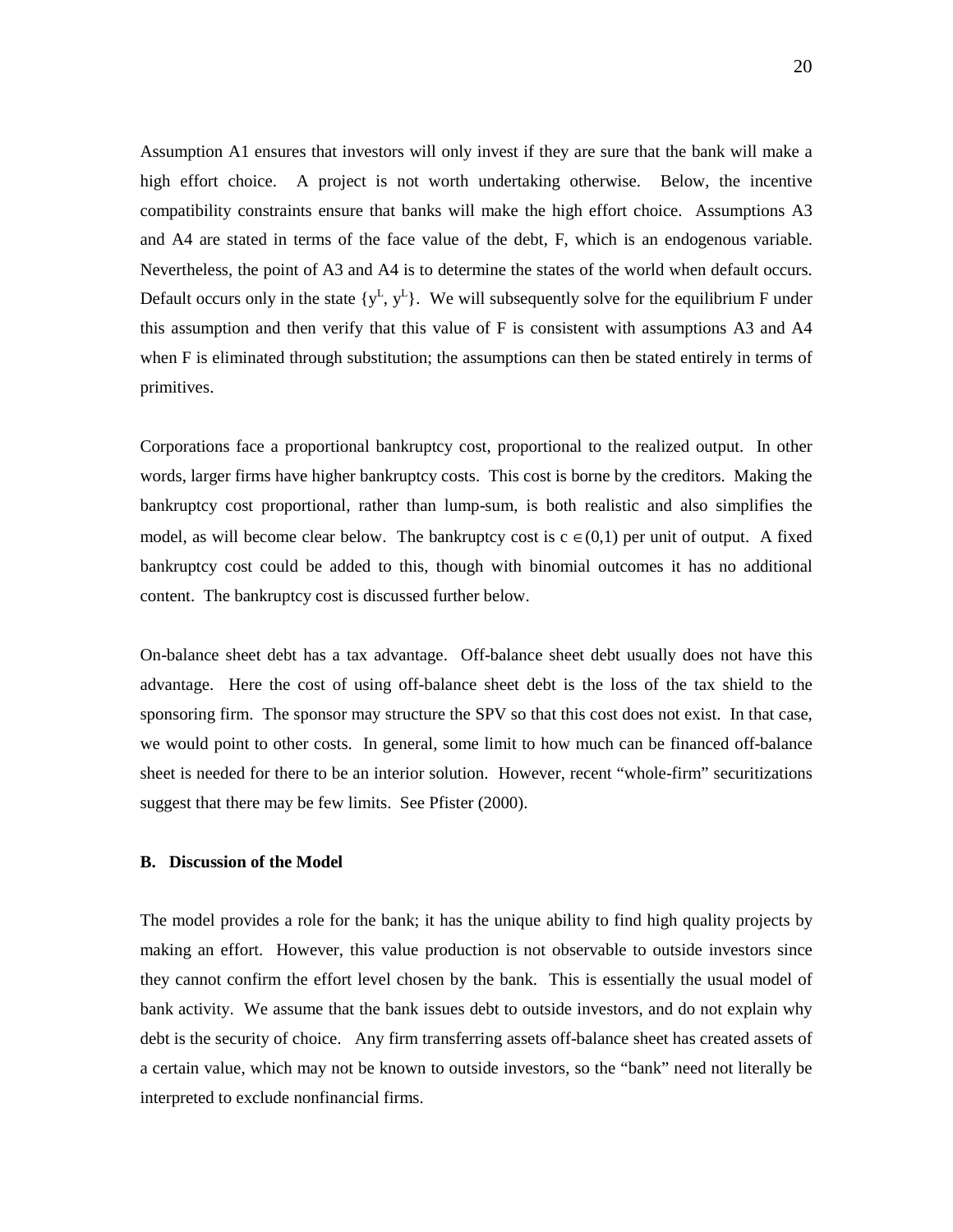# **C. The Benchmark Case of No Securitization**

 $\overline{a}$   $\overline{v}$ 

We begin with the benchmark problem of the bank when there is no off-balance securitization. In that case, the bank's problem is to choose F and  $e \in \{e_H, e_L\}$  to maximize the expected value of its projects:

max: V=e<sup>2</sup>[2y<sup>H</sup> – h(e) – (1–
$$
\tau
$$
)F] + 2e(1 – e)[y<sup>H</sup> + y<sup>L</sup> – h(e) – (1– $\tau$ )F] Problem (I)  
subject to: (i) E(F) ≥D (Participation of Investors)  
(ii) V(e=e<sub>H</sub>; e<sub>0</sub>=e<sub>H</sub>) ≥ V(e=e<sub>L</sub>; e<sub>0</sub>=e<sub>H</sub>) (Incentive Compatibility)

The first constraint says that the expected pay-off to the investors who purchase the bank debt, E(F), must be at least what was lent (D), otherwise the risk neutral investors will not lend to the bank (since the interest rate is zero). The second constraint says that if investors lend to the bank believing that the bank will choose effort level  $e_H$ , where  $e_0$  is the belief of the lenders regarding the bank's effort choice, then the bank behaves consistently with these beliefs, choosing  $e=e_H$ .

The optimization problem is written assuming that the bank defaults only in state  $\{y^L, y^L\}$  as assumed above by A3 and A4.

Note that the Participation Constraint can be written as follows, since investors get only the remaining cash flows net of the bankruptcy and effort costs:

$$
[e2 + 2e (1-e)] F + (1-e)2 [2yL(1-c) – h(e)] \ge D.
$$

Suppose investors' beliefs about the bank's effort choice are  $e=e_0$ . Then the lowest promised repayment amount that lenders will accept, in order to lend, is:

$$
F_0 = \frac{D - (1 - e_0)^2 [2y^L(1 - c) - h(e_0)]}{e_0(2 - e_0)}.
$$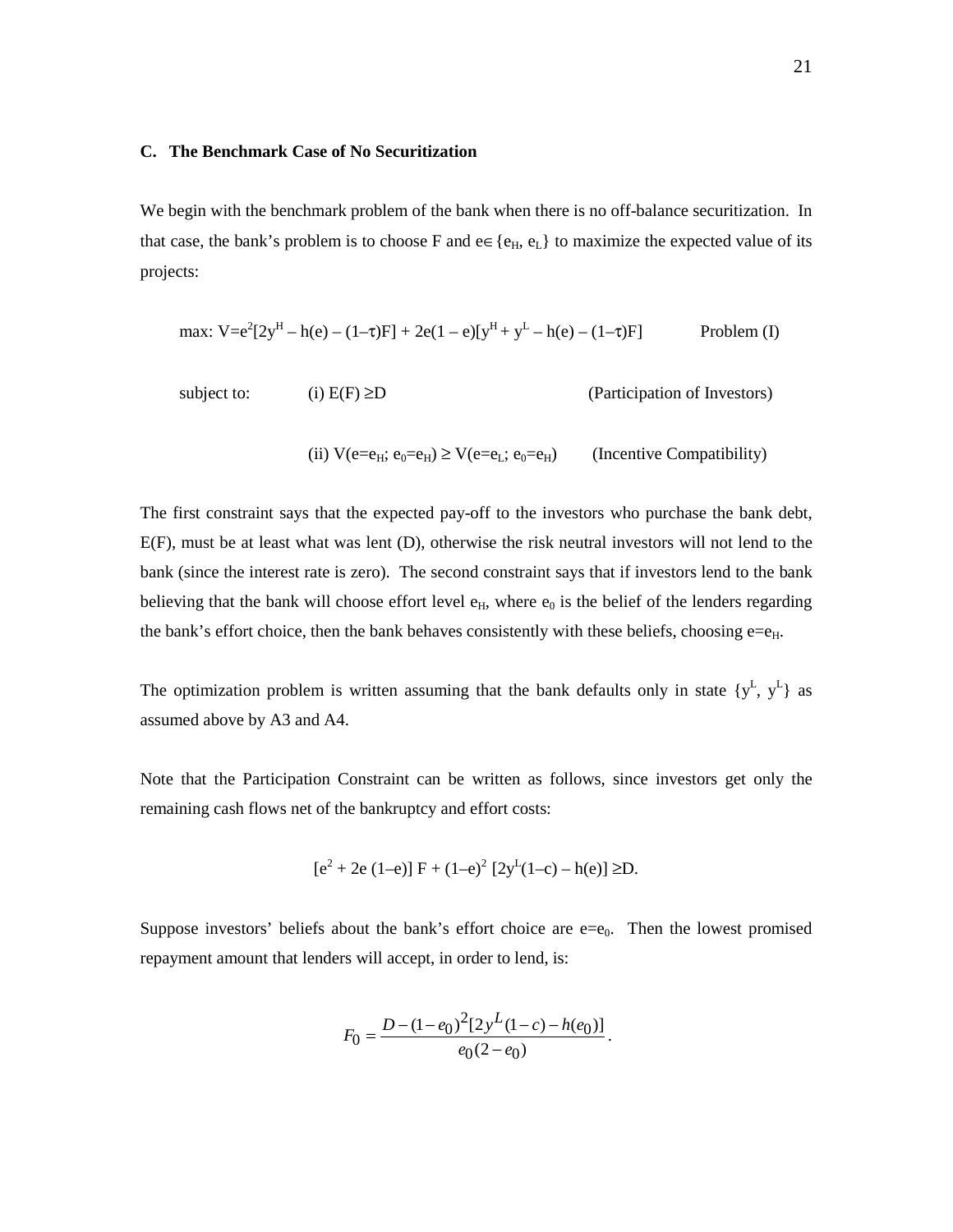Substituting this into the bank's problem, the bank's problem is now to choose  $e \in \{e_H, e_L\}$  to:

$$
\max V = 2ey^{H} + 2e(1-e)y^{L} - e(2-e)h(e) - (1-\tau)e(2-e)\left[\frac{D - (1-e_{0})^{2}[2y^{L}(1-c) - h(e_{0})]}{e_{0}(2-e_{0})}\right]
$$

subject to: (ii)  $V(e=e_H; e_0=e_H) \ge V(e=e_L; e_0=e_H)$  (Incentive Compatibility).

Incentive compatibility requires that the bank's choice of  $e \in \{e_H, e_L\}$  be the same as what the lenders believe it will be, namely  $e_0$ . Suppose that beliefs are consistent, i.e., that  $e=e_0=e_H$ . Then, indicating bank value by  $V<sup>H</sup>$ , we have:

$$
V^{H} = 2e_H y^H + 2e_H (1 - e_H) y^L - e_H (2 - e_H) h(e_H) - (1 - \tau) [D - (1 - e_H)^2 (2y^L (1 - c) - h(e_H))].
$$
 (1)

If beliefs were inconsistent, that is, if lenders' beliefs were  $e_0 = e_H$  but the bank chose  $e = e_L$ , then the value of the bank would be given by:

$$
V(e = e_L; e_0 = e_H) = 2e_L y^H + 2e_L (1 - e_L) y^L - e_L (2 - e_L) h(e_L)
$$

$$
-(1-\tau)e_L(2-e_L)\left[\frac{D-(1-e_H)^2(2y^L(1-c)-h(e_H)}{e_H(2-e_H)}\right]
$$

**Lemma 1:** If:

$$
2y^H(e_H - e_L) + 2y^L[e_H(1 - e_H) - e_L(1 - e_L)] - h(e_H)e_H(2 - e_H) + h(e_L)e_L(2 - e_L)
$$
  

$$
- (1 - \tau)[D - (1 - e_H)^2[2y^L(1 - c) - h(e_H)]\left[1 - \frac{e_L(2 - e_L)}{e_H(2 - e_H)}\right] > 0,
$$

then at the optimum, investors believe  $e_0 = e_H$  and the bank chooses  $e = e_H$ . The value of the bank is given by (1).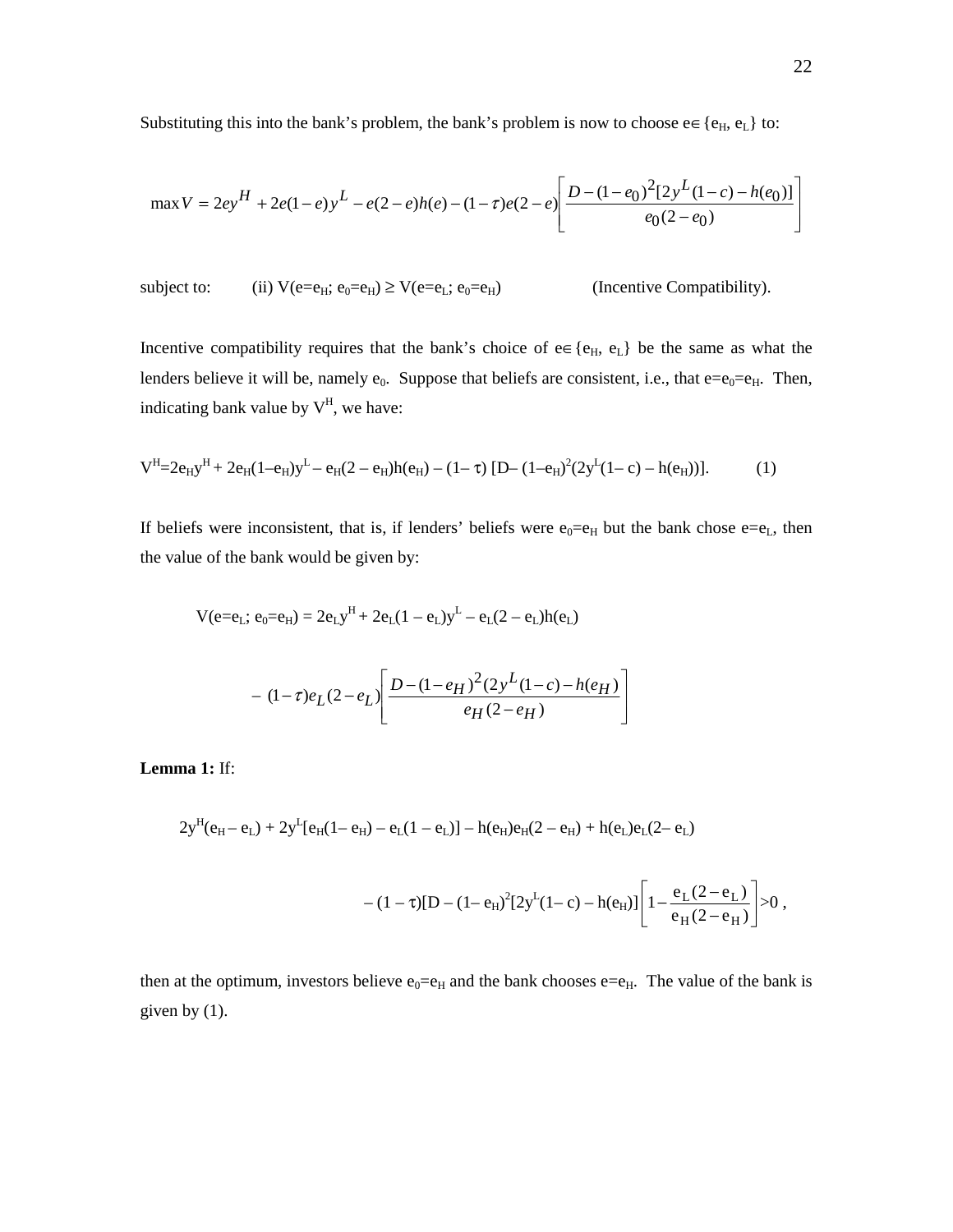**Proof:** The incentive compatibility constraint,  $V(e=e_H; e_0=e_H) \ge V(e=e_L; e_0=e_H)$ , is satisfied if the condition in the lemma holds. It remains to verify that the equilibrium F derived under A3 and A4 is consistent, i.e., to state A3 and A4 in terms of primitives. That is left to the Appendix. //

In what follows we will refer to  $V<sup>H</sup>$  as the value of the bank when there is no securitization. This will be the benchmark value against which the value of the bank with securitization will be compared.

# **D. Special Purpose Vehicles and Securitization**

Now, suppose the bank sets up a special purpose vehicle (SPV) to finance one of the projects. One project will be financed on-balance sheet, and one will be financed off-balance sheet.<sup>18</sup> The SPV has no bankruptcy costs, as discussed above, and its debt has no tax advantage. As before, the effort choice is made at the bank level and determines the qualities of both projects, though the outcomes are independent.<sup>19</sup> To be clear, the projects are first allocated to be on- or offbalance sheet, and then the bank makes its effort choice.

On-balance sheet the bank will borrow 0.5D, promising to repay  $F<sup>B</sup>$  at the end of the period. Offbalance sheet, the SPV will borrow 0.5D, promising to repay  $F<sup>S</sup>$  at the end of the period.<sup>20</sup> The bank then has two assets on-balance sheet, its own project, and an equity claim on the SPV, i.e., if y is the realization of the SPV's project, then the bank's equity claim on the SPV at the end of the period is max [y- $F^S$ ,0].<sup>21</sup>

Assumptions analogous to A3 and A4, above, define the bankruptcy states:

 $18$  This assumption is made for simplicity. The model does not determine the scale of the SPV.

 $19$  Note that no effort choice can be made by the SPV, as it is passive. If the effort choice could be made at that level, the entity would be a subsidiary of the bank, rather than an SPV.

 $20$  For simplicity other financing choices are assumed to not be available. While we do not model tranching, it is not inconsistent with the model to allow for additional motivations for securitization beyond those we consider, such as clientele effects (e.g., perhaps due to ERISA-eligibility requirements) .

 $21$  Strictly speaking there is an intermediate step because the bank funds both projects initially on-balance sheet and then transfers one, in a true sale, to the SPV. We assume that the proceeds from selling the project to the SPV are used to pay down on-balance sheet debt. For simplicity, this step is omitted.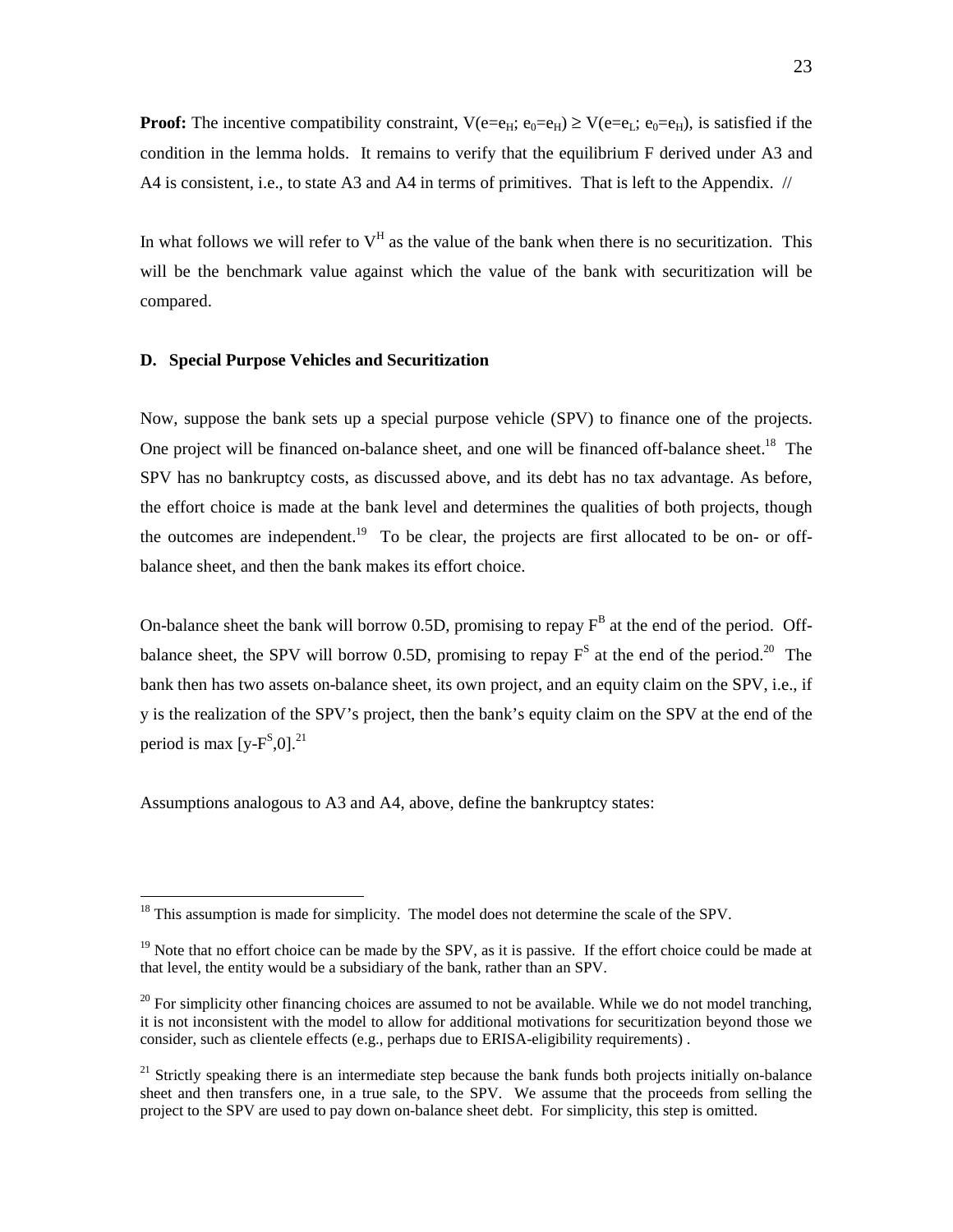- A3a.  $2y^L h(e) < F^B + F^S$ , for e $\in \{e_H, e_L\}$ , i.e., default of both the bank and the SPV occurs if the realized state of the world is  $\{y^L, y^L\}$ .
- A4a.  $2y^H h(e) > y^H + y^L h(e) > F^B + F^S$ , for e $\in \{e_H, e_L\}$ , i.e., there need not be default of either entity in the other states.

As before, assumptions A3a and A4a are stated in terms of  $F<sup>B</sup>$  and  $F<sup>S</sup>$ , endogenous variables. Assumption A3a determines the states of the world when default definitely will occur, namely, in state  $\{y^L, y^L\}$ . A4a states that the two projects generate sufficient payoffs in the other states to avoid bankruptcy, though whether that is the outcome or not will depend on the relationship between the bank and the SPV. We will subsequently solve for the equilibrium  $F^B$  and  $F^S$  under these assumptions and then verify that those values of  $F^B$  and  $F^S$  are consistent with assumptions A3a and A4a when F is eliminated through substitution; the assumptions can then be stated entirely in terms of primitives.

We also now assume:

A5.  $(1-e_H)^2 y^L(1-c) < 0.5D$ , i.e., the expected return for the bank, from the on-balance sheet project in the bankruptcy state  $\{y^L, y^L\}$  (which occurs with probability  $(1-e_H)^2$ ), is insufficient to pay 0.5D, the amount borrowed.

At the end of the period, by A3a and A4a, the possible outcomes are as follows, where the first element is the on-balance sheet project state realization and the second element is the off-balance sheet project state realization:

- $\{y^H, y^H\}$ : Both projects realize  $y^H$ ; this occurs with probability  $e^2$ ,  $e \in \{e_H, e_L\}$ . In this event, both on- and off-balance sheet debts can be repaid in full.
- $\{y^H, y^L\}$ : The on-balance sheet project realizes  $y^H$ , and the SPV's project is worth  $y^L$ . This occurs with probability e(1–e), e∈{e<sub>H</sub>, e<sub>L</sub>}. The bank is solvent, but the SPV defaults on its debt.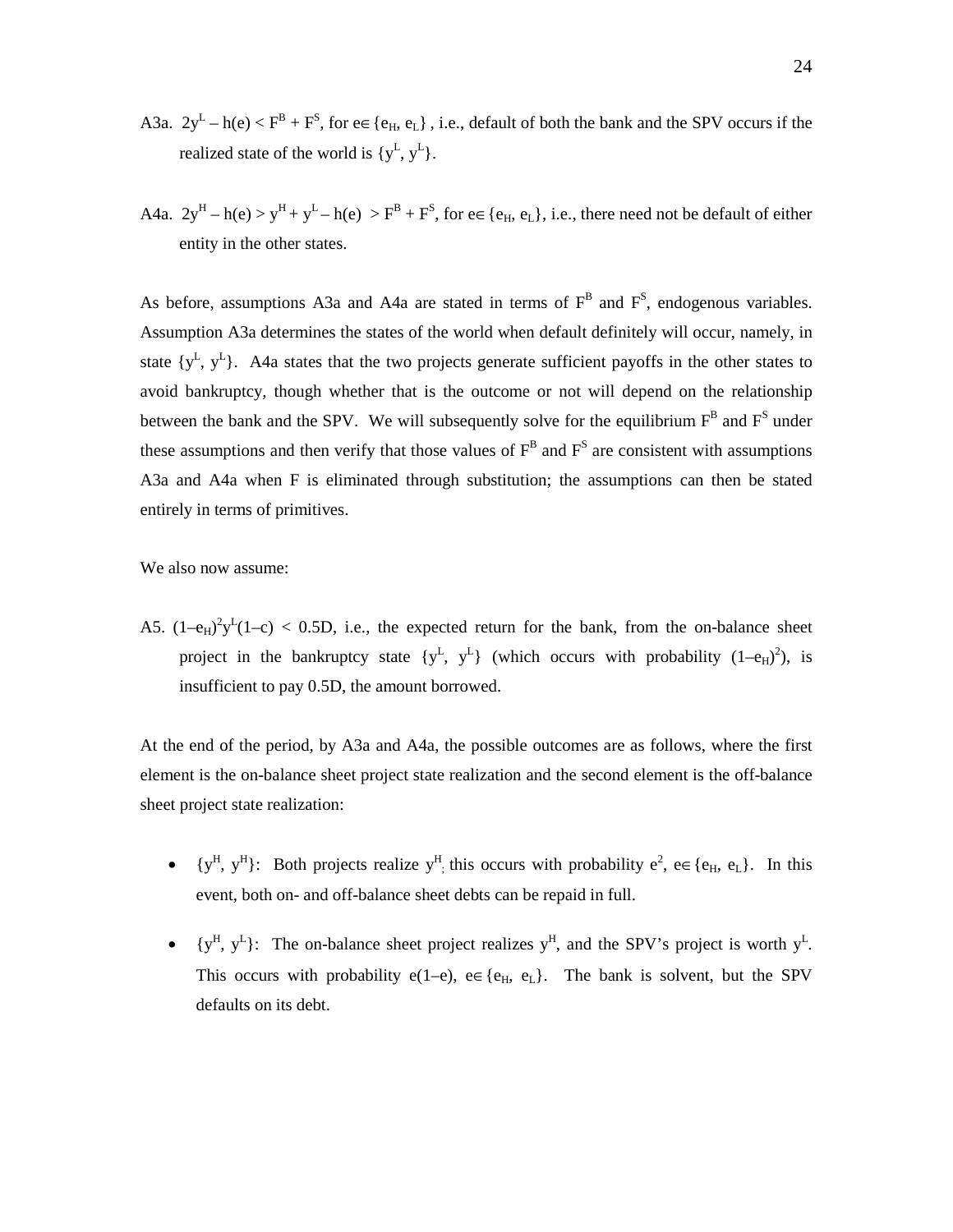- $\{y^L, y^H\}$ : The off-balance sheet project realizes  $y^H$ , but the bank's project is worth  $y^L$ . This occurs with probability e(1-e), e∈{e<sub>H</sub>, e<sub>L</sub>}. The SPV can honor its debt, and so can the bank because the bank is the equity holder of the SPV.
- $\{y^L, y^L\}$ : Both projects realize  $y^L$ ; this occurs with probability  $(1-e)^2$ , e $\in \{e_H, e_L\}$ . Neither the bank nor the SPV can honor their debt.

Note that with or without securitization, the bank fails only if the realized state is  $\{y^L, y^L\}$ . Consequently, with only two states a lump-sum bankruptcy cost would always be borne in this, and only this, state. This is due to the simplicity of the model. However, the proportional bankruptcy cost will be affected by securitization since the on-balance sheet assets have been reduced to one project. In a more complicated model, with a continuous range of project realizations, a fixed bankruptcy cost could be borne as a function of the bank's leverage, which could be chosen endogenously. Here, the simplicity of the model dictates use of a proportional bankruptcy cost. But, clearly this is not essential for the main point.

The bank's problem is to choose  $F^B$ ,  $F^S$ , and e $\in \{e_H, e_L\}$  to:

$$
\max V^{S} = e^{2}[2y^{H} - h(e) - (1-\tau)F^{B} - F^{S}] + e(1-e)[y^{L} + y^{H} - h(e) - (1-\tau)F^{B} - F^{S}] \quad \text{Problem (II)}
$$

+ 
$$
e(1-e)[y^H - h(e) - (1-\tau)F^B]
$$

s.t. (i)  $E[F^{B}] \ge 0.5D$ (Participation of Investors in the Bank) (ii)  $E[F^S] \ge 0.5D$  $(Participation of Investors in the SPV)$ 

(iii)  $V^S(e=e_H; e_0=e_H) \ge V^S(e=e_L; e_0=e_H)$  (Incentive Compatibility)

The solution method for Problem (II) is analogous to that for Problem (I), and so is left to the Appendix in Section IX (including a lemma, Lemma 2, that is analogous to Lemma 1.) We refer to  $V^S$  as the resulting value of the bank with securitization. We now state:

**Proposition 1 (Feasibility of Securitization):** If  $(1-e_H)^2y^Lc - \tau[0.5D - (1-e_H)^2y^L(1-c)] > 0$ , then it is optimal for the bank to use the SPV to finance one project.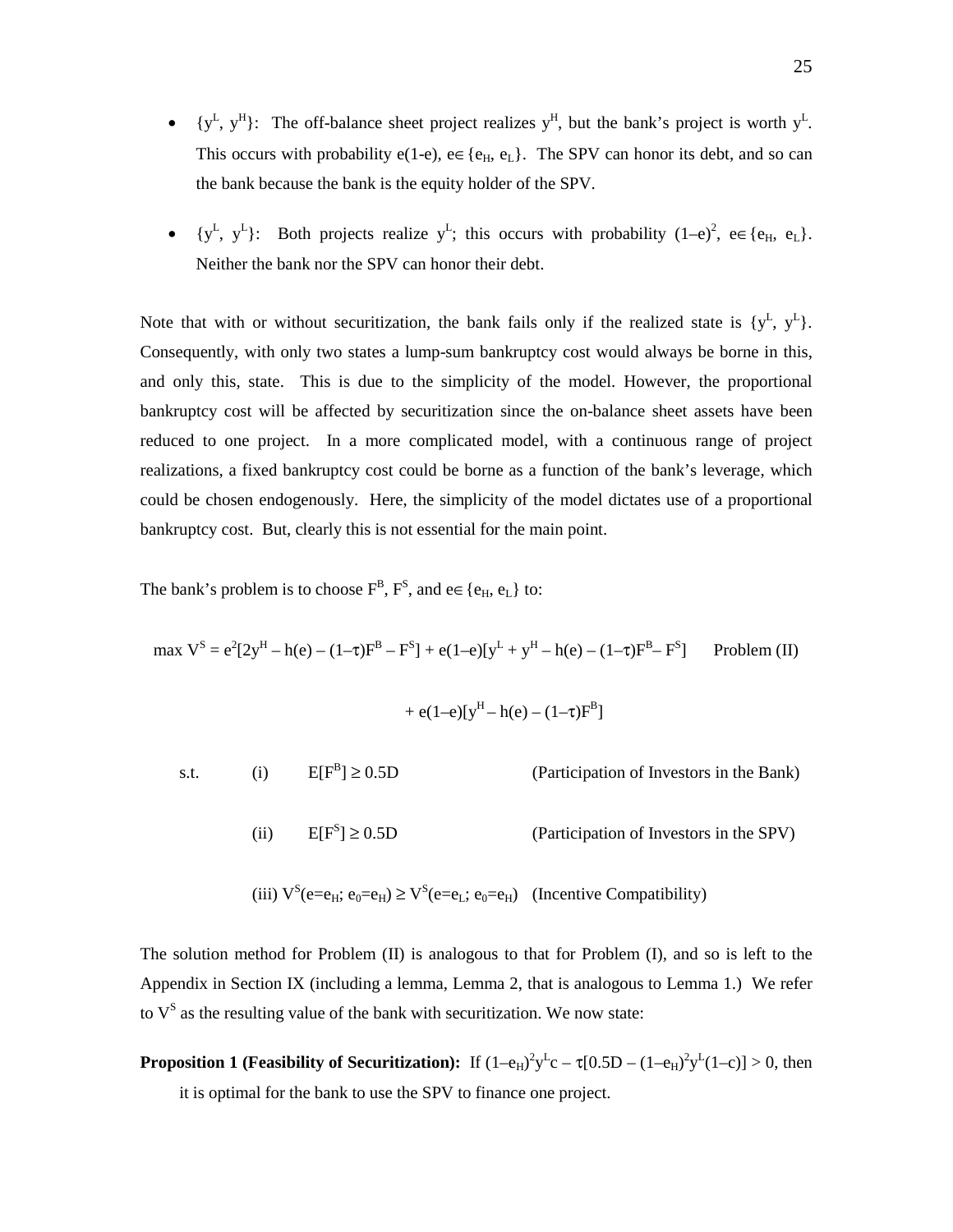**Proof:** The condition in the proposition is a simplification of  $V^S - V^H > 0$ . //

The factors that effect the profitability of securitization are taxes  $(\tau)$ , the bankruptcy cost  $(c)$ , and risk, as measured by  $(1-e_H)^2$ , i.e., the chance of bankruptcy occurring. Taxes matter, to the extent that bankruptcy does not occur, because debt issued by the SPV is not tax advantaged (by assumption). The bankruptcy cost matters because expected bankruptcy costs are reduced to the extent that projects are financed off-balance sheet. This is due to the legal structure of the SPV. Finally, the risk of bankruptcy,  $(1-e_H)^2$ , makes the chance of incurring the bankruptcy cost higher.

**Corollary 1:** The profitability of off-balance sheet financing is increasing in the bankruptcy cost, c, decreasing in the tax rate,  $\tau$ , and increasing in the riskiness of the project (i.e., the chance of bankruptcy),  $(1-e_H)^2$ .

**Proof:** The derivatives of  $V^S - V^H$  with respect to c,  $\tau$ , and  $(1-e_H)^2$ , respectively, are:

$$
\frac{\partial (V^S - V^H)}{\partial \tau} = -[0.5D - (1 - e_H)^2 y^L (1 - c)] < 0, \text{ by A.5.}
$$

$$
\frac{\partial (V^S - V^H)}{\partial c} = (1 - e_H)^2 y^L (1 - \tau) > 0.
$$

$$
\frac{\partial (V^S - V^H)}{\partial (1 - e_H)^2} = (1 - \tau) c y^L + \tau y^L > 0. \quad \text{if}
$$

Corollary 1 identifies the basic drivers of SPV value, under the assumption that the projects are allocated to on- or off- balance sheet before their quality if known, i.e., there is no adverse selection.

## **E. Securitization with Moral Hazard and Strategic Adverse Selection**

Now, suppose that the bank makes an effort choice, i.e.,  $e \in \{e_H, e_L\}$ , but then *after* observing the realized project qualities, one of the projects is allocated to the SPV. Recall that project quality is not verifiable. This means that investors in the debt issued by the SPV face an additional problem. In addition to the moral hazard associated with the effort choice, there is an adverse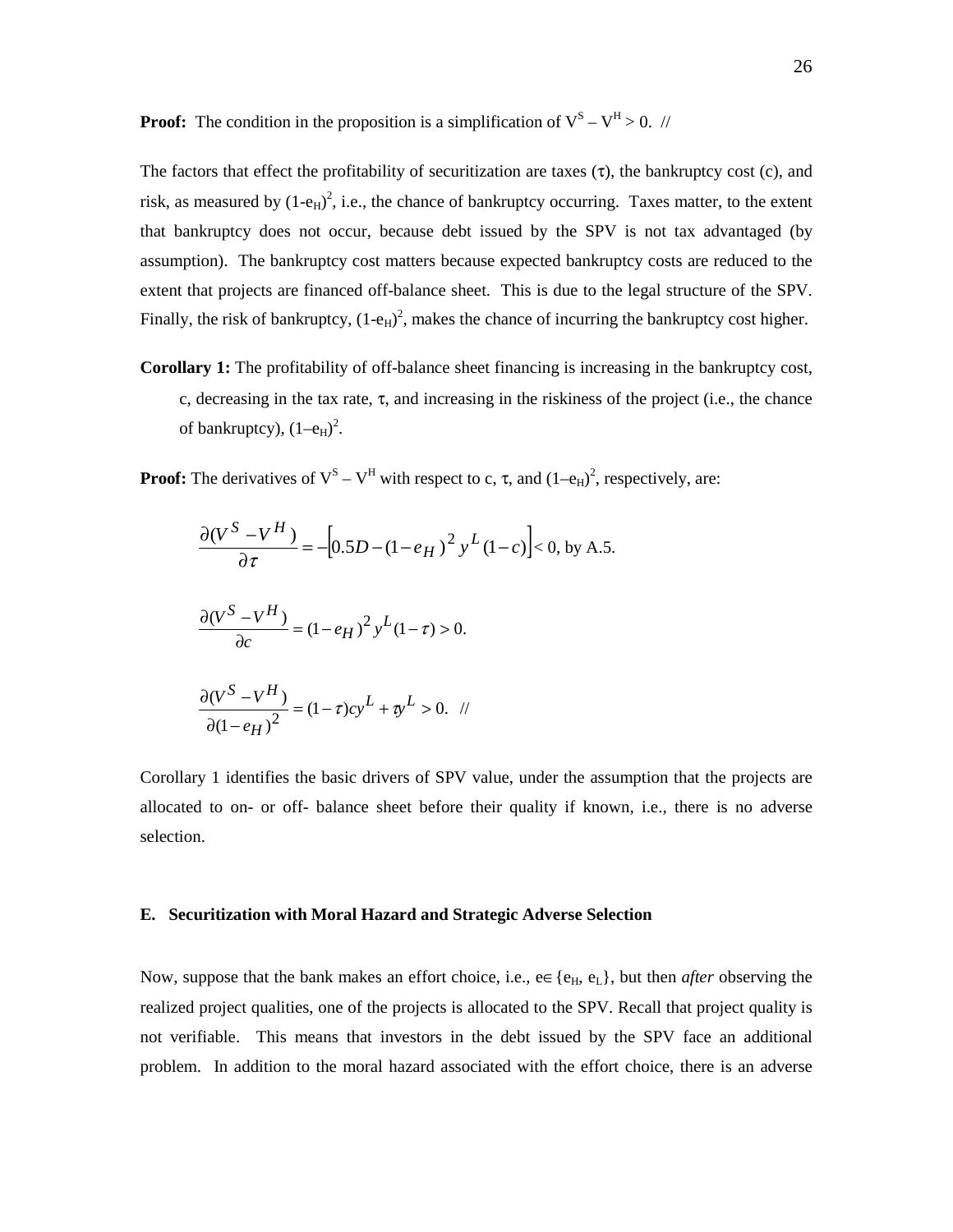selection problem with regard to which project is allocated to the SPV, the strategic adverse selection problem.

For this subsection we will also assume:

A6.  $e_H^2 y^H + (1 - e_H^2) y^L < 0.5D$ .

The meaning of A6 will become clear shortly.

With the possibility of strategic adverse selection, at the end of the period the possible outcomes (following A3a and A4a) are as follows:

•  $\{y^H, y^H\}$ : Both projects realize  $y^H$ ; this occurs with probability  $e^2$ . The bank allocates one of the  $y<sup>H</sup>$  projects to the SPV and retains the other one on-balance sheet. Both on- and off-balance sheet debts can be repaid in full.

•  $\{y^H, y^L\}$  and  $\{y^L, y^H\}$ : The realization of projects is: one  $y^H$  and one  $y^L$ . This occurs with probability  $2e(1-e)$ . In both of these states of the world, the bank keeps the  $y<sup>H</sup>$  project on-balance sheet and allocates the  $y<sup>L</sup>$  project to the SPV. The bank is solvent, but the SPV defaults on its debt.

•  ${y<sup>L</sup>, y<sup>L</sup>}$ : Both projects realize  $y<sup>L</sup>$ ; this occurs with probability  $(1-e)^2$ . One of the y<sup>L</sup> projects is allocated to the SPV and the bank retains the other on-balance sheet. Neither the bank nor the SPV can honor its debt.

In the previous subsection the SPV failed in two states of the world, the two situations where it realized y<sup>L</sup>. Now, the SPV fails in three states of the world, due to the strategic adverse selection problem. Only if  $\{y^H, y^H\}$  is realized will the SPV be solvent. So, the expected income of the SPV is:  $e^2y^H + [2e(1-e) + (1-e)^2]y^L = e^2y^H + (1-e^2)y^L$ . But this is less than 0.5D, by A6. Consequently, no investor will lend to the SPV. Recognizing this problem, the bank would like to commit to not engage in strategic adverse selection; the bank would like to commit to allocate projects prior to the realization of the project outcome. But there is no way to do this because project quality is not verifiable.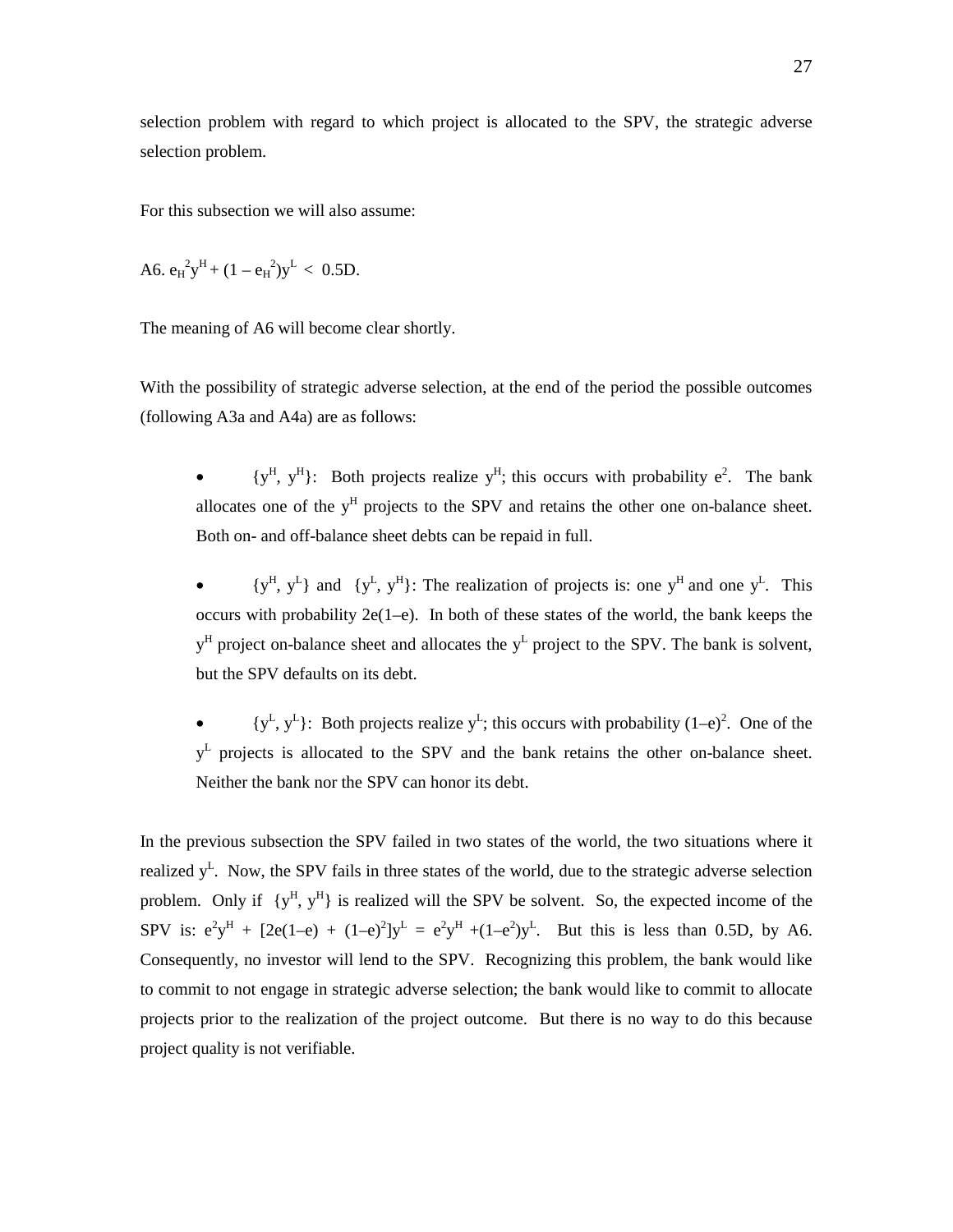Imagine for a moment that the bank could commit to subsidize the SPV in the event that the SPV realized  $y<sup>L</sup>$  and the bank realized  $y<sup>H</sup>$ . Shortly, we will make clear what "subsidize" means. Let  $F^{SC}$  be the face value of the debt issued by the SPV under such commitment, and  $F^C$  the corresponding face value of the debt issued by the bank. Then at the end of the period, the possible outcomes would be as follows:

- $\{y^H, y^H\}$ : Both projects realize  $y^H$ ; this occurs with probability  $e^2$ . Both on- and offbalance sheet debts can be repaid in full. The expected profit to the bank in this case is:  $e^{2} [2y^{H} - h(e) - (1-\tau)F^{C} - F^{SC}].$
- $\{y^H, y^L\}$ : The bank's project is worth  $y^H$  and the SPV's is worth  $y^L$ . This occurs with probability e(1-e). The bank is solvent and subsidizes the SPV, so that neither defaults on its debt. "Subsidize" means that the bank assumes responsibility for the debt of the SPV. The bank's expected profit in this state of the world is:

$$
e(1-e)[y^H + y^L - h(e) - (1-\tau)F^C - F^{SC}].
$$

•  $\{y^L, y^H\}$ : The bank's project is worth  $y^L$  and the SPV's is worth  $y^H$ . This occurs with probability e(1-e). The SPV is solvent. Without the return on its SPV equity the bank would be insolvent. But the SPV has done well so that neither defaults on its debt. The expected profit in this case is the same as in the previous case, though the interpretation is different:

$$
e(1-e)[y^H + y^L - h(e) - (1-\tau)F^C - F^{SC}].
$$

•  $\{y^L, y^L\}$ : Both projects realize  $y^L$ ; this occurs with probability  $(1-e)^2$ . Neither the bank nor the SPV can honor its debt. The bank earns zero.

With this commitment, the bank's problem is to choose  $F^C$ ,  $F^{SC}$ , and  $e \in \{e_H, e_L\}$  to:

Problem (III)  
max 
$$
V^C = e^2[2y^H - h(e) - (1-\tau)F^C - F^{SC}] + 2e(1-e)[y^H + y^L - h(e) - (1-\tau)F^C - F^{SC}]
$$

s.t. (i) 
$$
E[F^C] \ge 0.5D
$$
 (Participation of Bank INvestors)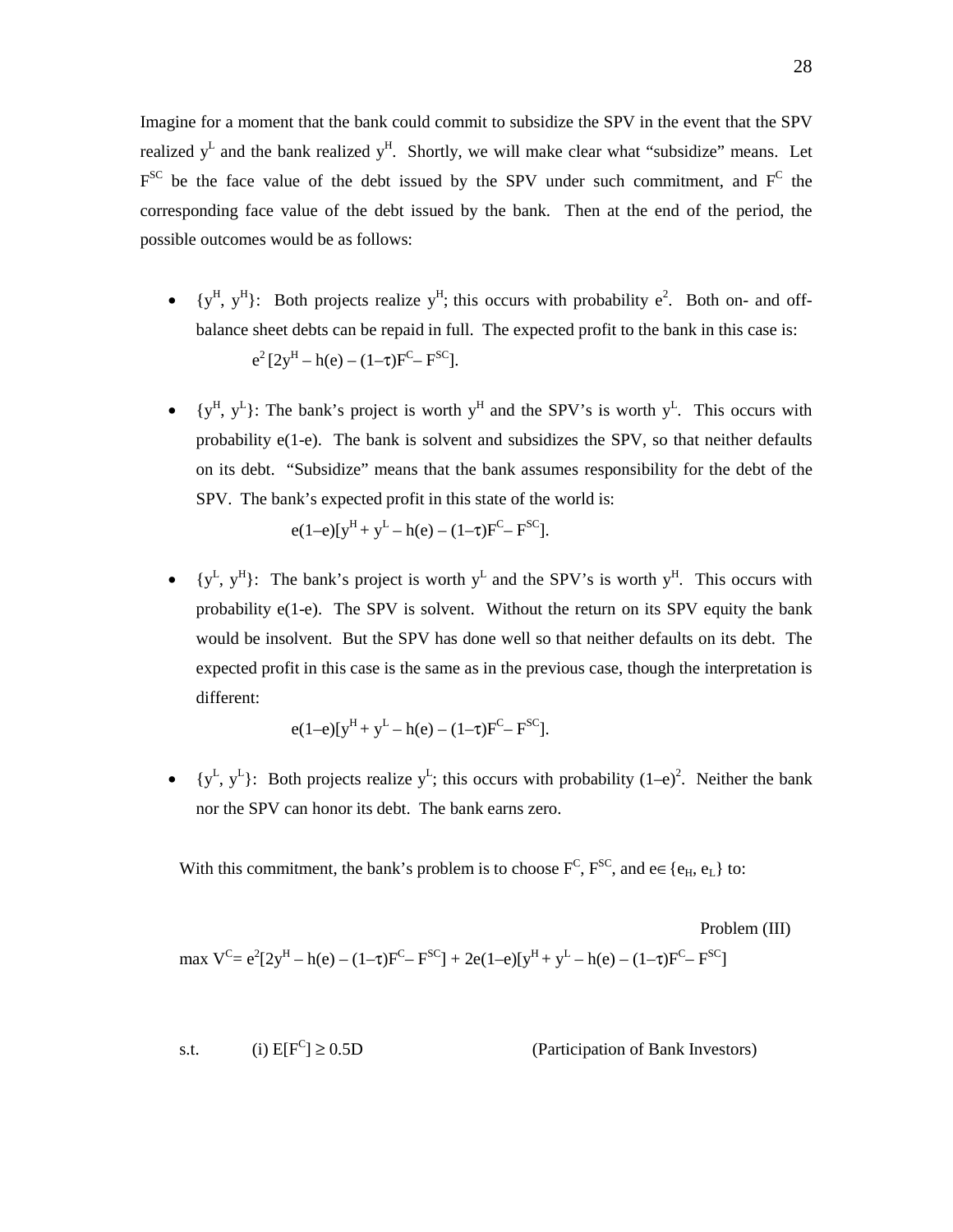(ii) 
$$
E[F^{SC}] \ge 0.5D
$$

(Participation of SPV Investors)

(iii) 
$$
V^C(e=e_H; e_0=e_H) \ge V^C(e=e_L; e_0=e_H)
$$
 (Incentive Computibility)

Constraints (i) and (ii) can be re-written, respectively, as:

$$
e(2-e)F^{C} + (1-e)^{2}[y^{L}(1-c) - h(e)] \ge 0.5D
$$
,

and

$$
e(2-e)F^{SC} + (1-e)^{2}y^{L} \ge 0.5D.
$$

The solution to Problem (III) is contained in the Appendix, including a lemma, Lemma 3, that is analogous to Lemma 1. We refer to  $V^C$  as the resulting value of the bank with commitment. We now state:

**Proposition 2 (Equivalence of Problems II and III):** If the bank can commit to subsidize the SPV, then the profitability of the bank is the same as it would be when projects were allocated between the bank and the SPV prior to their realizations, i.e., when there was no strategic adverse selection.

**Proof:** It may be verified that  $V^S = V^C$ . //

Intuitively, while the debt is repriced to reflect the subsidy from the bank in the state  $\{y^H, y^L\}$ , there are no effects involving the bankruptcy cost or taxes. Consequently, the bank's value is the same as in problem II when projects were allocated between the bank and the SPV prior to their realizations.

Proposition 2 states that securitization would be feasible, i.e., investors would lend to the SPV, and it would be profitable for the bank (under the conditions stated in Proposition 1), if it were possible to overcome the problem of strategic adverse selection by the bank committing to subsidize the SPV. However, accounting and regulatory rules prohibit such a commitment, even if it were possible. That is, a formal contract, which can be upheld in court and which is consistent with accounting and regulatory rules, effectively would not be consistent with the SPV being a QSPV, and hence the debt would not be off-balance sheet. The bankruptcy costs would not be minimized. We now turn to the issue of whether a commitment is implicitly possible in a repeated context.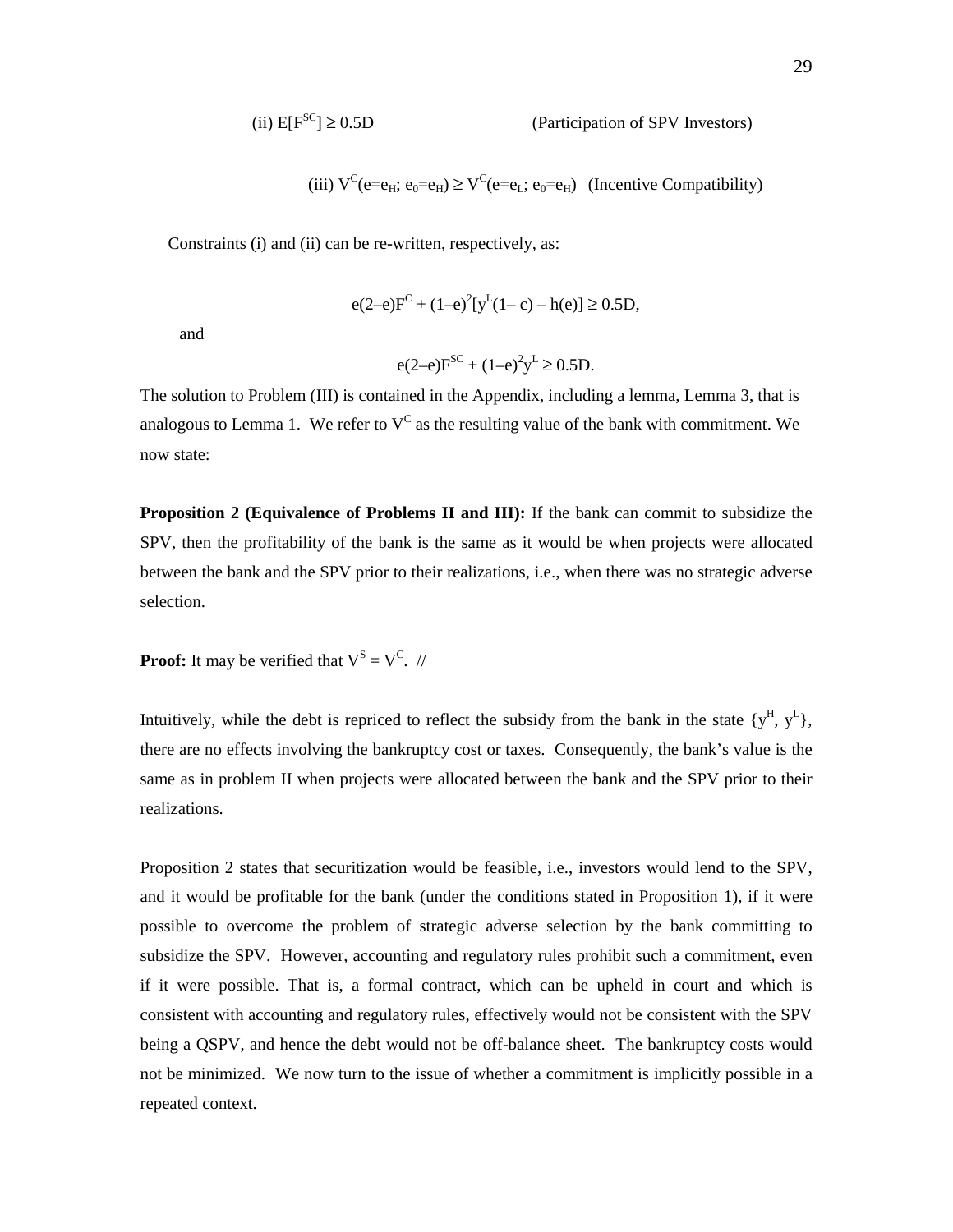# **F. The Repeated SPV Game: The Implicit Recourse Equilibrium**

In any single period, the bank cannot securitize a project because lenders will not lend to the SPV due to the strategic adverse selection problem. We now consider an infinite repetition of the one period problem, where for simplicity we assume that the bank has exactly \$E available every period to finance the two projects.<sup>22</sup> The one-shot-game outcome of no securitization can be infinitely repeated, so this is an equilibrium of the repeated game. However, the idea that repetition can expand the set of equilibria, when commitment is possible, is familiar from the work of Friedman (1971), Green and Porter (1984), and Rotemberg and Saloner (1986), among others. The usual context is oligopolistic competition, where the competing firms are incompletely informed about their rivals' decisions. The firms want to collude to maintain oligopolistic profits, but cannot formally commit to do so. Here the context is somewhat different. The sponsoring bank and the investors in the SPV "collude" in adopting a contractual mechanism that cannot be written down because of accounting and regulatory rules. In a sense the two parties are colluding against the accountants and regulators. We will call such an equilibrium an "Implicit Recourse Equilibrium."

For this section we will suppose that the interest rate, r, is positive and constant. This means that everywhere there was a "D" above, it must be replaced by  $(1+r)D$ , as the risk neutral investors require that they earn an expected rate of return of r.

The basic idea of repeating the SPV game is as follows. Suppose investors believe that the bank will subsidize the SPV in the state  $\{y^H, y^L\}$ , when the SPV would otherwise default. That is, investors have priced the debt as  $F^C$  and  $F^{SC}$ , as given above, and their beliefs are  $e_0 = e_H$ . Now, suppose that the state  $\{y^H, y^L\}$  occurs, that is, the state of the world where the bank is supposed to subsidize the SPV. The realized bank profit is supposed to be:

$$
y^H + y^L - h(e_H) - (1-\tau)F^C - F^{SC}.
$$

 $22$  In other words, we assume that if the bank does well it pays a dividend such that E remains as the equity in the bank. If the bank does poorly, we assume that the bank can obtain more equity so that again there is E. Obviously, this omits some interesting dynamics about the bank's capital ratio and begs the question of the coexistence of outside equity and debt. These issues are beyond the scope of this paper.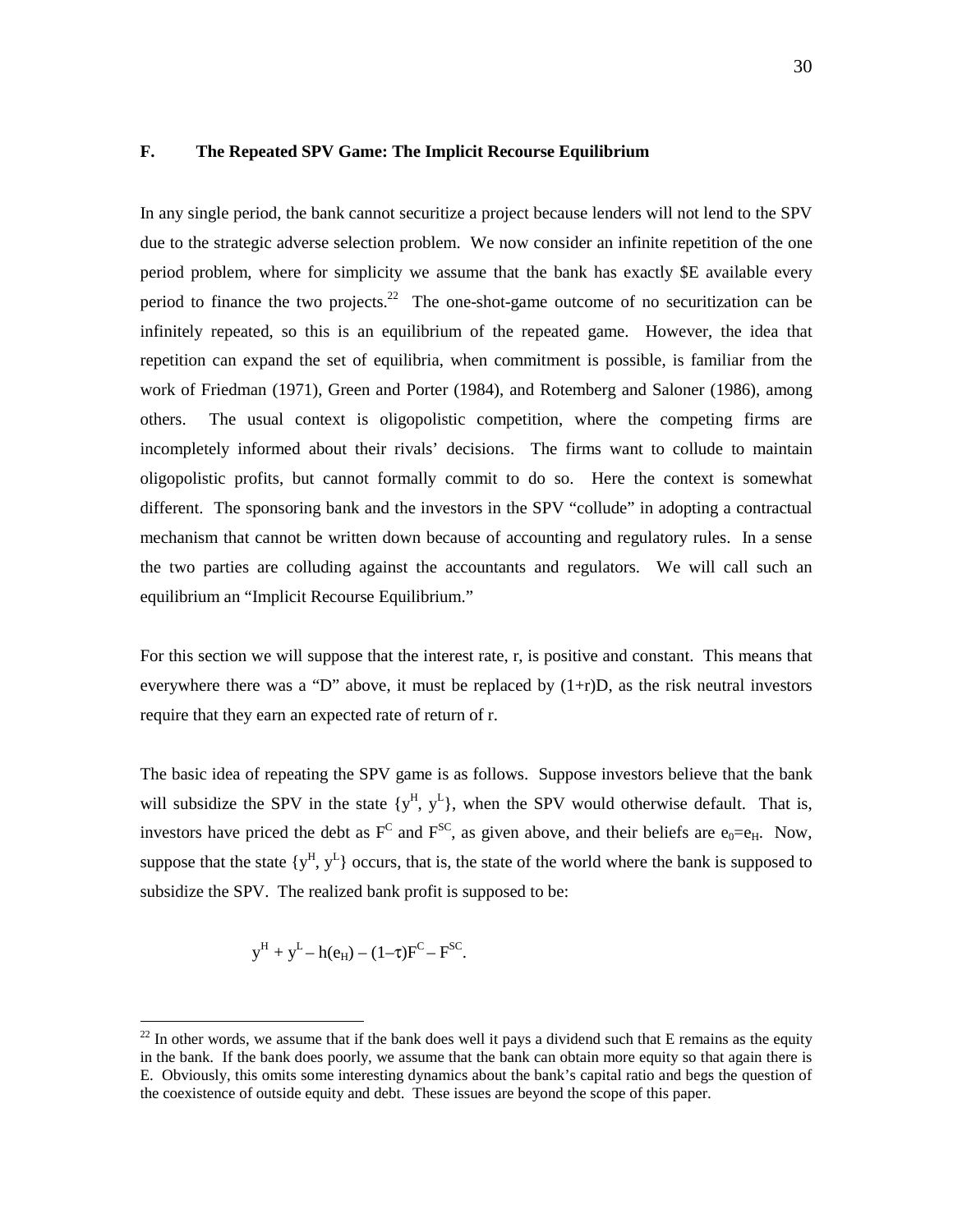But, suppose the bank reneges and leaves the SPV bankrupt with  $y^L - F^{SC} < 0$ , i.e., there is no subsidy. The SPV then defaults on its debt. In that case, on-balance sheet the bank realizes:

$$
y^H - h(e_H) - (1-\tau)F^C.
$$

So, the one-shot gain from reneging on the implicit contract is  $F^{SC} - y^L > 0$ . Since this is positive, the bank has an incentive to renege. But, in a repeated setting, investors can punish the bank by not investing in the bank's SPV in the future, say for N periods. If the bank cannot securitize again for N periods, it loses (from Proposition 1):

$$
\textstyle \sum_{t=1}^N \delta^t (V^S - V^H) = \sum_{t=1}^N \delta^t [(1-e_H)^2 y^L c - \alpha (1-e_H)^2 y^L - \tau [0.5D - (1-e_H)^2 y^L]],
$$

where  $\delta$  is the discount rate. Obviously, the bank will not renege on subsidizing the SPV if the expected present value of the loss is greater than the one-shot gain to deviating. There are combinations of N and  $\delta$  that will support the Implicit Recourse Equilibrium. While this is the intuition for Implicit Recourse Equilibrium, it clearly depends on the beliefs of the investors and the bank. There may be many such equilibria, with very complicated, history dependent, punishment strategies.

The idea is for the investors in the SPV to enforce support when needed by the threat of refusing to invest in SPV debt in the future if the sponsoring firm deviates from the implicit contract. This means that there is a "punishment period" where investors refuse to invest in SPV debt if the sponsor has not supported the SPV in the past. In general, strategies can be path dependent in complicated ways (See Abreu (1988)). However, a simple approach is to restrict attention to punishments involving playing the no-SPV stage game equilibrium for some period of time, starting the period after a deviation has been detected. We adopt this approach and assume investor and bank beliefs are consistent with this.

For simplicity we will construct a simple example of an Implicit Recourse Equilibrium. Assume that all agents discount at the rate r, and consider the case where  $N = \infty$ . This corresponds to a "punishment period" of forever.<sup>23</sup> At the start of each period the game proceeds as follows:

 $23$  We do not claim that this is the optimal punishment period.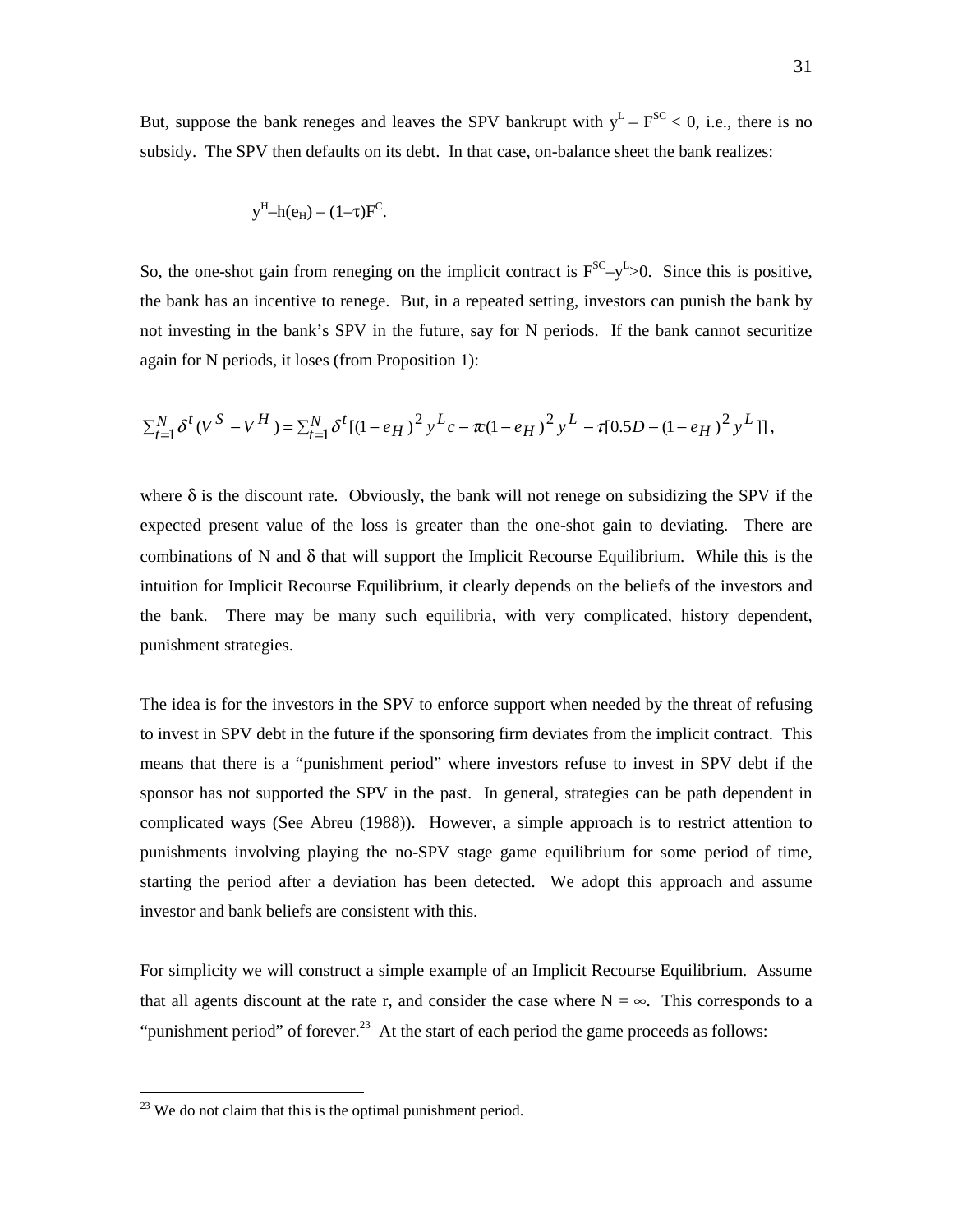1. The bank and the SPV offer debt in the capital markets to investors with face values of  $F^C$  and  $F^{SC}$ , respectively.

2. Investors choose which type of debt, and how much, to buy.

If investors purchase the SPV debt, then off-balance sheet financing proceeds. Otherwise the bank finances both projects on-balance sheet.

At the end of a period, the state of the world is observed, but cannot be verified. If the state of the world is  $\{y^H, y^L\}$ , i.e., the on-balance sheet project returns  $y^H$  while the off-balance sheet project returns  $y^L$ , then the bank is supposed to subsidize the SPV, as described above. At the start of any period, both the banks and investors know all the previous outcomes.

Consider the following trigger strategy based on investor and bank beliefs: If the bank ever does not subsidize the SPV when the state of the world is  $\{y^H, y^L\}$ , then investors never again invest in the SPV because they believe that the sponsor will not support it and hence the promised interest rate, corresponding to  $F^{SC}$ , is too low. The bank believes that if it deviates investors will never again buy its SPV's debt in the market. Then a subgame perfect Nash equilibrium exists under certain conditions:

**Proposition 3 (Existence of the Implicit Recourse Equilibrium):** If there exists an interest rate,  $0 \le r \le 1$ , such that the following quadratic inequality is satisfied,

$$
0.5Dr^{2} + r \left[ 0.5D[1 - \pi_{H}(2 - e_{H})] + (1 - e_{H})^{2} h(e_{H}) + y^{L} B \right] - 0.5D \pi_{H}(2 - e_{H}) + y^{L} A > 0
$$
  
where 
$$
A \equiv [(1 - e_{H})^{2} (c + \tau(1 - c))e_{H}(2 - e_{H}) - \tau(1 - e_{H})^{2} c e_{H}(2 - e_{H})]
$$

and 
$$
B \equiv [(1 - e_H)^2 (1 - c) - e_H (2 - e_H)],
$$

then securitization is feasible and optimal for any bank that would choose securitization were it able to commit to the policy of subsidization.

**Proof:** See Appendix.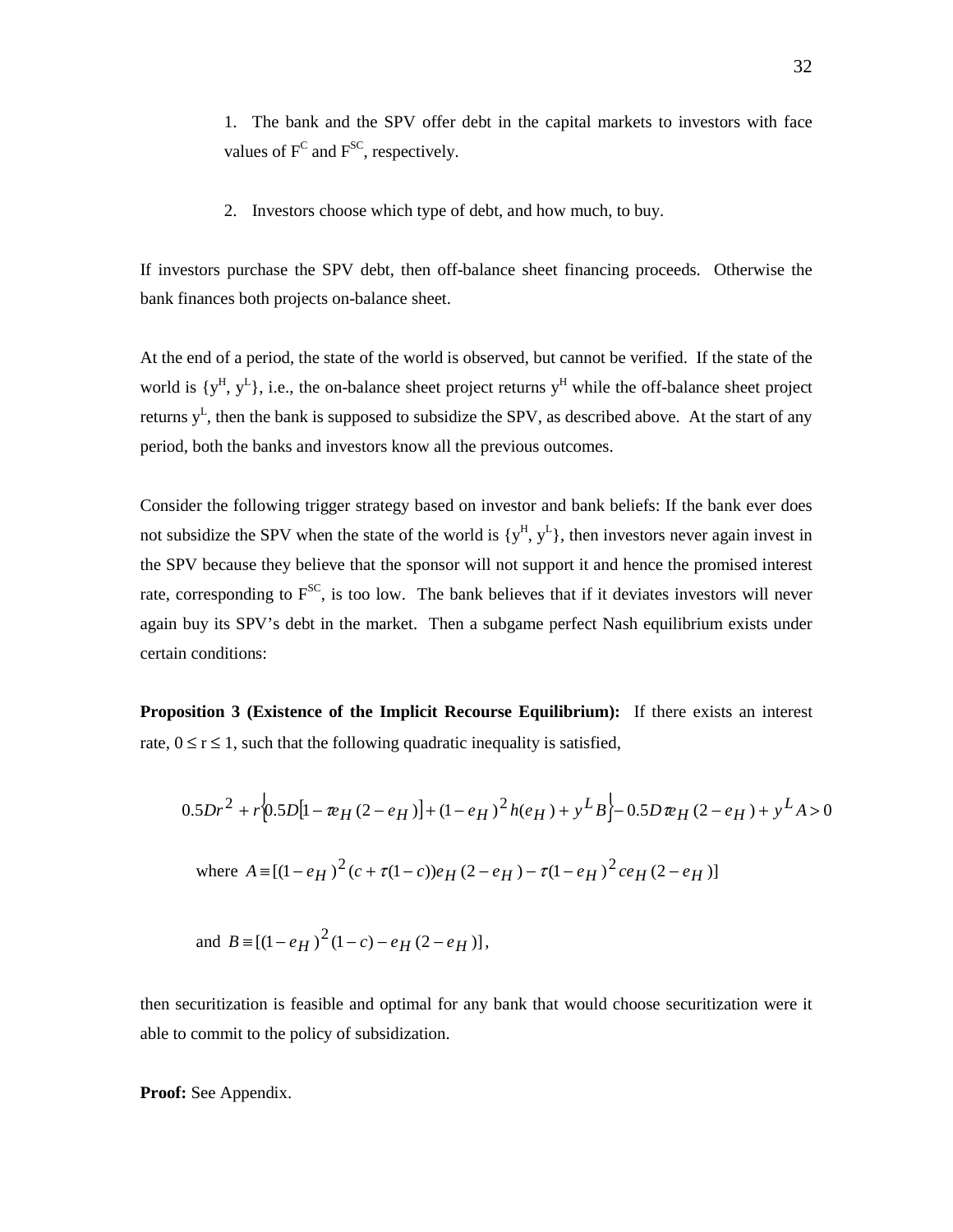Obviously, other equilibria could exist. But, the point is that there can exist equilibria where the costs of bankruptcy are avoided by using off-balance sheet financing.

# **G. Summary and Empirical Implications**

The conclusion of the above analysis is that the value of SPVs lies in their ability to minimize expected bankruptcy costs -- securitization arises to avoid bankruptcy costs. By financing the firm in pieces, control rights to the business decisions are separated from the financing decisions. The sponsor maintains control over the business while the financing is done via SPVs that are passive; that is, there are no control rights associated with the SPVs' assets. Bankruptcy is a process of transferring control rights over corporate assets. Off-balance sheet financing reduces the amount of assets that are subject to this expensive and lengthy process.

We have argued that the ability to finance off-balance sheet via the debt of SPVs is critically dependent on a relational, or implicit, contract between the SPV sponsor and investors. The relational contract depends upon repeated use of off-balance sheet financing. We showed that this repetition can lead to an equilibrium with implicit recourse. Such an equilibrium implements the outcome of the equilibrium with formal commitments (Problem III), were such contracts possible. The comparative static properties of the Implicit Recourse Equilibrium are based on the result that the equilibrium outcomes of the Implicit Recourse Equilibrium are the same as the commitment equilibrium.

The idea of a relational contract supporting the feasibility of SPVs leads to our first set of empirical tests, namely, that the trigger strategy can only provide intertemporal incentives for the sponsor insofar as the sponsor exists. If the sponsor is so risky that there is a chance the sponsor will fail, and be unable to support the SPV, then investors will not purchase the SPV debt. We examine this idea by testing the hypothesis that investors, in pricing the debt of the SPV, care about the risk of the sponsor defaulting, above and beyond the risks of the SPV's assets.

The second hypothesis that we empirically investigate is suggested by Corollary 1. Because the Implicit Recourse Equilibrium implements the outcome with formal commitment, Corollary 1 also describes the repeated equilibrium with implicit recourse. Corollary 1 says that the profitability of off-balance sheet financing is increasing in the bankruptcy cost, c, and increasing in the riskiness of the project (i.e., the chance of bankruptcy),  $(1-e_H)$ . In other words, riskier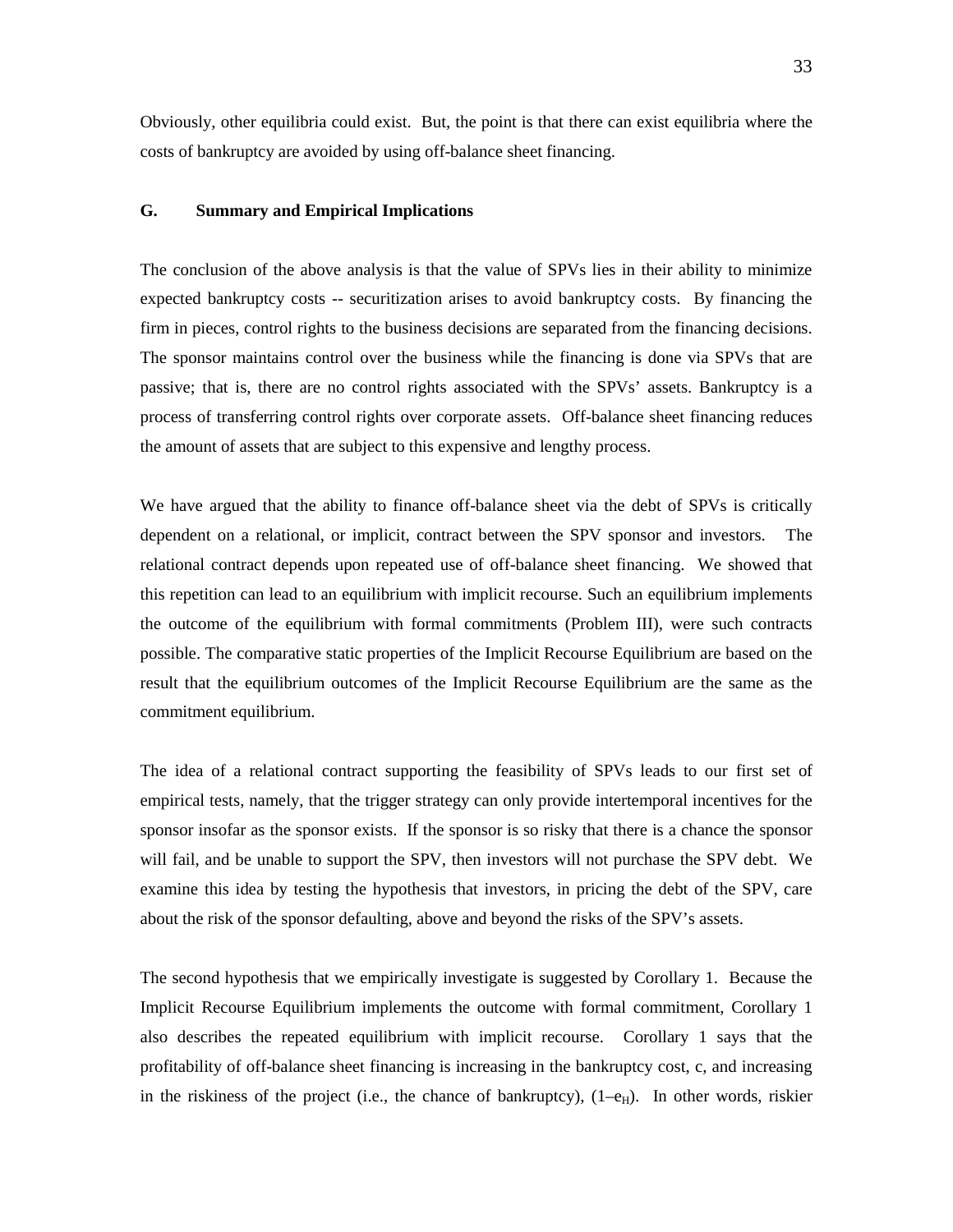sponsors should securitize more, *ceteris paribus*. Bankruptcy costs are not observable, but the riskiness of the firm can be proxied for by its firm bond rating.

# **V. Data**

 $\overline{a}$ 

The rest of the paper empirically examines these two hypotheses. Our analysis suggests that the risk of a sponsoring firm should, because of implicit recourse, affect the risk of the ABS that are issued by its SPVs. We measure the sponsor's risk by its bond rating, and focus on two ways that this risk might be manifested. As mentioned above, we first consider whether investors care about the strength of the sponsoring firm, above and beyond the characteristics of the ABS themselves. Second, we consider whether riskier firms are more likely to securitize in the first place. To these ends we utilize a number of datasets.

To investigate our first topic, investors' sensitivity to the sponsor's strength, we obtained from Moody's a unique dataset describing every credit-card ABS issued between 1988:06 and 1999:05 that Moody's tracked. This covers essentially all credit-card ABS through mid 1999. The dataset includes a detailed summary of the structure of each ABS, including the size and maturity of each ABS tranche. It summarizes the credit enhancements behind each tranche, such as the existence of any letters of credit, cash collateral accounts, and reserve accounts. Moody's also calculated the amount of direct subordination behind each A and B tranche.<sup>24</sup> These variables contain the information about the ABS structure that investors observed at the time of issuance. Further, the dataset includes some information about the asset collateral underlying each ABS, such as the age distribution of the credit-card accounts. Also included is the month-by-month ex post performance of each note, in particular the excess spread and its components like the chargeoff rate. The sample used below includes only the A and B tranches, i.e., the tranches that were sold publicly.

<sup>&</sup>lt;sup>24</sup> The amount of subordination behind the A note is calculated as  $(BaIB + BaIC)/(BaIA + BaIB + BaIC)$ , where BalX is the size (the balance) of tranche X when it exists. The dataset provided the current amount of subordination using current balances. For our analysis below, we want the original amount of subordination at the time of issuance. We were able to estimate this given the original balance sizes of the A and B notes, as well as an estimate of the size of any C note. The size of C notes is not directly publicly available, but we backed out their current size from the reported current amount of subordination behind the B notes. We used this to estimate the original amount of subordination behind the A and B notes.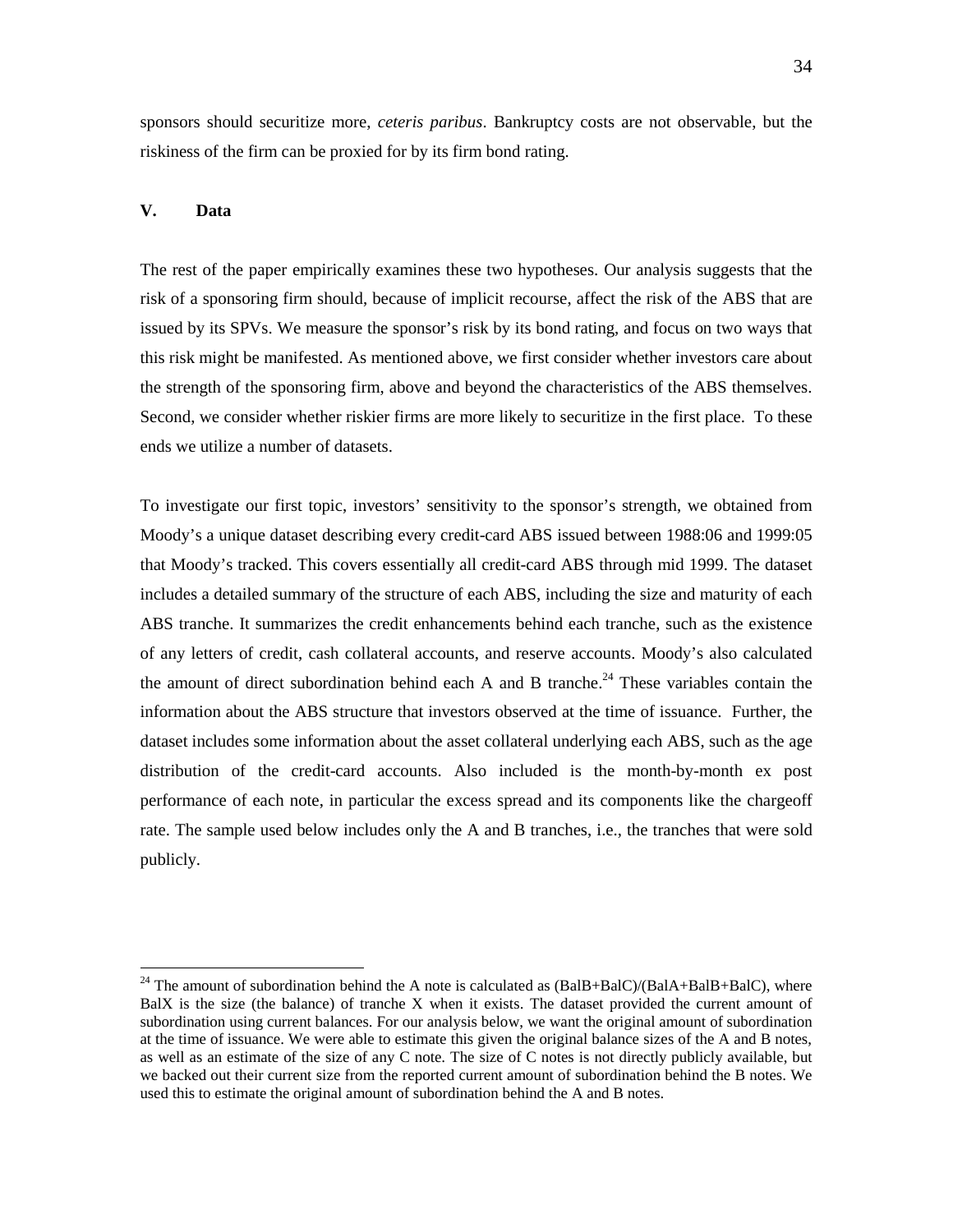Although it is difficult to find pricing information on credit-card ABS, we obtained from Lehman Brothers a dataset containing the initial yields on a large subset of these bonds that were issued in 1997-1999, for both the A and B notes. We obtained similar data from *Asset Sales Reports* for bonds that were issued before 1997. We computed the initial spread as the initial yield minus one month LIBOR at the time of issuance. We also collected Moody's ratings from Bloomberg for the sponsors of each ABS in the Moody's dataset above, which are typically banks. We use the bank's senior unsecured bond rating at issuance.<sup>25</sup>

To investigate our second topic, an analysis of which banks securitize, we use the bank ("entity') -level Call Report panel data that comes from the regulatory filings that banks file each quarter, from 1991:09 to 2000:06. Before 1996 we use only the third quarter (September) data, since credit card securitizations were reported only in the third quarter during that period. We also obtained from Moody's a large dataset of all of their ratings of banks' long-term senior obligations, including an ID variable that allowed us to match this data to the Call Report ID variables. Accordingly our sample includes all the banks in the Call Report dataset for which we have a matching rating.<sup>26</sup> This yields a sample of almost 400 banks and over 5000 bank-quarters, which is large relative to the samples analyzed in previous related literature.

# **VI. Empirical Tests: Are there Implicit Recourse Commitments?**

In this section we analyze the determinants of the spread on the notes issued by the SPVs to the capital markets. Borgman and Flannery (1997) also analyze asset-backed security spreads, over the period 1990-1995. They find that credit card ABS require a lower market spread if the sponsoring firm is a bank or if the sponsor includes guarantees as a form of credit enhancement.

The unit of observation is a transaction, that is a note issuance, either the A note or the B note. We examine the cross sectional determinants of the spreads. The spreads provide us with investors' assessment of the risk factors behind each note. All the A notes were on issuance rated AAA by Moody's.<sup>27</sup> If these ratings are sufficient statistics for default, then the probability of

 $25$  We use the rating of the current owner of the ABS trust, accounting for any mergers and acquisitions.

 $^{26}$  Since small banks are less likely to be rated, matches are most common for the larger banks.

<sup>&</sup>lt;sup>27</sup> All but two of the B notes were initially rated A; the two exceptions were rated AA. By distinguishing the A- and B-notes, the analysis implicitly controls for any clientele effects.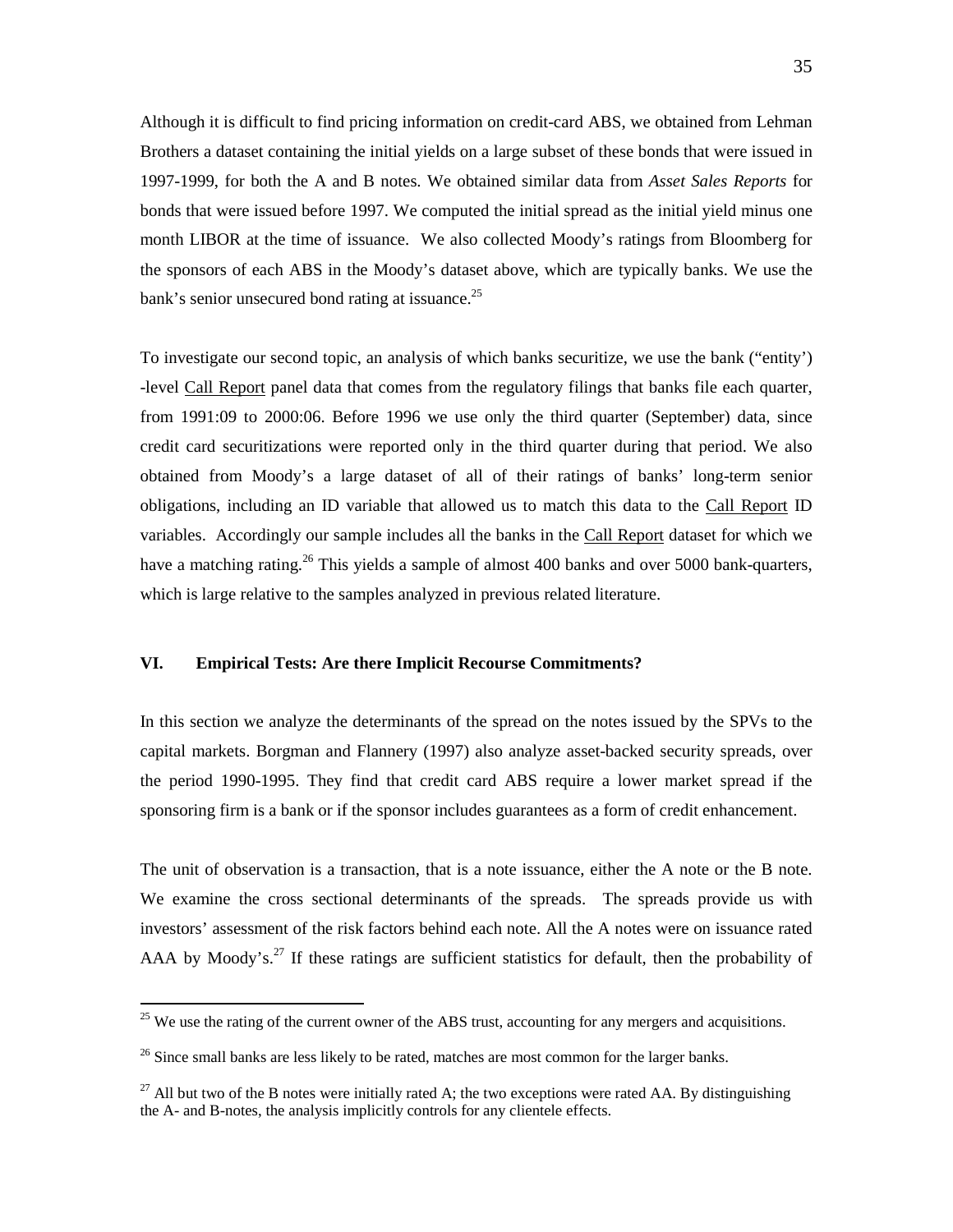default should be the same for all the A notes and in the simplest case (e.g., if there is no implicit recourse) presumably investors would pay the same initial price for them. Even if there are differences across notes in the quality of the underlying assets or in other factors, the securitizations should be structured to offset these differences and yield the same probability of default. As discussed above, to test for the existence of a relational contract allowing for recourse, we examine whether other factors affect the initial prices of the notes, in particular whether the strength of the sponsor matters, as estimated by its senior unsecured credit rating at the time of issuance. Specifically, we estimate equations of the following form:

$$
Speed_{i,j,k,t} = \beta_0' Time_t + \beta_1' Structure_i + \beta_2' Assets_i + \beta_3' Trust_j + \beta_4'Rating_{k,t} + \epsilon_{i,j,k,t}, (4)
$$

where Spread<sub>i,ikt</sub> is the initial spread (net of one month LIBOR) on note  $i$  from trust  $j$  and sponsor *k* at the time *t* of issuance. **Time** is a vector of year dummies that control for time varying risk premia as well as all other macroeconomic factors, including the tremendous growth in the ABS market over the sample period. **Structure**<sub>i</sub> represents the structure of tranche  $i$  at the time of issuance, such as the degree of subordination and other credit enhancements supporting it, and **Assets**i represents the quality of the credit-card assets underlying the tranche at that time. **Trust**<sup>j</sup> is a vector of trust dummies. **Rating**<sub>kt</sub> is the senior unsecured bond rating of the sponsor *k* of the notes' trust at the time of issuance. The trust dummies control for all trust fixed effects. Since many sponsors have multiple trusts, the dummies also essentially control for sponsor fixed effects.<sup>28</sup> Given this, the ratings variable will essentially capture the effect of changes in a sponsor's rating over time. $^{29}$ 

Our initial sample includes only the A notes, but later we add the B notes, with **Structure** then including an indicator for the B notes (Junior). Table 2 presents summary statistics for the key variables used in the analysis, for the sample of A notes. The sample runs from 1988-1999. Over that time the average A-note spread was just under 50 basis points (b.p.), with a relatively large standard deviation of 68 b.p. About half of the sponsors have ratings of single A (RatingA) on their senior unsecured debt, with the rest being about equally likely to have ratings of AA (RatingAA) or ratings of Baa and Ba (RatingB).

<sup>&</sup>lt;sup>28</sup> Though a given trust can also have multiple owners over time, e.g. after a merger or acquisition.

 $29$  As evidenced by the significant results below, there is substantial within-trust variation in both the spreads and ratings over time, with over 30% of trusts exhibiting some change in rating over the sample period.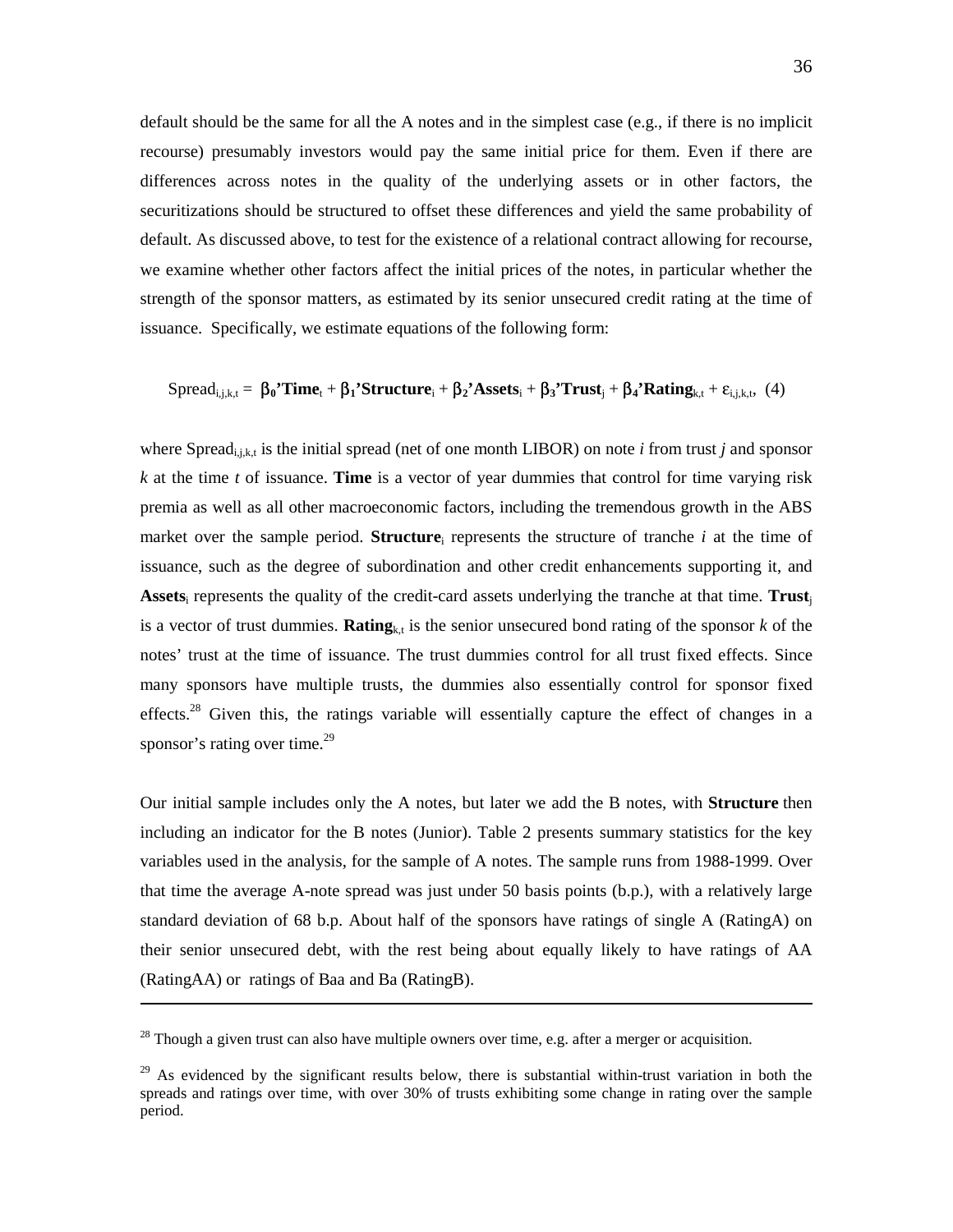## **A. Analysis of the A-Note Spreads**

Table 3 shows the results for the A notes. Column (1) includes only the year dummies (omitting 1988<sup>30</sup>) and the sponsor ratings (as well as the trust fixed effects). Nonetheless, the adjusted  $R^2$  is already relatively large. The year dummies are significant, with spreads peaking in the early 1990s, perhaps due to the recession. The sponsor ratings at the bottom of the table are of primary interest. Relative to the omitted AA-rated sponsors, the effects of riskier sponsor ratings are positive and monotonic. The coefficient on RatingB for the riskiest (Baa and Ba) sponsors is statistically significant. Thus investors do indeed require higher yields for bonds issued by the trusts of riskier sponsors. That is, even though the A notes all have the same bond ratings, the strength of the sponsor also matters, consistent with our model. This effect is also economically significant. The riskiest sponsors must pay an *additional* 46 b.p. on average, which is about the same size as the average A-note spread and sizable relative to the standard deviation of spreads in Table 2. This is a relatively strong result given the trust dummies which control for all average and time-invariant effects. The variation in a sponsor's rating over time is sufficient to cause significant changes over time in the yields paid by its ABS.

This result could be interpreted as suggesting that, even if the rating agencies place some weight on the risk of a sponsor in assessing the risk of their ABS notes, they do not do so fully. But the bond ratings are discretized, not continuous-valued, so there can be some differences in risk even among bonds with the same ratings. Also, investors' views of the risk might not completely coincide with the views of the ratings agencies. Hence we also directly control for the potential risk factors observable by investors. The next columns start by adding controls for the structure of the A notes. Of course, this structure is endogenous (but predetermined by the time of issuance) and should itself reflect the rating agencies' view of the notes' risk. Recall that the trust dummies already controlled for all time-invariant trust effects. These dummies are always jointly significant (unreported). For instance, some trusts might get locked into an older trust-structure technology that is considered riskier.

Column (2) explicitly controls for the amount of direct subordination behind each A note. LowSub is a dummy variable representing the quartile of notes with the smallest amount of subordination (i.e., the riskiest notes as measured by the relative size of their 'buffer', *ceteris* 

 $30$  Because of missing values in some of the covariates, some of the time dummies drop out of the regressions.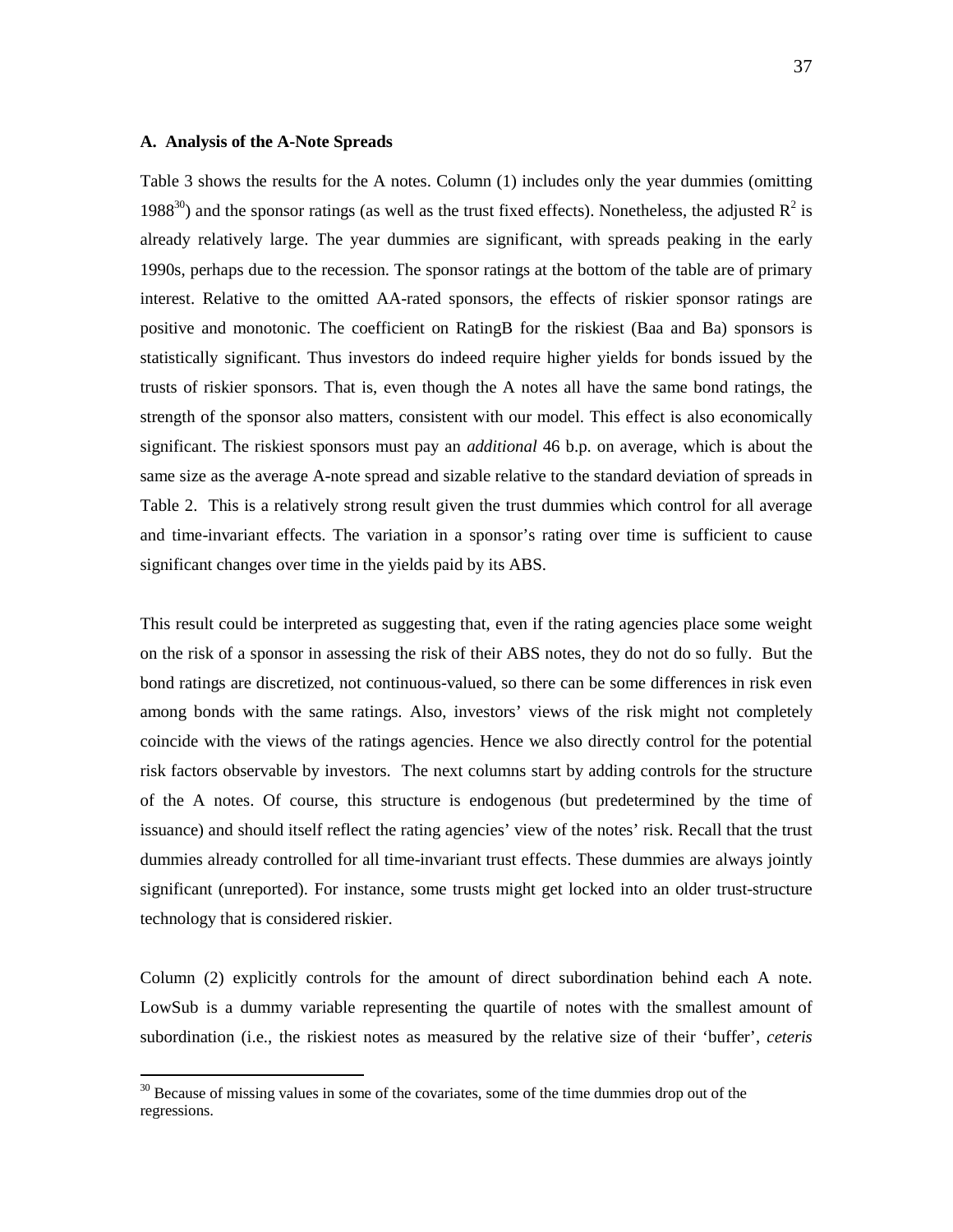*paribus*). It has a significant positive coefficient. Thus, the notes with less enhancement have to offer investors higher yields to compensate. Nonetheless, the coefficients on the ratings variables change very little.<sup>31</sup> Column (3) adds as a control the expected maturity of the notes (Maturity). It also adds the size of the sellers' interest (SellersInt) and a dummy variable for whether the note is fixed rate or not (FixedRt). The results indicate that longer maturity and fixed-rate notes pay significantly higher spreads.<sup>32</sup> Given these controls the subordination measure (LowSub) becomes insignificant. This could mean that the size of the subordination might be a function of, among other things, maturity and whether the deal is fixed rate. Despite these effects, again the coefficients on the ratings do not change much. Column (4) controls for additional credit enhancement features, specifically dummy variables for the presence of a cash collateral account  $(ILCCA)$ , a letter of credit  $(ILOC)$ , an internal reserve fund  $(IRES)$ , or other enhancement (I\_Other). Given the other covariates, these additional enhancements are individually and jointly insignificant. (Though as indicated in Table 2, only CCAs are frequently used.) But the sponsor ratings remain significant.

Finally, column (5) includes measures of the riskiness of the underlying portfolio of credit card receivables. Again, these are variables that the rating agencies take into account when approving the bond structure with a given rating, so their effects could already have been taken into account. The variable "Seasoned" is an indicator for older portfolios, with an average account age above 24 months. Since older accounts tend to have lower probabilities of default, this should reflect a safer portfolio.<sup>33</sup> Chargeoff is the initial (ex post) chargeoff rate in the portfolio.<sup>34</sup> Both variables are statistically significant, with the intuitive signs. Riskier portfolios, whether unseasoned or with higher chargeoff rates, must pay higher spreads. While Chargeoff is an ex post chargeoff rate, the conclusions are the same on instrumenting for it using the balance-weighted average

 $31$  Since LowSub is often missing, the sample size is smaller than in column (1). Nonetheless our conclusions below persist under the larger sample available if we do not control for LowSub*.* 

 $32$  Moody's (1995) noted a similar effect of maturity on spreads through 1993.

 $33$  For an account-level analysis of the determinants of default probabilities, see Gross and Souleles (2002). For a portfolio-level analysis, see Musto and Souleles (2004). The original age data reflects the age of the accounts across the entire trust as of a given time. To estimate the age distribution of accounts underlying a given note at the time of issuance, we subtracted the time since closing. This assumes that the composition of the assets did not change too much between the time of closing and the time of reporting.

 $34$  We take it from month three after issuance, since the excess spread components are sometimes missing in months one and two.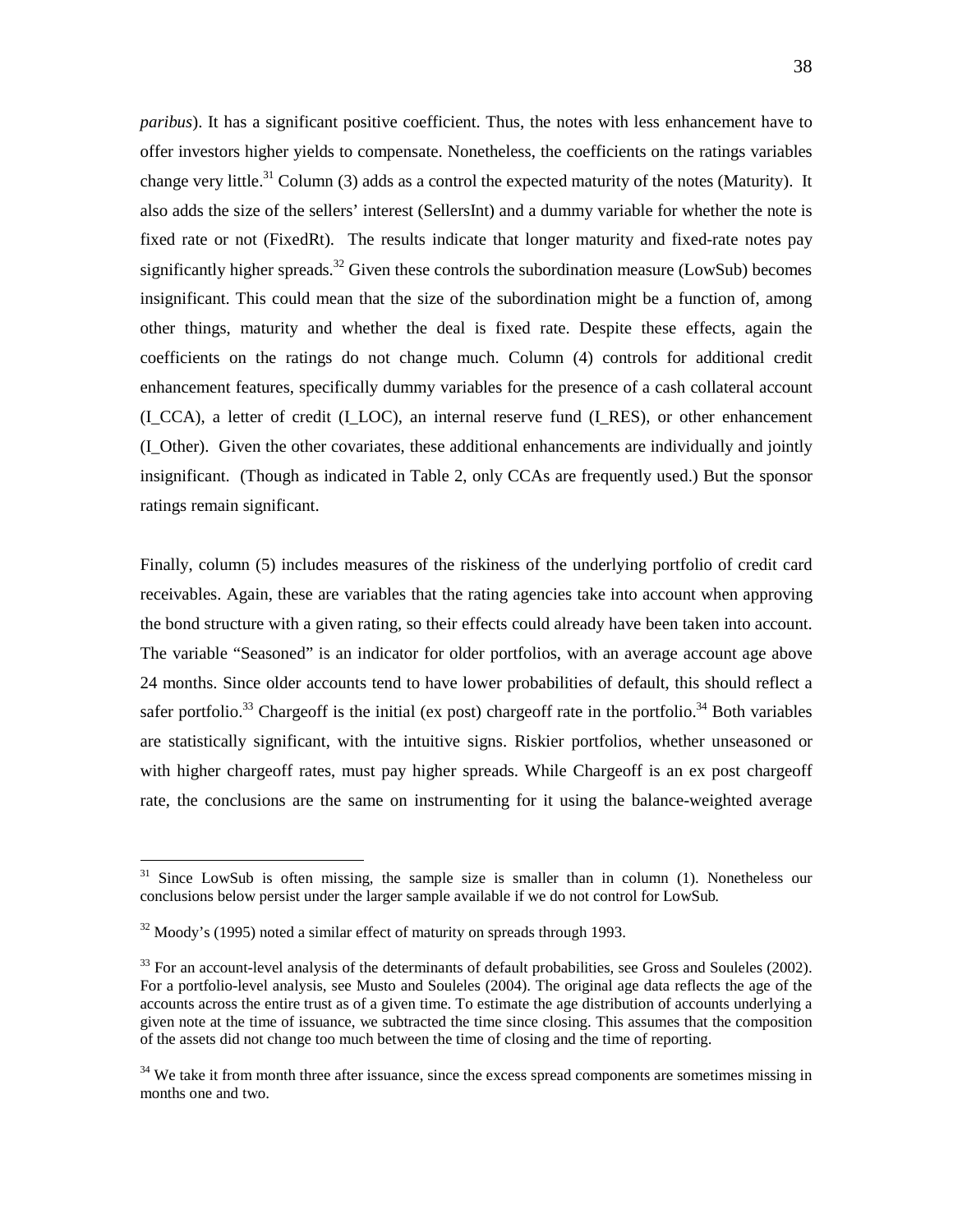chargeoff rate in the trust from the month before the issuance of each note in the sample. Even with these controls, the sponsor's rating remains significant.<sup>35</sup>

# **B. Analysis of the A-Note and B-Note Spreads**

Table 4 repeats this analysis using both the A and B notes. All regressions now include an indicator variable (Junior) for the B notes. In column (1), this indicator is significantly positive, as expected given the greater risk of the B notes. They must pay on average 29 b.p. more than the A notes. The coefficient on the riskiest sponsors, RatingB, remains significant and large at 42 b.p. Thus the extra yield that must be paid by risky sponsors is even larger than the extra yield that must be paid by B notes. In column (2), LowSub indicates the A notes with the lowest quartile of subordination, and LowSubJr indicates the B notes with the lowest quartile of subordination. The latter variable is significant (and drives out the direct effect of the Junior indicator), implying that B notes with less enhancement must pay higher yields. The rest of the analysis is analogous to that in Table 3, and the conclusions are the same.

Overall, the estimated effects of the sponsors' ratings appear to be robust. Even controlling for the ABS structure and underlying assets, the ratings of the sponsors remain significant, both statistically and economically. This supports our theoretical conclusion that the strength of the sponsor matters, because of the possibility of implicit recourse commitment. To reiterate, the trigger strategy at the root of the relational contract concerning recourse requires that the sponsor exist, that is, have not defaulted. The results are consistent with the investors in the ABS markets pricing the risk that the sponsor disappears and cannot support its SPVs.

# **VII. Empirical Tests: Which Firms Securitize?**

<sup>&</sup>lt;sup>35</sup> We also tried various extensions. For instance, we controlled for the importance of (on-balance sheet) credit card balances and other consumer receivables relative to total assets (CC/Assets). (When available from "Moody's Credit Opinions," CC/Assets is consumer receivables relative to assets. Otherwise, it is credit card balances relative to total assets from the Call Report data. In the latter case, in any given year CC/Assets is taken from the September quarter, and for 1988-90, it is taken from 1991:09.) CC/Assets had a significant negative effect on spreads, but did not change the results regarding the ratings. This suggests that the latter effect might not reflect just a correlation between the assets in the trust and the assets onbalance sheet, since presumably the credit card assets in the trust are more highly correlated with the credit card assets on-balance sheet, compared to other on-balance sheet assets.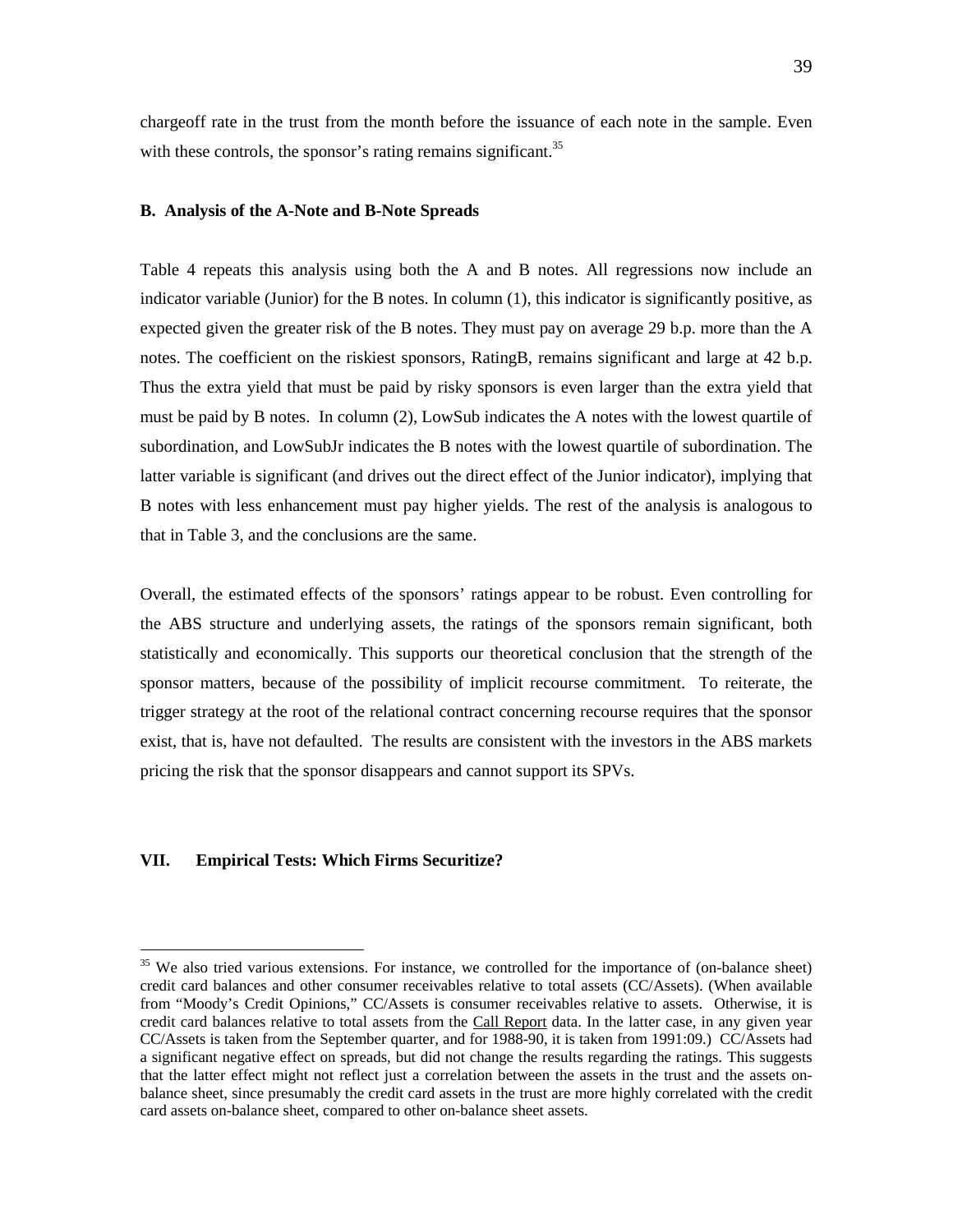In this section we turn to testing whether riskier firms securitize more than others. Since our model is of course highly stylized we analyze more generally the determinants of securitization. We estimate equations of the following form, using the Call Report panel data from quarters 1991:09 - 2000:06:

Securitize<sub>i,t</sub> = 
$$
\beta_0
$$
**'Time**<sub>t</sub> +  $\beta_1$ **'Bank**<sub>i</sub> +  $\beta_2$ **'X**<sub>i,t</sub> +  $\beta_3$ **'Rating**<sub>i,t</sub> + u<sub>i,t</sub>, (5)

where Securitize<sub>i,t</sub> reflects the extent of credit-card securitization by bank *i* at time *t*, measured in one of three ways: i) We start with logit models of the probability that bank *i* has securitized, with dependent variable I\_Sec being an indicator for whether the bank has any securitized credit card loans outstanding at time *t* (the extensive margin). ii) We also estimate Tobit models where the dependent variable Sec/Assets measures the amount of these securitizations normalized by total bank assets (including the securitized loans).<sup>36</sup> iii) To distinguish the intensive margin component in ii) from the extensive margin in i), we also estimate conditional OLS models of Sec/Assets conditional on Sec/Assets $>0.37$ 

The dependent variables again include a full set of time dummies, this time quarter dummies.  $\mathbf{X}_{i,t}$ controls for various bank characteristics over time. In particular it includes cubic polynomials in bank *i*'s total assets, Assets<sub>i,t</sub>, and in its share of credit card balances in total assets, CC/Assets<sub>i,t</sub>. These control for scale effects, including costs that might arise in setting up and maintaining securitization trusts. We also control for the bank's capital ratio (equity capital divided by assets), CapRatio<sub>i</sub>, again using a cubic polynomial.<sup>38</sup> Some specifications also control for all average and time-invariant bank effects (**Bank**<sub>i</sub>), using the corresponding fixed effects estimator. **Rating**<sub>it</sub> is the Moody's rating of a bank's long-term senior obligations. Given the bank effects, the ratings

<sup>&</sup>lt;sup>36</sup> We include the securitized loans in assets in the denominator for convenience in interpreting Sec/Assets as a fraction  $\leq 1$ . The denominator can also be interpreted as managed assets, although we do not have information on the full extent of off-balance sheet assets (including non-credit card assets) under management. Our conclusions are similar on not including the securitized loans in the denominator.

 $37$  We would also like to estimate selection models, but we lack persuasive omitted instruments.

 $38$  We did not include the securitized loans (Sec) in assets in the denominator of CC/Assets or CapRatio, in order to avoid creating spurious correlations between these variables and the dependent variables (I\_Sec and Sec/Assets). Calomiris and Mason (2004) discuss the relation between securitization and capital ratios.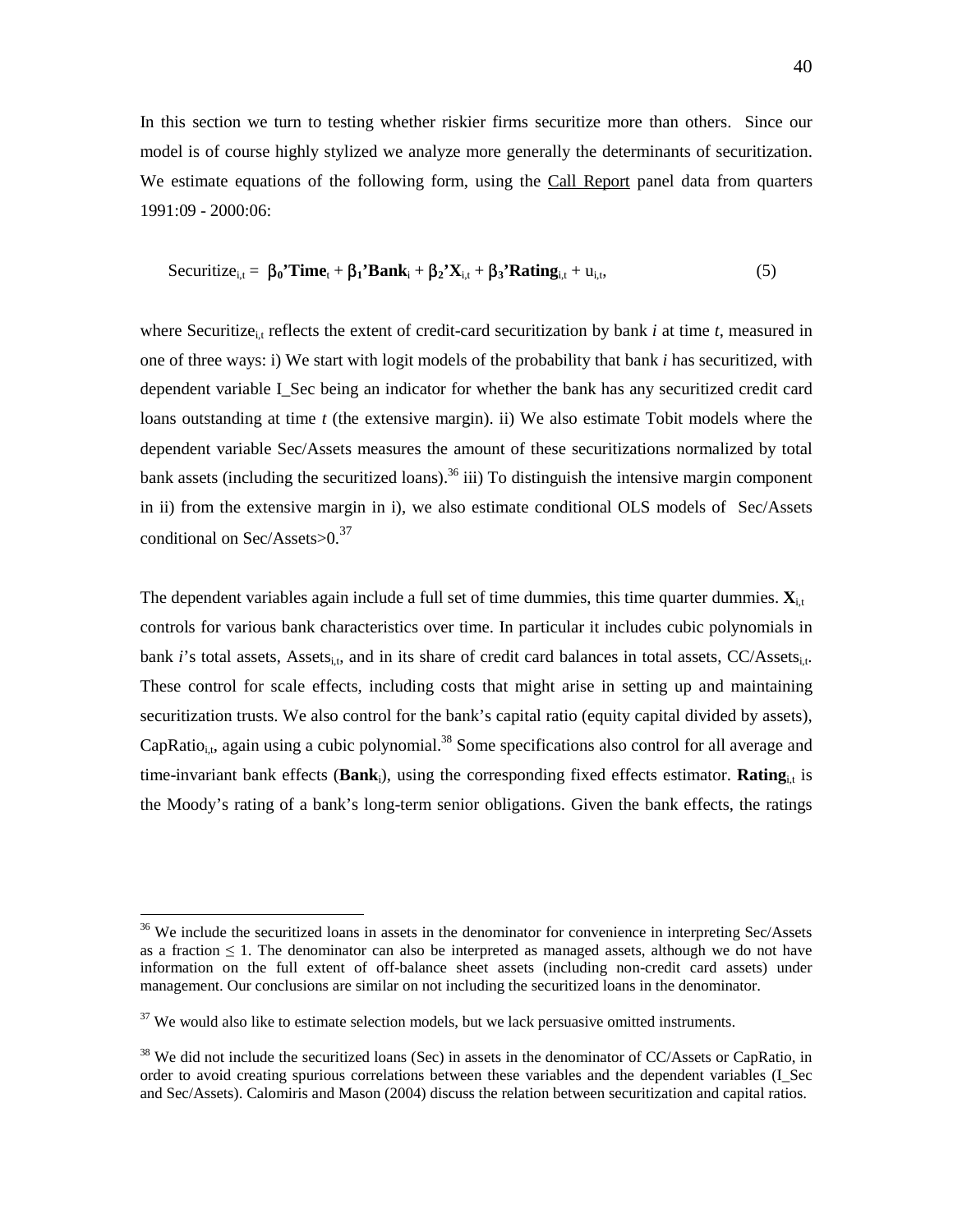variable will capture only within-bank variation, i.e., the effect of changes in a bank's rating over time on its propensity to securitize.<sup>39</sup>

Table 5 presents summary statistics for the key variables, for the entire sample period 1991-2000. To highlight the changes in the credit card ABS market over time, the second panel shows the same statistics for the end of the sample period (the first half of 2000). Comparing the panels shows the large growth in the market over the period. The fraction of banks that securitized (I\_Sec) increased from about 8% in the early-to-mid 1990s to 15% at the end of the sample period, averaging about 11% overall during the period. The magnitude of securitizations relative to assets (Sec/Assets) increased from about 1.6% to 4.1% over the sample period, averaging 3.3%. The average bank rating declined over the sample period, though this happened for both the banks that securitized and those that did not.

Further, at any given time there is substantial cross-sectional variation across banks in the incidence and amount of securitization and in their ratings. The raw data suggest potential scale effects, with the big securitizers often being the bigger banks. These include highly rated securitizers, such as Citibank NV with an AA rating and Sec/Assets averaging about 71%. By contrast firms like Advanta (Sec/Assets  $\approx$  70%), Capital One ( $\approx$  57%), and Colonial ( $\approx$  65%) have lower ratings (RatingB). Given the potential problem of unobserved heterogeneity, our fixed effects estimators forego exploiting the purely cross-sectional average difference across banks; instead they set a high standard by relying on the more limited, but still substantial, within-bank variation over time in the incidence and amount of securitization and in the ratings. For instance, many banks were downgraded or upgraded at various times. Also, some banks securitized in only a few years (perhaps just trying it out), whereas others securitized frequently but in varying amounts over time.

The main results are in Table 6. Column (1) begins with a logit model of the probability of securitizing (I\_Sec), without bank effects. The effects of total assets (Assets), the importance of credit card assets (CC/Assets), and the capital ratio (CapRatio) are each jointly significant. Given the other covariates, in this specification the probability of securitizing is not monotonic in Assets; after initially increasing with Assets, it later declines. The probability of securitizing

 $39$  The sample drops the few bank observations (about 10 banks) rated C and single B. Most of these were small banks in the early 1990s that did not securitize (only one of these banks securitized). As a result, they tended to be automatically dropped from the fixed effects estimation (or otherwise, their effect was imprecisely estimated due to their small sample size).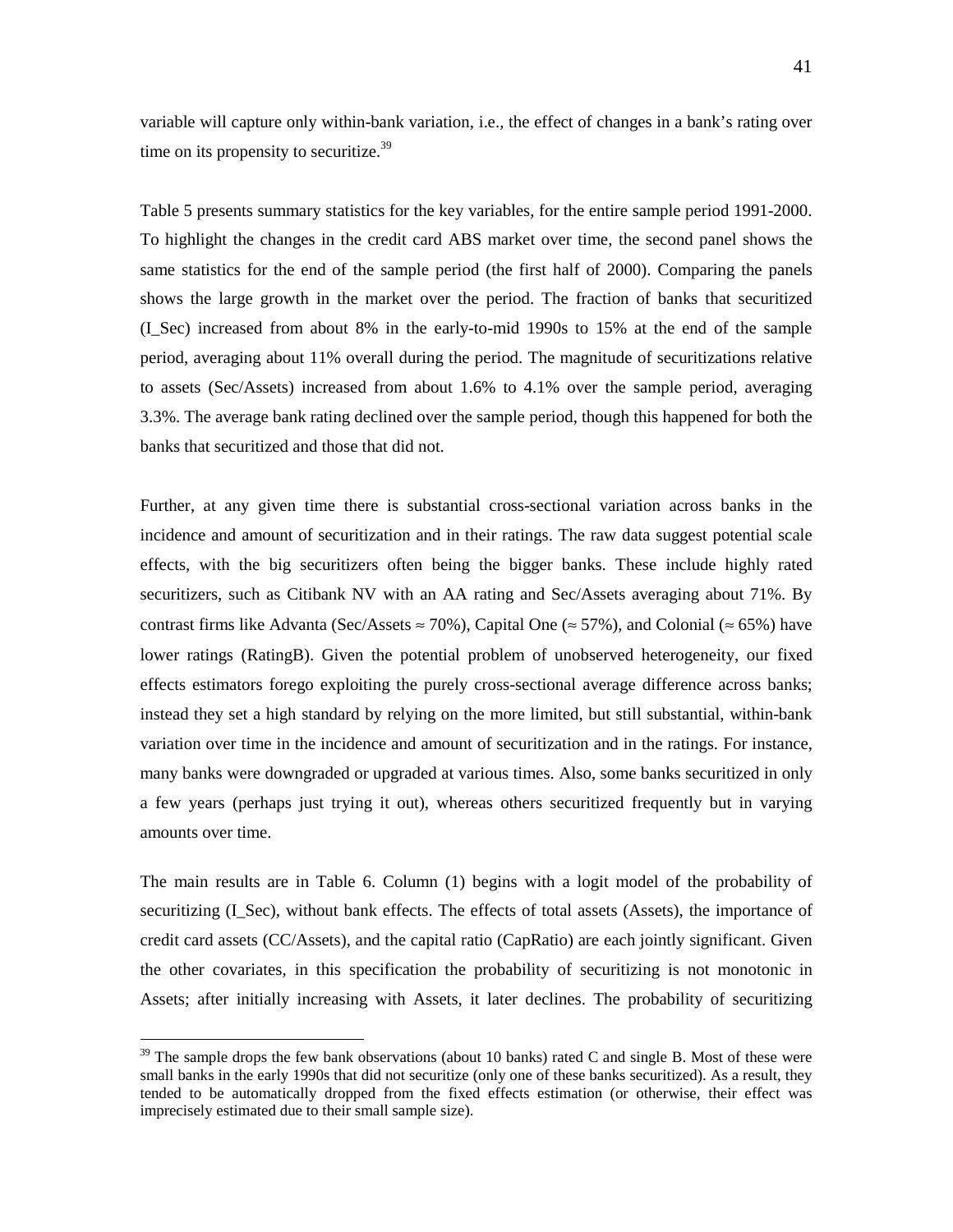generally increases with CC/Assets (though declines a bit as CC/Assets gets very large). This could mean that having a large portfolio of credit cards provides economies of scale in securitizing. Also, the probability of securitizing is not monotonic in CapRatio (but increases for large CapRatio).

Of primary interest, at the bottom of the table, in this first specification the banks' ratings have a statistically significant, though non-monotonic, effect. Relative to the omitted AA ratings, the middle (RatingA) banks are somewhat less likely to securitize. Nonetheless, the riskiest (RatingB) are indeed much more likely to securitize.

Column (2) estimates a Tobit model of the amount of securitization (Sec/Assets). The conclusions are similar to those in the previous column. In both of these specifications, and those that follow, the pseudo and adjusted R2 statistics are relatively large.

The remaining columns control for bank fixed effects. Column (3) uses the fixed effects logit estimator. Note that as a result the sample size significantly declines, since this estimator drops banks for which I\_Sec does not vary over time. Now the effect of Assets is monotonically increasing, though CC/Assets is less monotonic and CapRatio becomes insignificant. More importantly, both RatingA and RatingB have significant positive effects, with a larger effect for the latter. Thus these results suggest that the probability of securitizing does indeed increase monotonically with banks' riskiness, consistent with our model. Column (4) instead focuses on the intensive margin, estimating a conditional OLS model of the fraction of securitized assets conditional on Sec/Assets>0. CapRatio now has a monotonically increasing effect, though Assets has a negative effect on the intensive margin, and CC/Assets is not monotonic. While RatingA is positive but insignificant, RatingB has a larger positive coefficient, significant at the 6% level. Relative to banks with AA ratings, those with B ratings have about a 3.4 percentage point (p.p.) larger securitization fraction, on average. This is an economically significant effect, given that it is comparable in magnitude to the average Sec/Assets fraction of about 3.3 p.p.

Overall we conclude that there is some evidence that riskier firms are more likely to securitize, consistent with our model, though the effect is not always monotonic, depending on the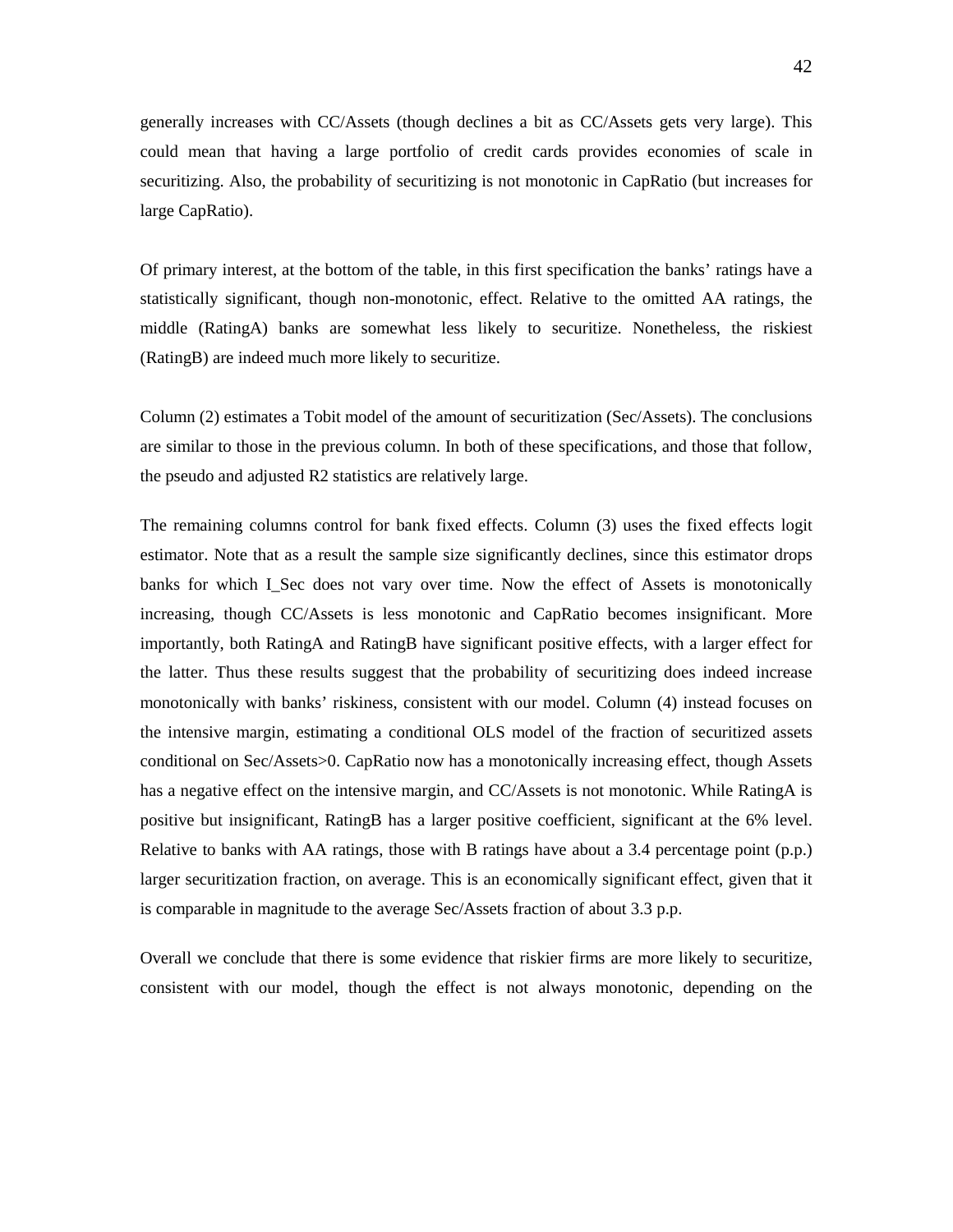specification. The effects of Assets, CC/Assets, and CapRatio are more sensitive to the specification.<sup>40</sup>

# **C. Summary**

The empirical results are consistent with the theory proposed above, namely that an implicit contractual relationship between SPV sponsors and capital markets investors reduces bankruptcy costs. Consistent with the prediction that in the Implicit Recourse Equilibrium investors would price the risk of the sponsor defaulting, and hence being unable to subsidize the SPV, we found that the risk of the sponsor (as measured by the sponsor's bond rating) was consistently significant. The prediction of the model that firms with high expected bankruptcy costs would be the largest users of off-balance sheet financing was also generally confirmed.

#### **VIII. Conclusion**

 $\overline{a}$ 

Off-balance sheet financing is a pervasive phenomenon. It allows sponsoring firms to finance themselves by separating control rights over assets from financing. The operating entity, that is, the sponsoring firm, maintains control rights over the assets that generate cash flows. The assets (projects) can be financed by selling the cash flows to an SPV that has no need for control rights, because the cash flows have already been contracted for. We have argued that this arrangement is efficient because there is no need to absorb dead-weight bankruptcy costs with respect to cash flows that have already been contracted for. Off-balance sheet financing is about financing new projects by using cash flows promised under prior contracts as collateral. We showed that the efficient use of off-balance sheet financing is facilitated by an implicit arrangement, or contractual relations, between sponsoring firms and investors. The empirical tests, utilizing credit card asset-backed securitization as a testing ground, confirmed this interpretation of the SPV phenomenon.

<sup>&</sup>lt;sup>40</sup> We also tried various extensions. For instance, to see whether the ratings in turn might reflect the amount of securitization, we tried instrumenting for the ratings using lagged ratings. However it is not clear how long a lag would be best. At the extreme, we used the ratings from 1991:06, the quarter before the sample period starts. Given how small the credit card ABS market was at the time, it is unlikely that those ratings were significantly affected by securitization. The results were generally insignificant. This is not surprising, however, given the smaller sample size (since the 1991 ratings are not always available) and reduced amount of variation.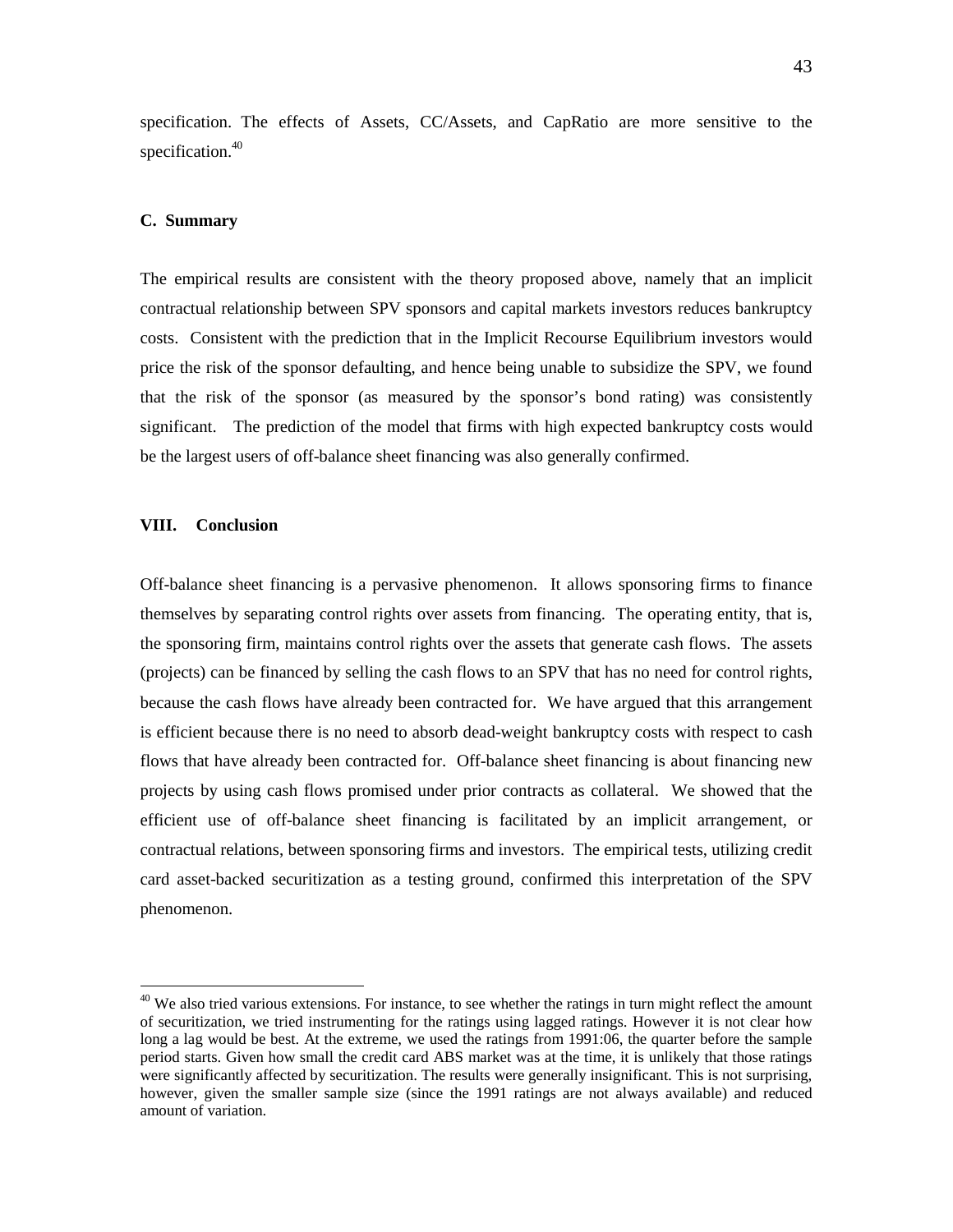# **IX. Appendix: Proofs**

#### **A. Lemma 1 Completion**

It remains to verify that the equilibrium F derived under assumptions A3 and A4 is consistent. That is, we now restate assumptions A3 and A4 in terms of primitives. Recall A3 was stated as:  $2y^L - h(e) < F$ . The equilibrium F is given by:

$$
F = \frac{D - (1 - e_H)^2 [2y^L(1 - c) - h(e_H)]}{e_H(2 - e_H)}.
$$

Substituting the expression for F into A3 and simplifying gives:

$$
2y^{L}[1-c(1-e_{H})^{2}]-h(e_{H})
$$

which is A3 stated in terms of primitives and consistent with the equilibrium.

Recall A4 was stated as:  $2y^H - h(e) > y^H + y^L - h(e) > F$ . Substitute the equilibrium value of F into  $y^H + y^L - h(e) > F$ , and simplify to obtain:

$$
(e_{H}-1)^{2}y^{L}(1-2c)-h(e_{H})>D. \hspace{2mm} \text{in}
$$

# **B. Solution to Problem (II)**

Note that constraint (i) of Problem (II) in the main text can be written as:

$$
e(2-e)F^{B} + (1-e)^{2}[y^{L}(1-c) - h(e)] \ge 0.5D.
$$

Similarly, constraint (ii) of Problem (II) can be written as:

$$
eF^{S} + (1-e)y^{L} \ge 0.5D.
$$

As before suppose lenders' beliefs are  $e_0$ . Then investors in the bank and SPV, respectively, will participate if the promised repayments are at least: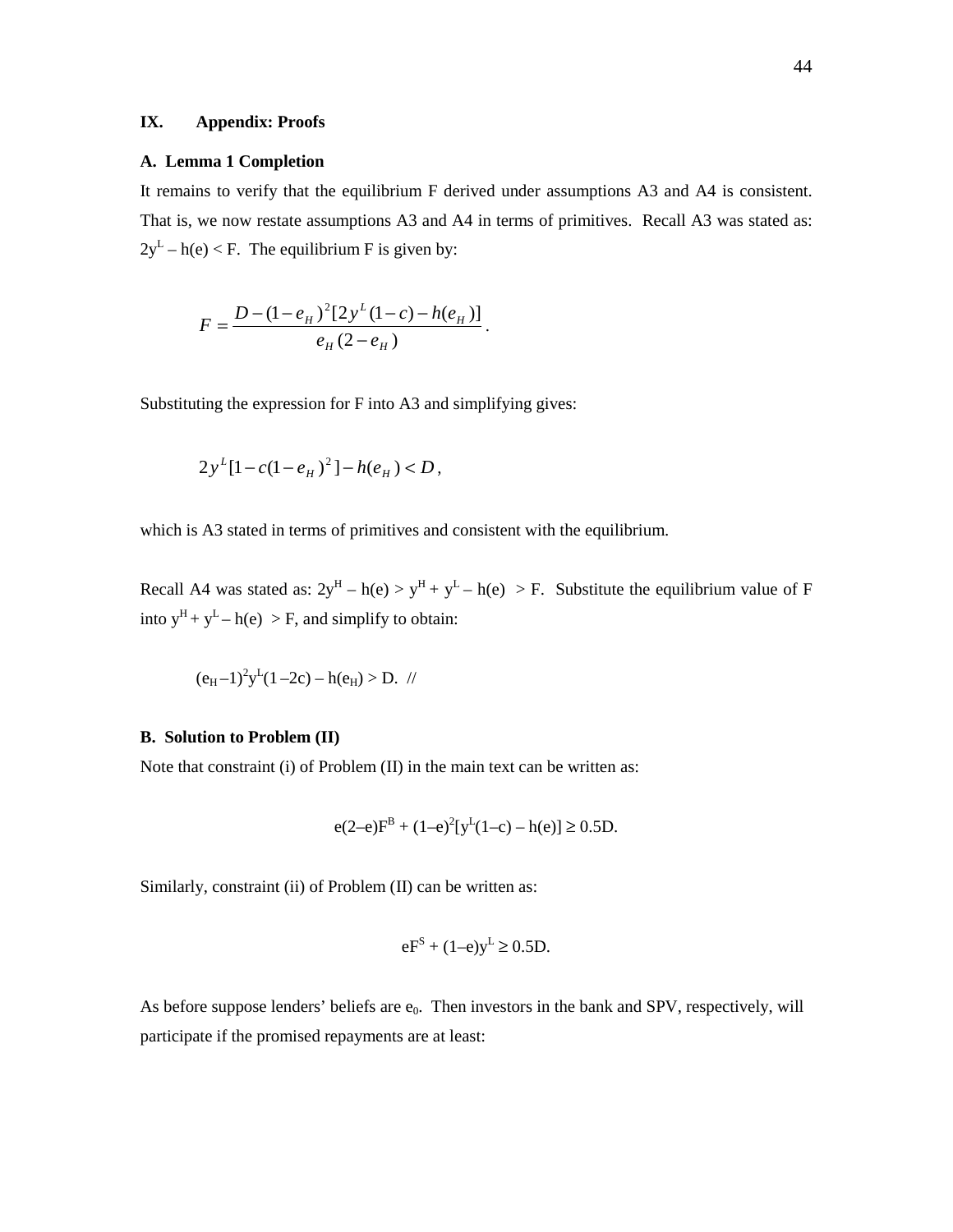$$
F_0^B = \frac{0.5D - (1 - e_0)^2[y^L(1 - c) - h(e_0)]}{e_0(2 - e_0)},
$$

and

$$
F_0^S = \frac{0.5D - (1 - e_0)y^L}{e_0}.
$$

Substitute these into the bank's problem. Then the bank's problem is to choose  $e \in \{e_H, e_L\}$  to:

$$
\max V^{S} = 2ey^{H} + e(1-e)y^{L} - e(2-e)h(e) - (1-\tau)e(2-e)\left[\frac{0.5D - (1-e_{0})^{2}[y^{L}(1-c) - h(e_{0})]}{e_{0}(2-e_{0})}\right]
$$

$$
-\frac{e\left[\frac{0.5D - (1-e_{0})y^{L}}{e_{0}}\right]}{e_{0}}
$$

s.t. (iii) 
$$
V^S(e=e_H; e_0=e_H) \ge V^S(e=e_L; e_0=e_H)
$$
 (Incentive Computibility)

Suppose that beliefs are consistent, i.e., that  $e=e_0=e_H$ . Then:

$$
V^S = 2 e_H y^H + e_H (1 - e_H) y^L - e_H (2 - e_H) h (e_H) - (1 - \tau) [0.5D - (1 - e_H)^2 [y^L (1 - c) - h (e_H)]
$$

$$
-[0.5D - (1 - e_H)y^L].
$$
 (2)

**Lemma 2:** If

$$
2y^{H}(e_{H}-e_{L})+y^{L}[e_{H}(1-e_{H})-e_{L}(1-e_{L})]-h(e_{H})e_{H}(2-e_{H})+h(e_{L})e_{L}(2-e_{L})- \\\nonumber \\ -(1-\tau)\left[0.5D-(1-e_{H})^{2}\left[y^{L}(1-c)-h(e_{H})\right]\right]\left[1-\frac{e_{L}(2-e_{L})}{e_{H}(2-e_{H})}\right]>0
$$

then at the optimum, lenders believe  $e_0 = e_H$  and the bank chooses  $e = e_H$ . The value of the bank  $V^S$ is given by (2).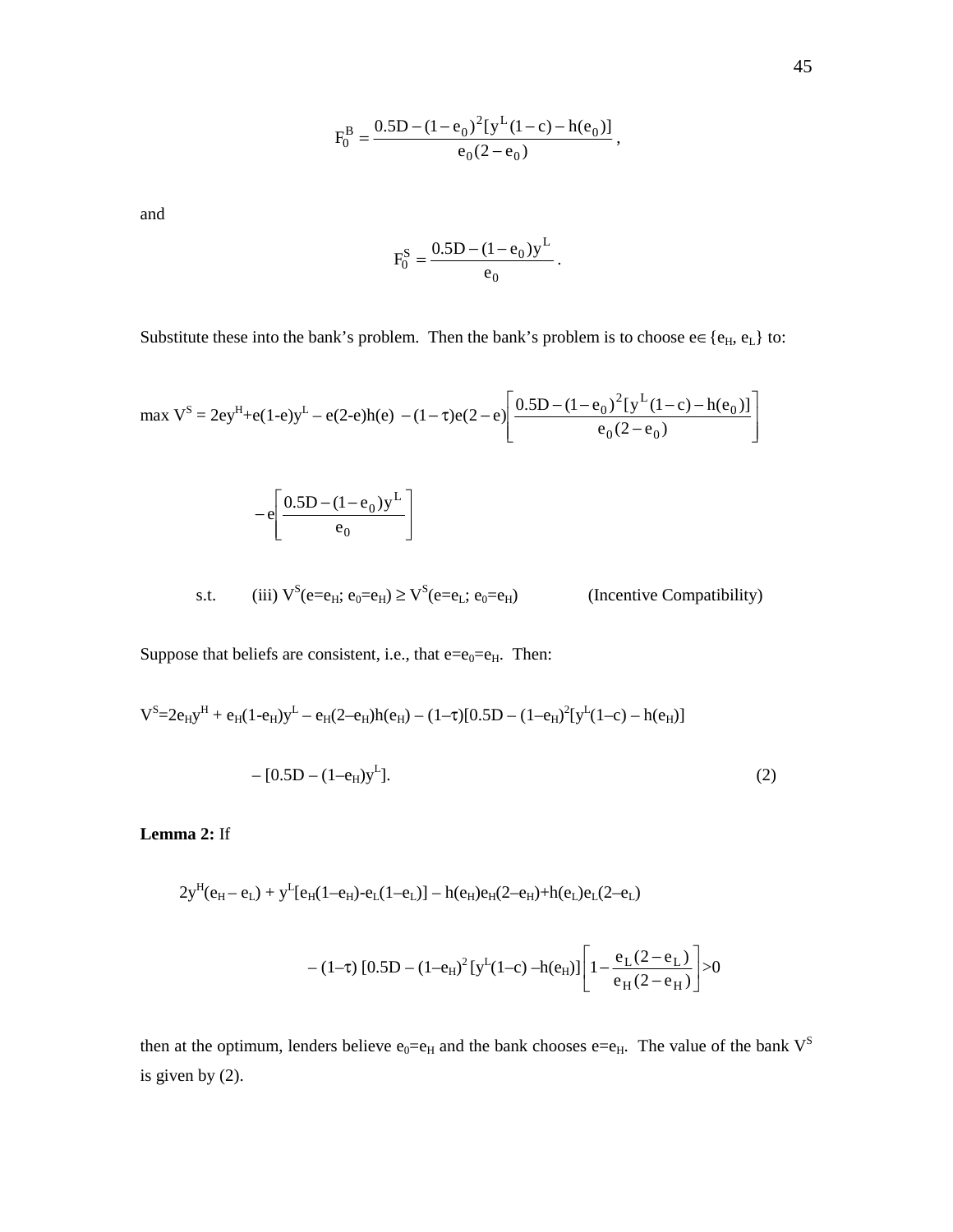**Proof:** The incentive compatibility constraint,  $V^S(e=e_H; e_0=e_H) \ge V^S(e=e_L; e_0=e_H)$ , is satisfied if the condition in the lemma holds. It remains to verify that the equilibrium  $F^B$  and  $F^S$  derived under A3a and A4a are consistent, i.e., to state A3a and A4a in terms of primitives. Recall A3a:  $2y^L - h(e) < F^B + F^S$ . The equilibrium  $F^B$  and  $F^S$  are given by:

$$
F^{B} = \frac{0.5D - (1 - e_{H})^{2} [y^{L}(1 - c) - h(e_{H})]}{e_{H}(2 - e_{H})},
$$

and

$$
F^{s} = \frac{0.5D - (1 - e_{H})y^{L}}{e_{H}}.
$$

Substituting the expression for  $F^B$  and  $F^S$  into A3a and simplifying gives:

$$
y^{L}(3 - e_{H}) - h(e_{H}) + c(1 - e_{H})^{2} y^{L} < 0.5D(3 - e_{H}),
$$

which is A3a stated in terms of primitives and consistent with the equilibrium.

Recall A4a:  $2y^H - h(e) > y^H + y^L - h(e) > F^B + F^S$ . Substitute the equilibrium values of  $F^B$  and  $F^S$ into  $y^H + y^L - h(e) > F$ , and simplify to obtain:

$$
y^{H}e_{H}(2 - e_{H}) + y^{L}(3 - 3e_{H} + e_{H}^{2}) - h(e_{H}) - cy^{L}(1 - e_{H})^{2} > 0.5D(3 - e_{H})
$$

which is A4a stated in terms of primitives and consistent with the equilibrium. //

#### **C. Solution to Problem (III)**

In solving Problem (III) we proceed as before and suppose lenders' beliefs are  $e_0$ . Then lenders will participate in lending to the bank and the SPV, respectively, if the promised repayments are at least:

$$
F_0^C = \frac{0.5D - (1 - e_0)^2 [y^L (1 - c) - h(e_0)]}{e_0 (2 - e_0)},
$$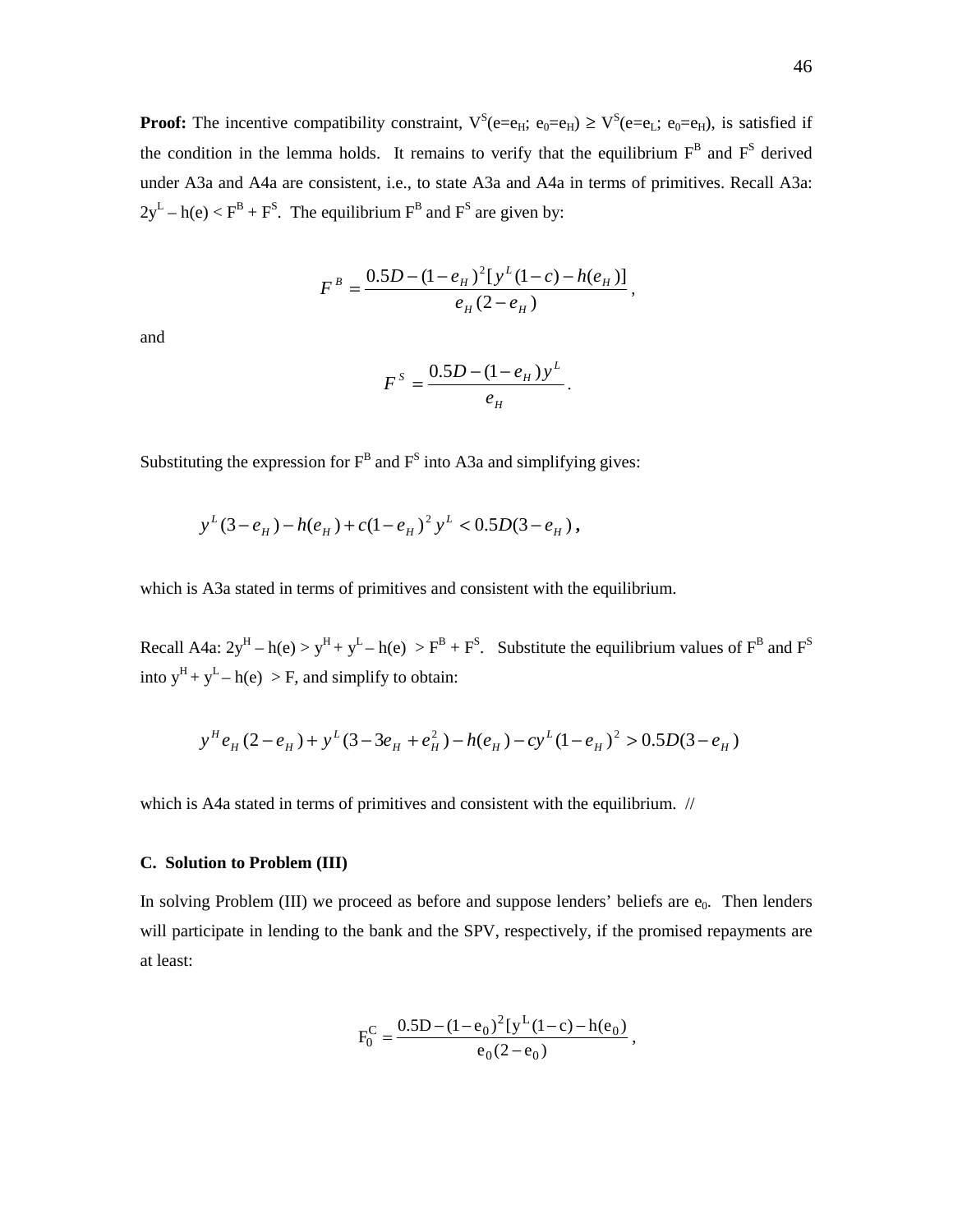and

$$
F_0^{SC} = \frac{0.5D - (1 - e_0)^2 y^L}{e_0 (2 - e_0)}.
$$

Suppose that beliefs are consistent, i.e.,  $e=e_0=e_H$ . Then:

$$
V^{C} = 2e_H y^H + 2e_H (1 - e_H) y^L - e_H (2 - e_H)h(e_H) - (1 - \tau)[0.5D - (1 - e_H)^2[y^L(1 - c) - h(e_H)]
$$
  
- [0.5D - (1 - e\_H)^2y<sup>L</sup>] (3)

**Lemma 3:** If

$$
2y^H(e_H-e_L) + 2y^L[e_H(1-e_H) - e_L(1-e_L)] - h(e_H)e_H(2-e_H) + h(e_L)e_L(2-e_L)
$$

$$
-(1-\tau)[0.5D-(1-e_H)^2[y^L(1-c)-h(e_H)]\Bigg[1-\frac{e_L(2-e_L)}{e_H(2-e_H)}\Bigg]-[0.5D-(1-e_H)^2y^L]\Bigg[1-\frac{e_L(2-e_L)}{e_H(2-e_H)}\Bigg]>0
$$

then at the optimum, lenders believe  $e_0 = e_H$  and the bank chooses  $e = e_H$ . The value of the bank is given by (3).

**Proof:** The incentive compatibility constraint,  $V^C(e=e_H; e_0=e_H) \ge V^C(e=e_L; e_0=e_H)$ , is satisfied if the condition in the lemma holds. //

#### **D. Proof of Proposition 3**

Consider a bank that would choose securitization were it able to commit to subsidize its SPV in the state  $\{y^H, y^L\}$ , as in Problem III. Also, consider a date at which the bank has always subsidized its SPV in the past. Over the next period the bank is worth  $V^C$  if it securitizes one project off-balance sheet and retains the other on balance sheet. If both projects are financed onbalance sheet, the bank is worth  $V<sup>H</sup>$ . By Propositions 1 and 2,  $V<sup>C</sup> > V<sup>H</sup>$ . The present value of this difference is the benefit to the bank of being able to utilize off-balance sheet financing, assuming that it continues to subsidize its SPV in the state  $\{y^H, y^L\}$ . Over the infinite horizon this annuity value is:  $(V^C - V^H)/r$ . (Recall that agents discount at rate r.)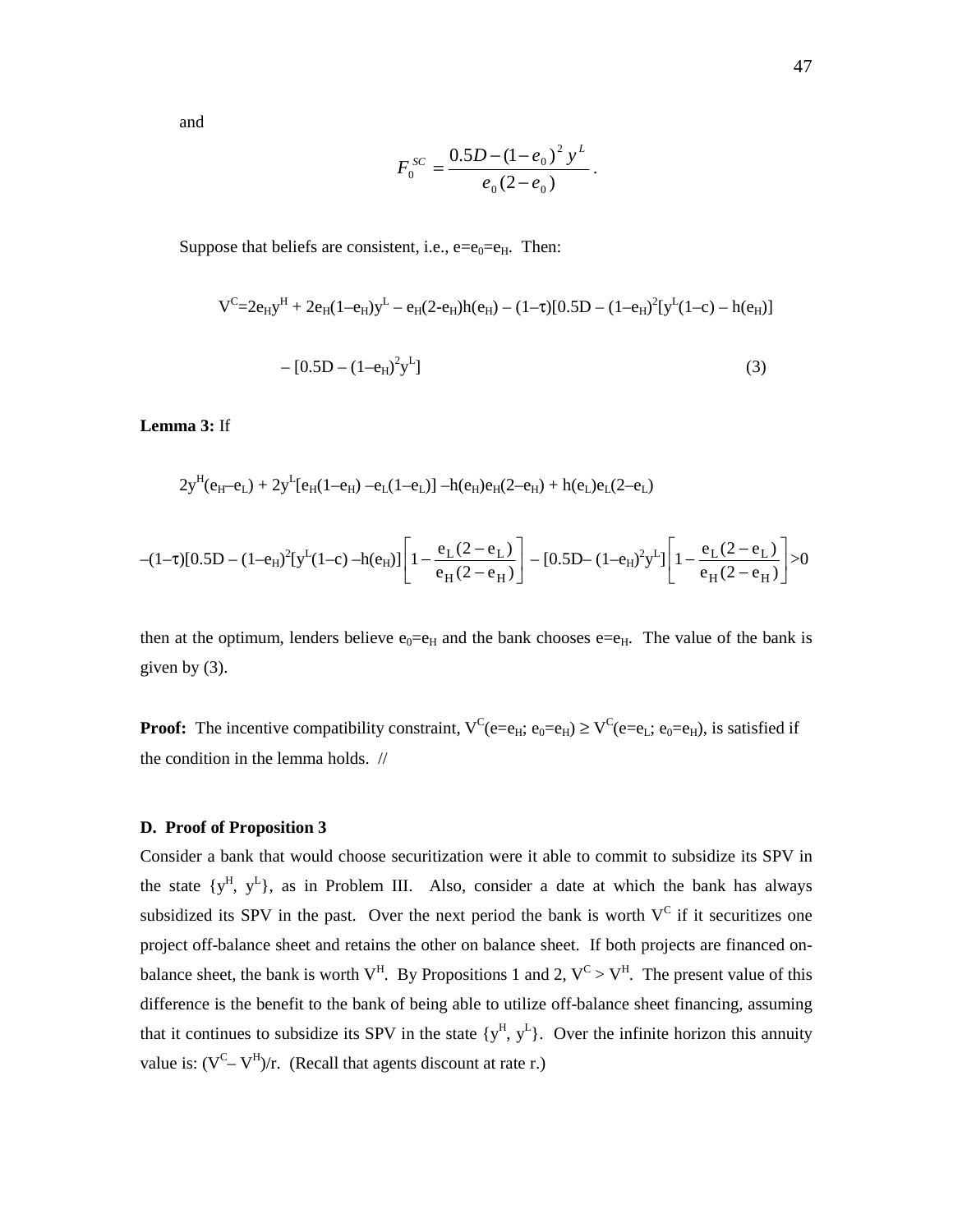At the end of the period, suppose that the state of the world is, in fact,  $\{y^H, y^L\}$ . Consider a oneshot deviation by the bank. That is, the bank decides not to subsidize the SPV, when investors expect the bank to subsidize it. From the expressions given above, the benefit to the bank of such a deviation is:

$$
y^{H} - h(e_{H}) - (1 - \tau)F^{C} > y^{H} + y^{L} - h(e_{H}) - (1 - c)F^{C} - F^{SC}
$$

which reduces to:  $F^{SC} - y^L$ .

To decide whether to deviate or not the bank compares the costs and benefits of deviation and chooses to subsidize the SPV as long as:

$$
\frac{(V^C - V^H)}{r} > F^{SC} - y^L.
$$

Substituting in this equation for  $V^C$ ,  $V^H$ , and  $F^{SC}$  and simplifying (after some algebra) gives the quadratic inequality in the proposition. //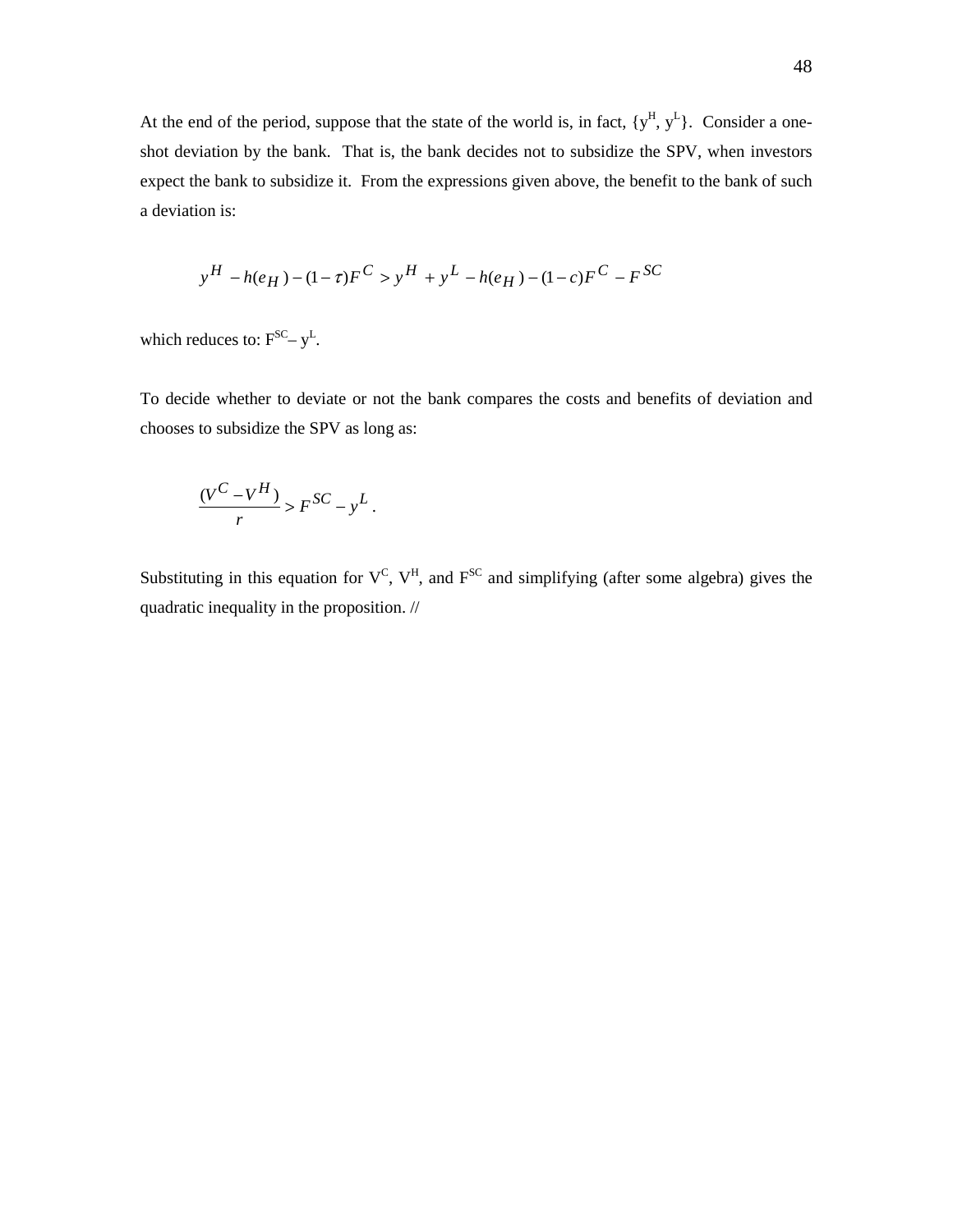#### **References**

- Abreu, Dilip (1988), "On the Theory of Infinitely Repeated Games with Discounting," Econometrica 56, 383-396.
- Ashman, Ian (2000), "Using Cayman Islands Special Purpose Vehicles," International Financial Law Review (April), 32-34.
- Baker, George, Robert Gibbons, and Kevin Murphy (2002), "Relational Contracts and the Theory of the Firm," Quarterly Journal of Economics 117, 39-83.
- Beatty, Anne, Philip Berger, and Joseph Magliolo (1995), "Motives for Forming Research and Development Financing Organizations," Journal of Accounting and Economics 19, 411- 442.
- Borgman, Richard and Mark Flannery (1997), "Loan Securitization and Agency: The Value of Originator-Provided Credit Enhancement," University of Florida, School of Business, working paper.
- Calomiris, Charles and Joseph Mason (2004), "Credit Card Securitization and Regulatory Arbitrage," Journal of Financial Services Research 26, 5-28.
- Croke, Jim (2003), "New Developments in Asset-Backed Commercial Paper," unpublished paper.
- Elmer, Peter (1999), "Conduits: Their Structure and Risk," FDIC Banking Review 12, 27-40.
- FitchIBCA (1999), "Implications of Securitization for Finance Companies," Financial Services Special Report, November 15, 1999.
- FitchIBCA (2001), "Asset-Backed Commercial Paper Explained," Structured Finance (November 8, 2001).
- Friedman, James W. (1971), "A Non-cooperative Equilibrium for Supergames," Review of Economic Studies 38, 1-12.
- Gorton, Gary and George Pennacchi (1995), "Banks and Loan Sales: Marketing Non-Marketable Assets," Journal of Monetary Economics 35(3), 389-411.
- Gorton, Gary and George Pennacchi (1989) "Are Loan Sales Really Off-Balance Sheet?," Journal of Accounting, Auditing and Finance 4:2, 125-45.
- Gorton, Gary and Andrew Winton (2003). "Financial Intermediation," in The Handbook of the Economics of Finance: Corporate Finance, edited by George Constantinides, Milton Harris, and Rene Stulz (Elsevier Science; 2003) (NBER Working Paper # 8928).
- Green, Edward and Robert H. Porter (1984), "Noncooperative Collusion under Imperfect Price Information," Econometrica 52, 87-100.
- Gross, David and Nicholas S. Souleles (2002). "An Empirical Analysis of Personal Bankruptcy and Delinquency," Review of Financial Studies, 15(1), 319-347.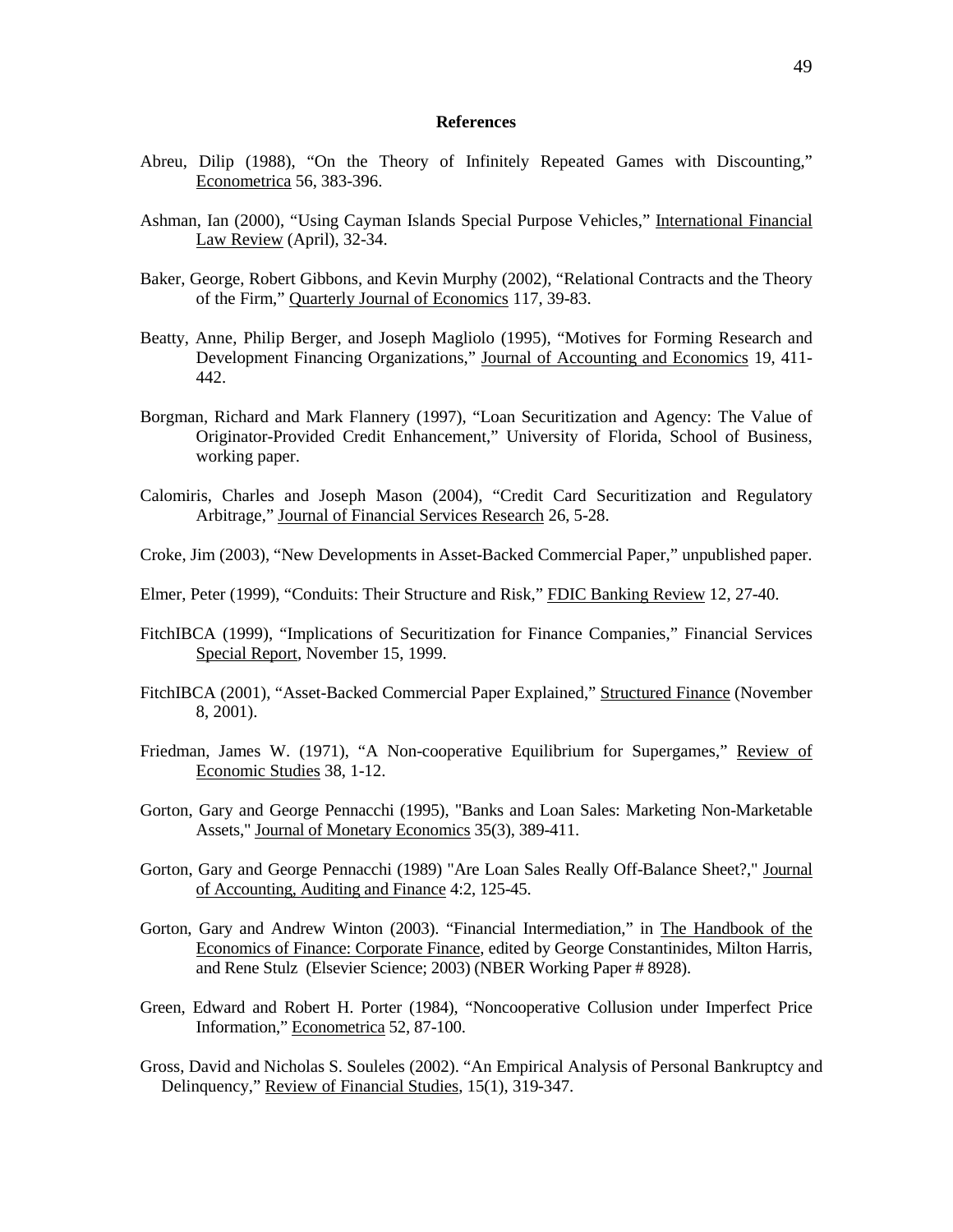- Henry, David, Heather Timmons, Steve Rosenbush, and Michael Arndt (2002), "Who else is hiding debt?," Business Week (January 28), 36-37.
- Higgins, Eric and Joseph Mason (2004), "What is the Value of Recourse to Asset Backed Securities? A Study of Credit Card Bank ABS Rescues," Journal of Banking and Finance 28, 857-874.
- Hodge, J.B. (1996), "The Use of Synthetic Leases to Finance Build-to-Suit Transactions," Real Estate Finance Journal 11, 17-21.
- Hodge, J.B. (1998), "The Synthetic Lease: Off-Balance-Sheet Financing of the Acquisition of Real Property," Real Estate Finance Journal 14, 159-76.
- Humphreys, Thomas and R.M. Kreistman (1995), Mortgage-Backed Securities including REMICs and Other Investment Vehicles (New York; Little, Brown).
- Johnson, Kathleen (2002), "Consumer Loan Securitization," in Durkin, Thomas A. and Michael E. Staten (2002), The Impact of Public Policy on Consumer Credit (Boston; Kluwer Academic Publishers).
- Kendall, Leon T. and Michael J. Fishman (1996), A Primer on Securitization (Cambridge, MA; MIT Press).
- Klee, Kenneth and Brendt Butler (2002), "Asset-Backed Securitization, Special Purpose Vehicles and Other Securitization Issues," Uniform Commercial Code Law Journal 35, 23-67.
- Kramer, Andrea (2003), Financial Products: Taxation, Regulation and Design, 3 volumes (Aspen Publishers; New York City).
- Langbein, John H. (1997), "The Secret Life of the Trust: The Trust as an Instrument of Commerce," Yale Law Journal 107, 165-189.
- Lim, Steve, Steve Mann, and Vassil Mihov (2003), "Market Evaluation of Off-Balance Sheet Financing: You Can Run But You Can't Hide," Texas Christian University, working paper.
- Mills, Lillian and Kaye Newberry (2004), "Firms' Off-Balance Sheet Financing: Evidence from their Book-Tax Reporting Differences," University of Arizona working paper.
- Moody's Investors Service (May 29, 2003), "Securitization in New Markets: Moody's Perspective: Europe, Africa and the Middle East," International Structured Finance, Special Report.
- Moody's Investors Service (2002), "Securitization and its Effect on the Credit Strength of Companies: Moody's Perspective 1987-2002," Special Comments.
- Moody's Investors Service (August 30, 2002), "Bullet Proof Structures Revisited: Bankruptcies and a Market Hangover Test Securitizations' Mettle," Special Report.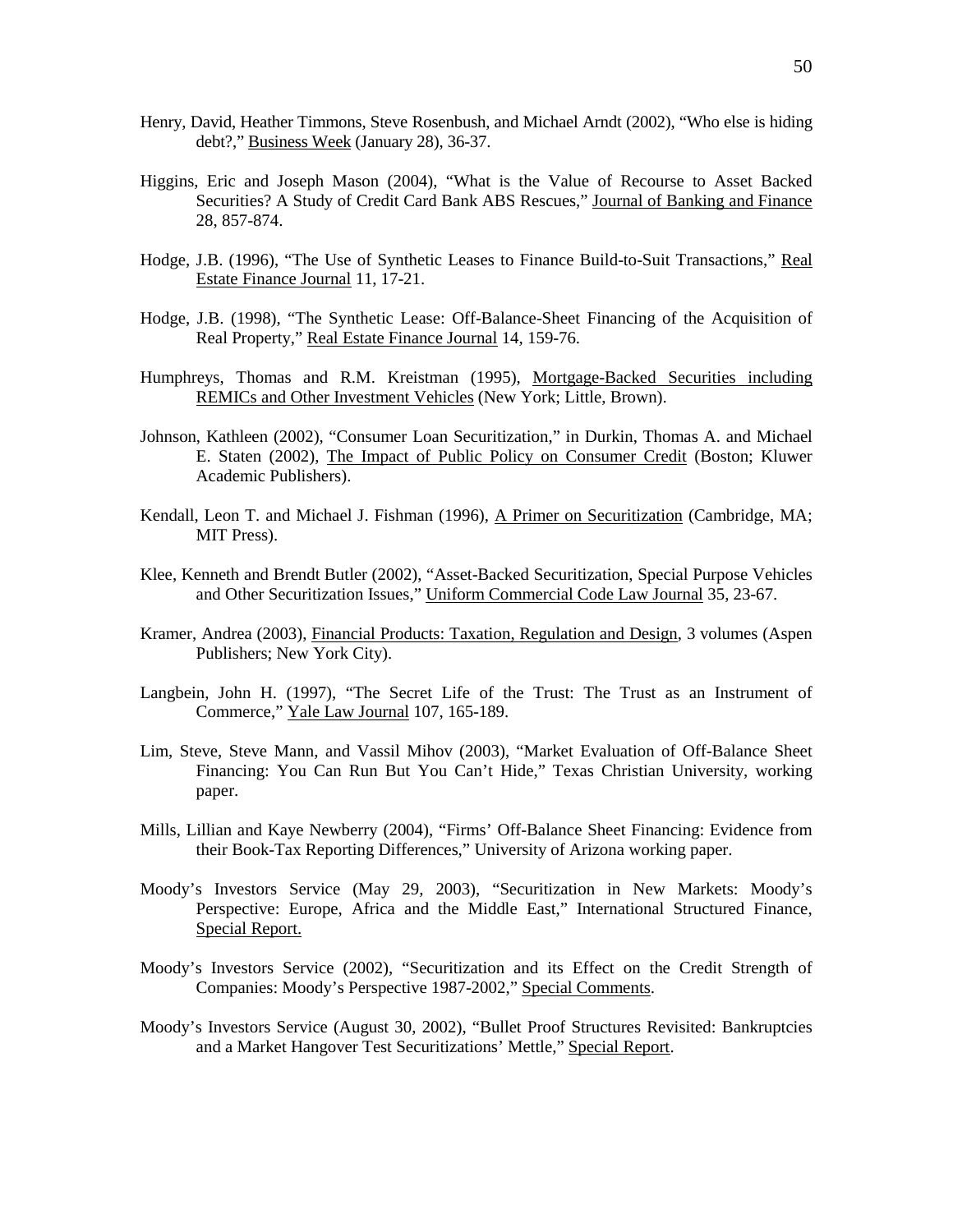- Moody's Investors Service (September 1997), "Alternative Financial Ratios for the Effects of Securitization," in "Securitization and its Effect on the Credit Strength of Companies: Moody's Perspective 1987-2002," Special Comments (2002).
- Moody's Investors Service (January 1997), "The Costs and Benefits of Supporting 'Troubled' Asset-Backed Securities: Has the Balance Shifted?," in "Securitization and its Effect on the Credit Strength of Companies: Moody's Perspective 1987-2002," Special Comments (2002).
- Moody's Investors Service (May 1995), "Spread Thin: An Empirical Investigation of Yields on Credit Card Asset-Backed Securities," Special Report.
- Moody's Investors Service (November 11, 1994), "The 'C' Tranches of Credit Card-Backed Securities: Credit Risks for Investors Vary," Structured Finance, Special Report.
- Moody's Investors Service (April 1993), "Asset-Backed Commercial Paper: Understanding the Risks," Special Report.
- Musto, David, and Nicholas S. Souleles (2004), "A Portfolio View of Consumer Credit", University of Pennsylvania working paper.
- Office of the Comptroller of the Currency, Federal Deposit Insurance Corporation, Board of Governors of the Federal Reserve System, and the Office of Thrift Supervision (2002), "Interagency Guidance on Implicit Recourse in Asset Securitizations," (May 23, 2002).
- Peaslee, J. and D. Nirenberg (2001), Federal Income Taxation of Securitization Transactions (3<sup>rd</sup>. ed.; Frank J. Fabozzi Associates).
- Pfister, Benedicte (2000), "Whole Business Securitizations: A Unique Opportunity for UK Assets," International Structured Finance Special Report, Moody's Investors Service (October 19, 2000).
- Restatement (Third) of the Law, Trusts, Volumes 1 and 2 (American Law Institute; 2003).
- Rotemberg, Julio and Garth Saloner (1986), "A Supergame-Theoretic Model of Price Wars During Booms," American Economic Review 76, 390-407.
- Schwarcz, Steven (2003a), Structured Finance, third edition (Practicing Law Institute; New York City).
- Schwarcz, Steven (2003b), "Commercial Trusts as Business Organizations: Unraveling the Mystery," The Business Lawyer 58 (February), 559-585.
- Shakespeare, Catherine (2003), "Do Managers use Securitization Volume and Fair Value Estimates to Hit Earnings Targets?," University of Michigan, School of Business, working paper.
- Shakespeare, Catherine (2001), "Accounting for Asset Securitizations: Complex Fair Values and Earnings Management," University of Michigan, School of Business, working paper.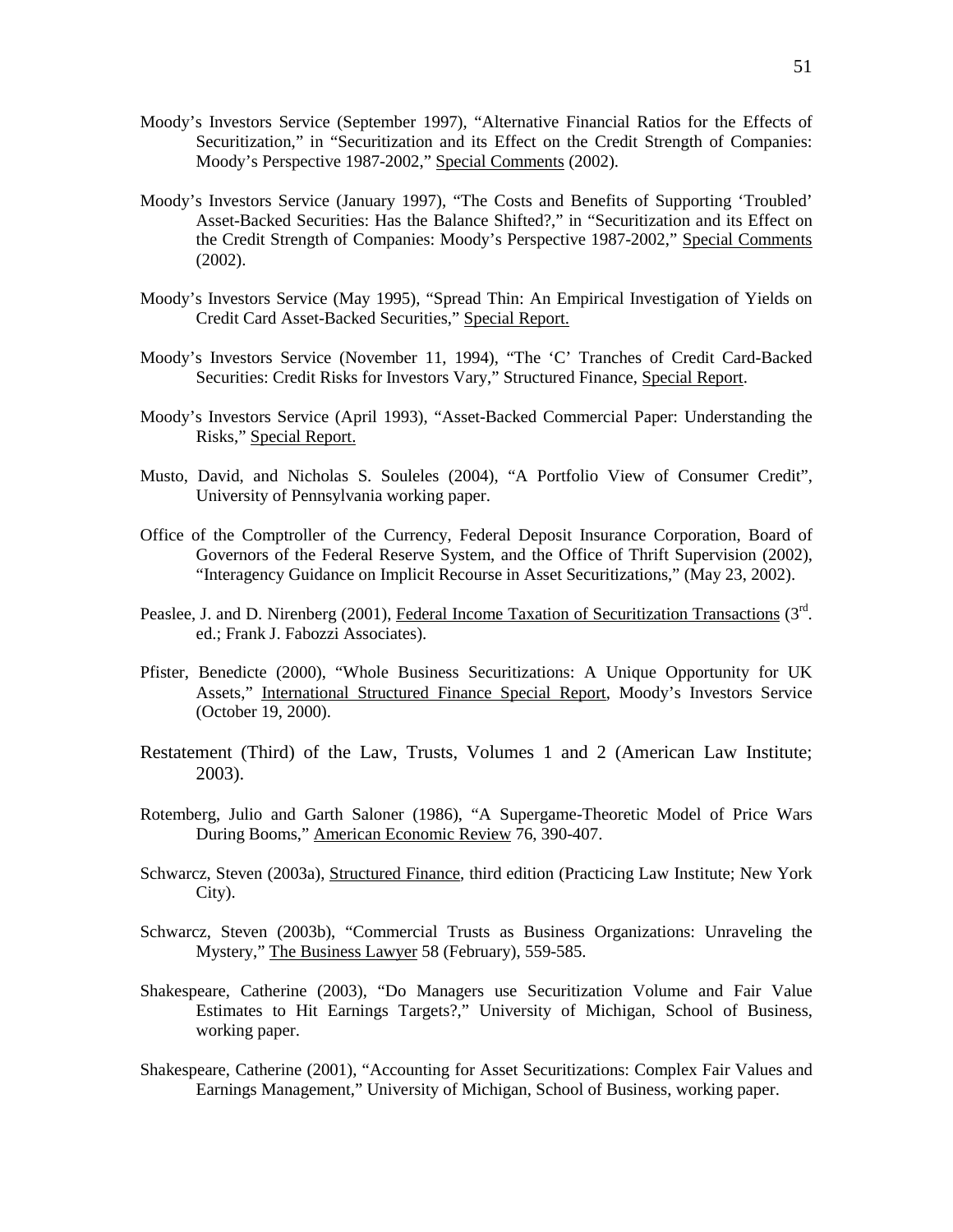- Shevlin, Terrence (1987), "Taxes and Off-Balance Sheet Financing: Research and Development Limited Partnerships," The Accounting Review 52, 480-509.
- Sitkoff, Robert H. (2003), "Trust Law, Corporate Law, and Capital Market Efficiency," University of Michigan Law School, John M. Olin Center for Law & Economics Working Paper No. 20.

Standard and Poor's (no date), Structured Finance: Credit Card Criteria.

Standard and Poor's (2002), U.S. Legal Criteria for "Recycled" Special Purpose Entities.

Weidner, Donald (2000), "Synthetic Leases: Structure Finance, Financial Accounting and Tax Ownership," Florida State University, College of Law, Working Paper No. 06 (April 2000).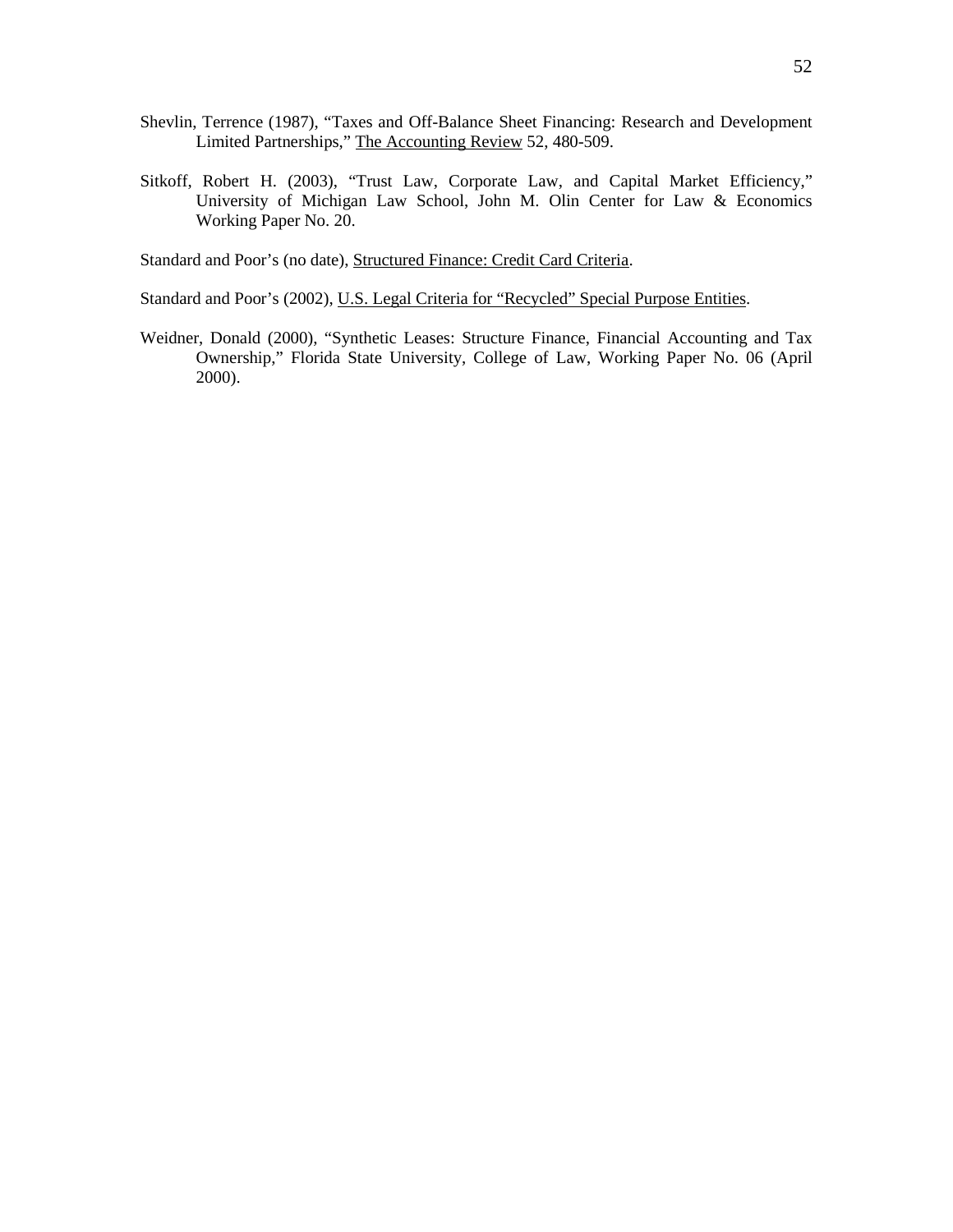

 **Figure 1: A Two-Tiered Bankruptcy Remote Structure** 

Source: Moody's (August 30, 2002).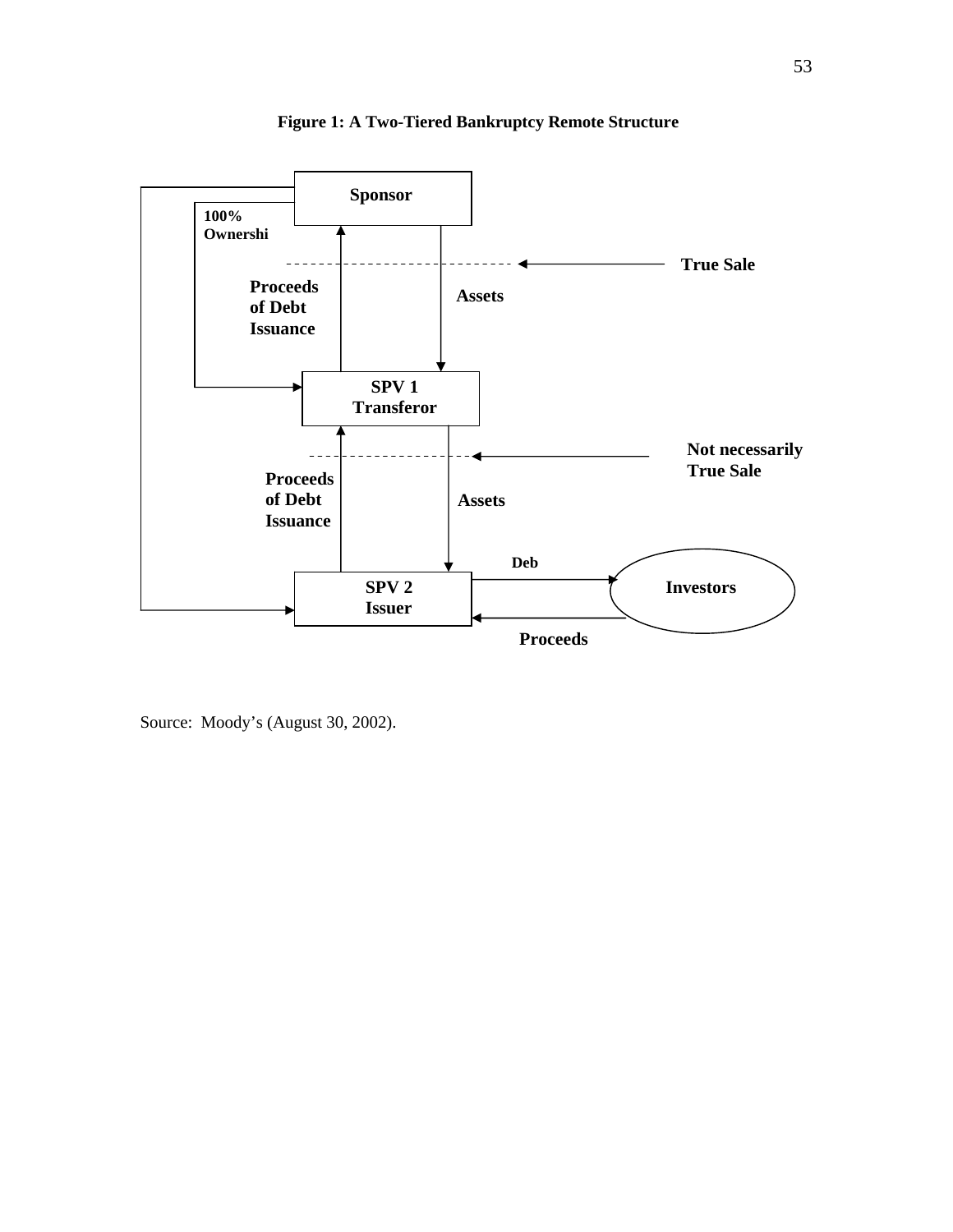

**Figure 2: Schematic of a Securitization Transaction**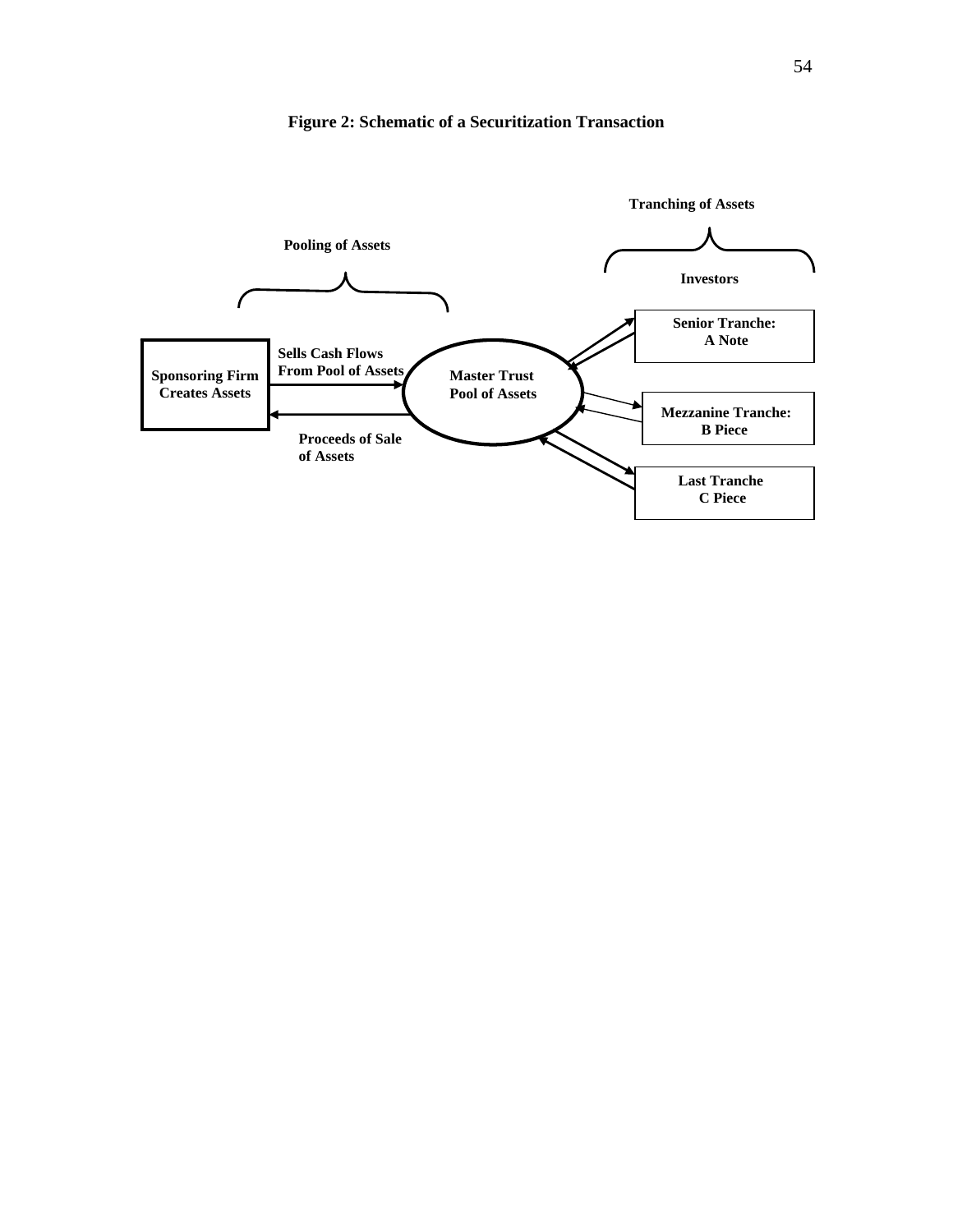**Figure 3** 



Source: Bond Market Association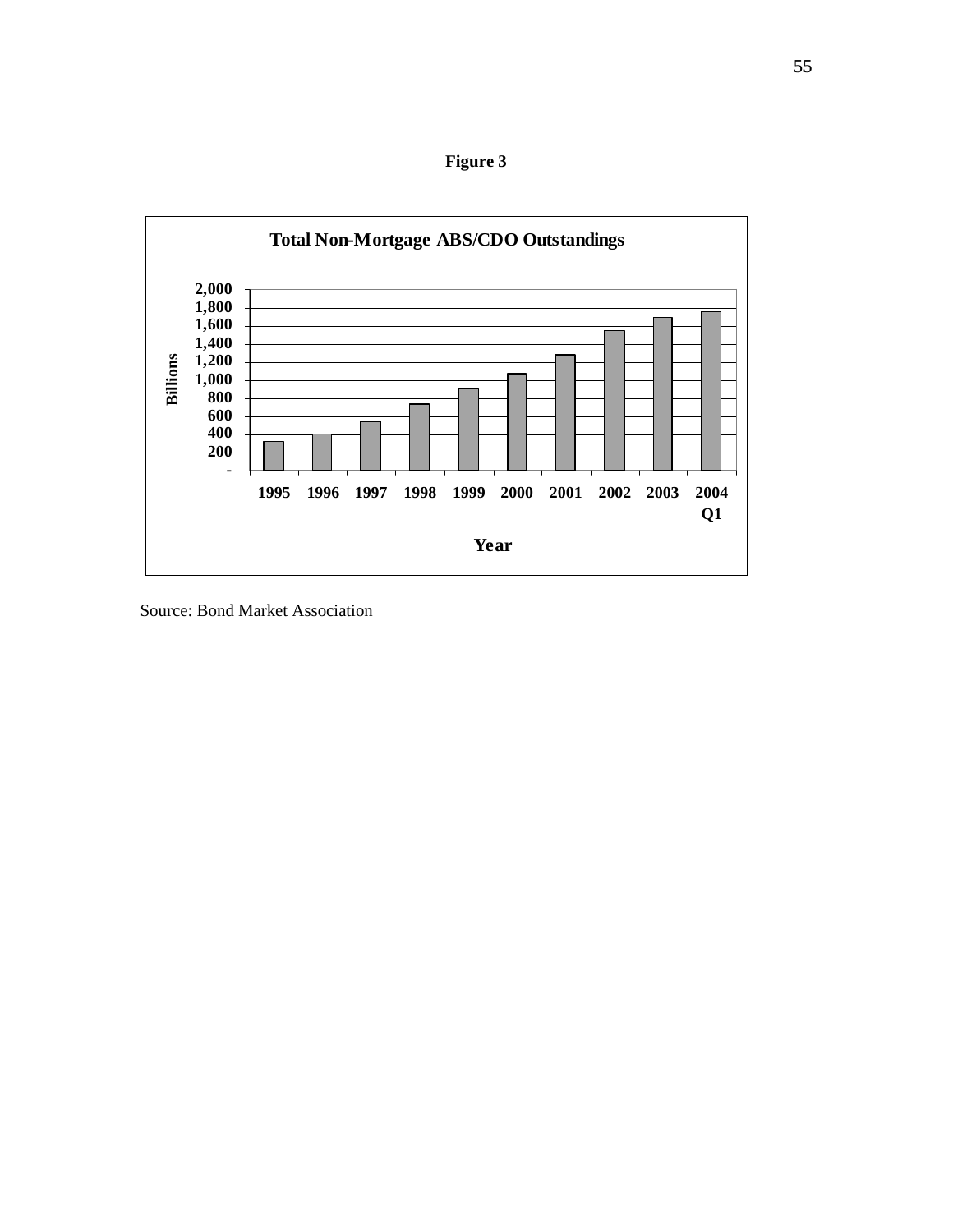

**Figure 4: Asset-Backed Commercial Paper Conduits** 

Source: Board of Governors of the Federal Reserve System (http://www.federalreserve.gov/releases/cp/histouts.txt )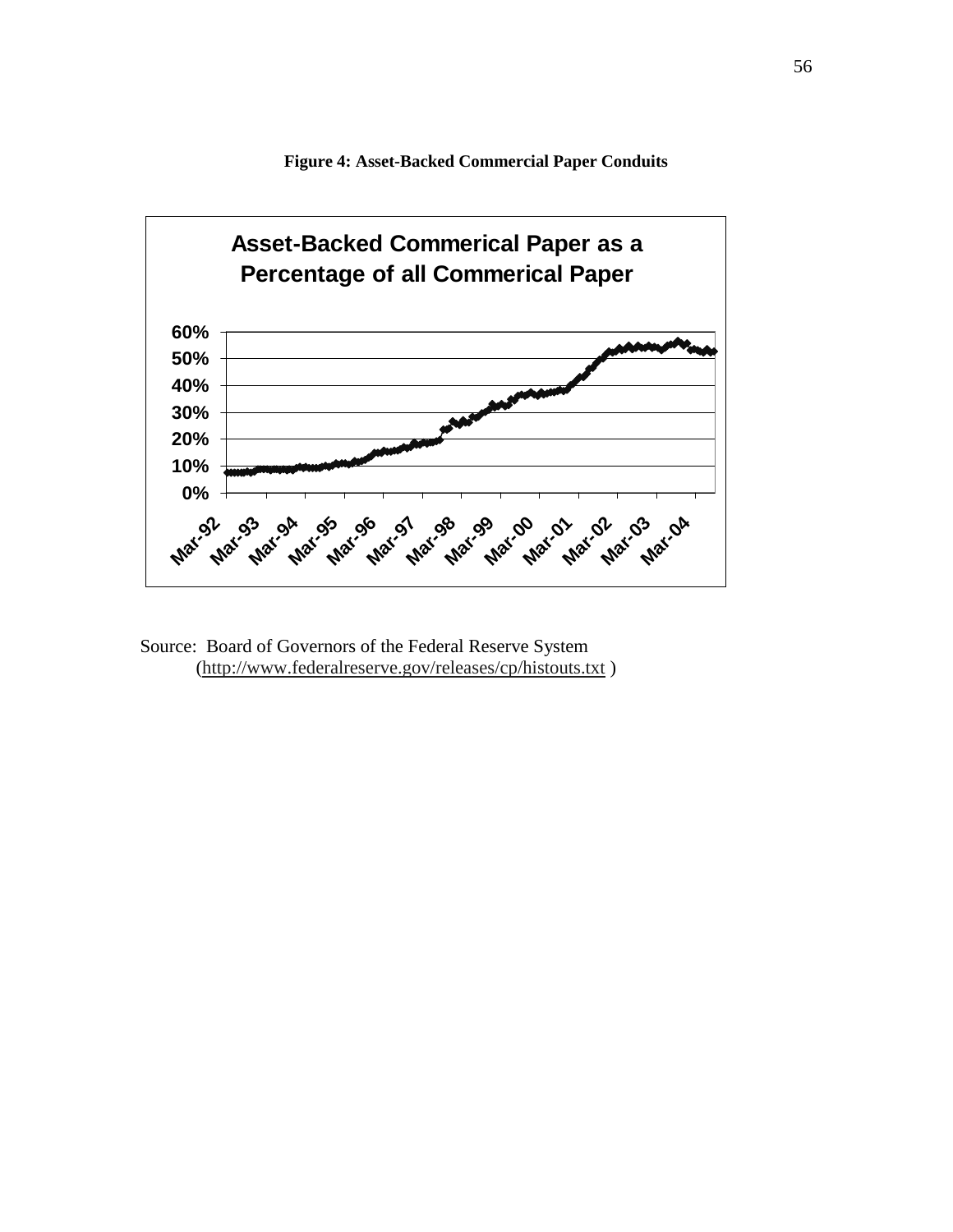|         |       | <b>Credit</b> | Home          | <b>Manufactured</b> | <b>Student</b> | Equipment     |                |              |
|---------|-------|---------------|---------------|---------------------|----------------|---------------|----------------|--------------|
|         | Cars  | Cards         | <b>Equity</b> | <b>Housing</b>      | Loans          | <b>Leases</b> | <b>CBO/CDO</b> | <b>Other</b> |
| 1995    | 59.5  | 153.1         | 33.1          | 11.2                | 3.7            | 10.6          | 1.2            | 43.9         |
| 1996    | 71.4  | 180.7         | 51.6          | 14.6                | 10.1           | 23.7          | 1.4            | 50.9         |
| 1997    | 77    | 214.5         | 90.2          | 19.1                | 18.3           | 35.2          | 19             | 62.5         |
| 1998    | 86.9  | 236.7         | 124.2         | 25                  | 25             | 41.1          | 47.6           | 144.7        |
| 1999    | 114.1 | 257.9         | 141.9         | 33.8                | 36.4           | 51.4          | 84.6           | 180.7        |
| 2000    | 133.1 | 306.3         | 151.5         | 36.9                | 41.1           | 58.8          | 124.5          | 219.6        |
| 2001    | 187.9 | 361.9         | 185.1         | 42.7                | 60.2           | 70.2          | 167.1          | 206.1        |
| 2002    | 221.7 | 397.9         | 286.5         | 44.5                | 74.4           | 68.3          | 234.5          | 215.4        |
| 2003    | 234.5 | 401.9         | 346           | 44.3                | 99.2           | 70.1          | 250.9          | 246.8        |
| 2004 Q1 | 238.2 | 406.5         | 385.1         | 43.9                | 102.4          | 68.7          | 253.3          | 250.4        |

**Table 1: Asset-Backed Securities Outstanding Amounts** 

Source: Bond Market Association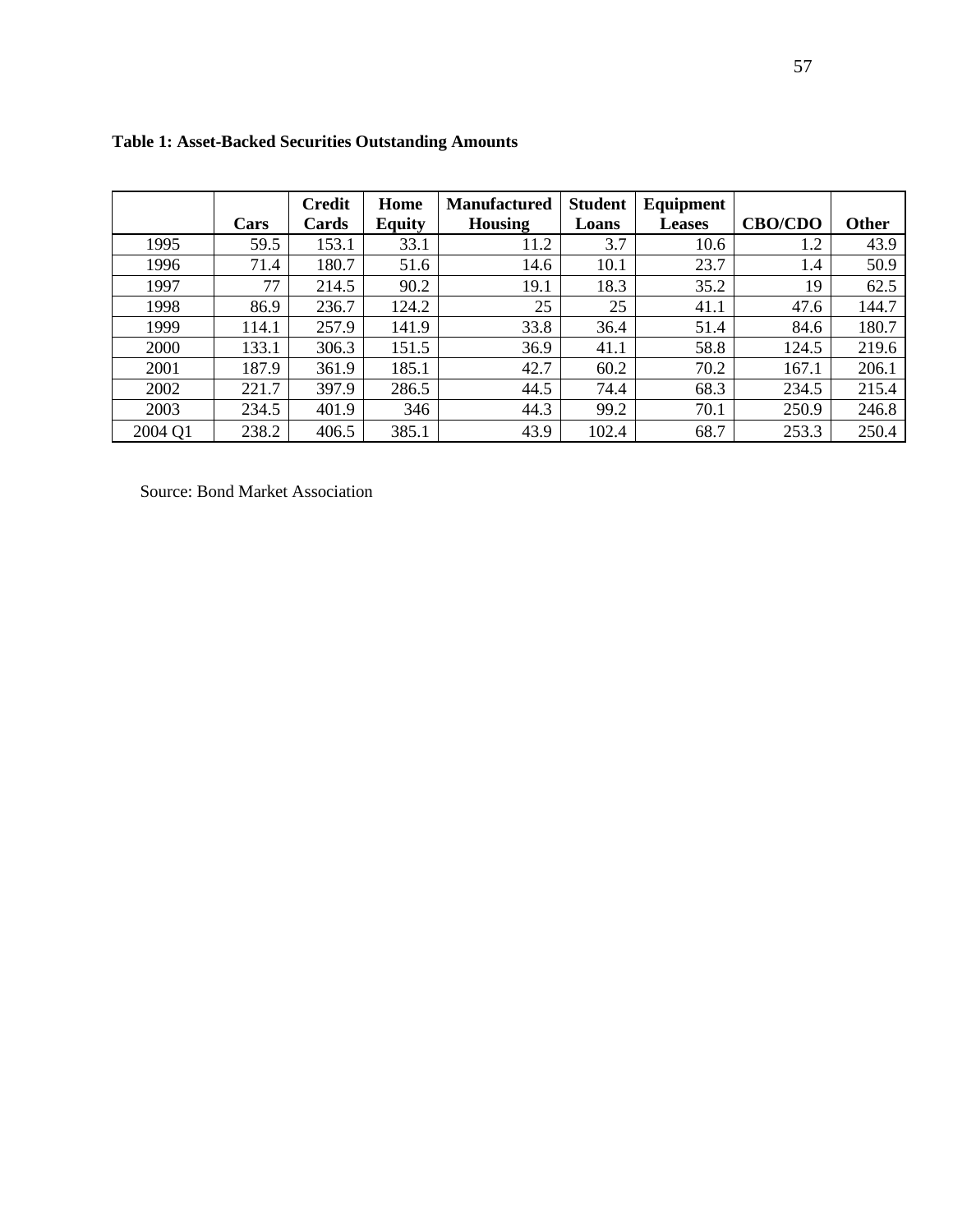|              | mean | s.d. |
|--------------|------|------|
|              |      |      |
| Spread       | 0.48 | 0.68 |
| RatingAA     | 0.25 | 0.44 |
| RatingA      | 0.49 | 0.50 |
| RatingB      | 0.26 | 0.44 |
| LowSub       | 0.25 | 0.44 |
| Maturity     | 5.70 | 2.25 |
| SellersInt   | 6.38 | 1.21 |
| FixedRt      | 0.35 | 0.48 |
| I_CCA        | 0.43 | 0.50 |
| <b>I_LOC</b> | 0.03 | 0.17 |
| <b>I_RES</b> | 0.01 | 0.08 |
| I_Other      | 0.02 | 0.15 |
| Seasoned     | 0.43 | 0.50 |
| Chargeoff    | 5.35 | 1.86 |

**Table 2: Sponsor Ratings and Initial Spreads on A Notes: Summary Statistics** 

Notes: N=167. The sample is that for A Notes in Table 3 column (5), averaging over 1988-99.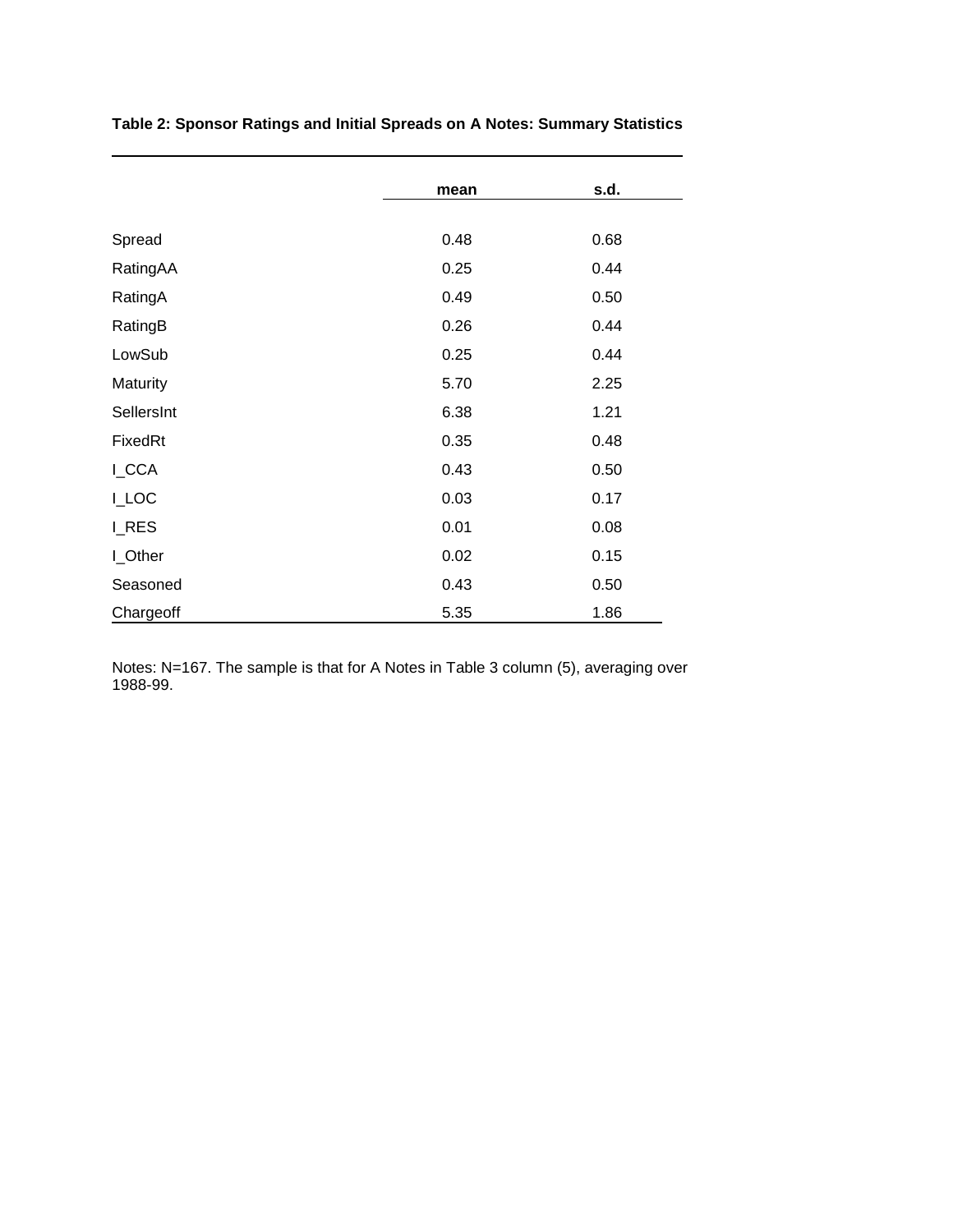|              | (1)      |         | (2)                 |         | (3)                  |         | (4)        |         | (5)            |         |
|--------------|----------|---------|---------------------|---------|----------------------|---------|------------|---------|----------------|---------|
|              | coef.    | t       | coef.               | t       | coef.                | t       | coef.      | t       | coef.          | t       |
|              |          |         |                     |         |                      |         |            |         |                |         |
| <b>Yr89</b>  | $-0.565$ | $-0.92$ | $\blacksquare$      |         | $\blacksquare$       |         |            |         |                |         |
| <b>Yr90</b>  |          |         |                     |         |                      |         |            |         |                |         |
| Yr91         | 0.915    | 2.79    | 1.263               | 2.13    | 0.339                | 0.73    | 1.360      | 2.82    | 0.671          | 1.34    |
| Yr92         | 0.886    | 1.72    | $\mathcal{L}^{\pm}$ |         | $\epsilon$           |         | $\epsilon$ |         | $\mathbf{r}$   |         |
| Yr93         | 0.275    | 0.77    | 1.456               | 3.96    | $\ddot{\phantom{a}}$ |         | 1.037      | 3.13    | 0.491          | 1.29    |
| Yr94         | $-0.004$ | $-0.01$ | 0.069               | 0.24    | $-0.804$             | $-3.26$ | 0.216      | 0.85    | 0.034          | 0.11    |
| Yr95         | $-0.771$ | $-2.32$ | $-0.150$            | $-0.56$ | $-1.155$             | $-4.81$ | $-0.137$   | $-0.57$ | $-0.409$       | $-1.44$ |
| Yr96         | $-0.903$ | $-2.78$ | $-0.196$            | $-0.74$ | $-1.091$             | $-4.44$ | $-0.080$   | $-0.34$ | $-0.456$       | $-1.70$ |
| Yr97         | $-0.819$ | $-2.52$ | $-0.132$            | $-0.54$ | $-1.126$             | $-4.77$ | $-0.106$   | $-0.48$ | $-0.519$       | $-2.07$ |
| Yr98         | $-0.940$ | $-2.84$ | $-0.302$            | $-1.33$ | $-1.274$             | $-5.44$ | $-0.262$   | $-1.26$ | $-0.502$       | $-2.27$ |
| Yr99         | $-0.659$ | $-1.60$ | $\sim$              |         | $-1.019$             | $-3.52$ | $\sim$     |         | $\mathbf{r}$ . |         |
| LowSub       |          |         | 0.398               | 2.81    | 0.147                | 1.29    | 0.136      | 1.14    | 0.173          | 1.57    |
| Maturity     |          |         |                     |         | 0.050                | 3.20    | 0.049      | 3.10    | 0.039          | 2.56    |
| SellersInt   |          |         |                     |         | $-0.030$             | $-0.39$ | $-0.027$   | $-0.33$ | 0.004          | 0.06    |
| FixedRt      |          |         |                     |         | 0.713                | 8.67    | 0.722      | 8.09    | 0.726          | 9.05    |
| I_CCA        |          |         |                     |         |                      |         | $-0.066$   | $-0.39$ |                |         |
| <b>I_LOC</b> |          |         |                     |         |                      |         | $-0.107$   | $-0.28$ |                |         |
| <b>I_RES</b> |          |         |                     |         |                      |         | $-0.228$   | $-0.46$ |                |         |
| I_Other      |          |         |                     |         |                      |         | 0.014      | 0.06    |                |         |
| Seasoned     |          |         |                     |         |                      |         |            |         | $-0.331$       | $-2.92$ |
| Chargeoff    |          |         |                     |         |                      |         |            |         | 0.098          | 2.48    |
| RatingA      | 0.235    | 1.29    | 0.266               | 1.49    | 0.324                | 2.31    | 0.321      | 2.25    | 0.363          | 2.60    |
| RatingB      | 0.463    | 2.33    | 0.414               | 2.06    | 0.455                | 2.90    | 0.450      | 2.80    | 0.514          | 3.34    |
| # obs        | 229      |         | 172                 |         | 171                  |         | 171        |         | 167            |         |
| Adj R2       | 0.59     |         | 0.47                |         | 0.69                 |         | 0.68       |         | 0.70           |         |

**Table 3: Sponsor Ratings and Initial Spreads on A Notes** 

Notes: The dependent variable is the initial spread on the A notes. Estimation is by OLS. The omitted year is 1988. The omitted rating (of the sponsor) is AA; Rating B signifies Baa and Ba ratings. All regressions include trust dummies. For variable definitions, see the text.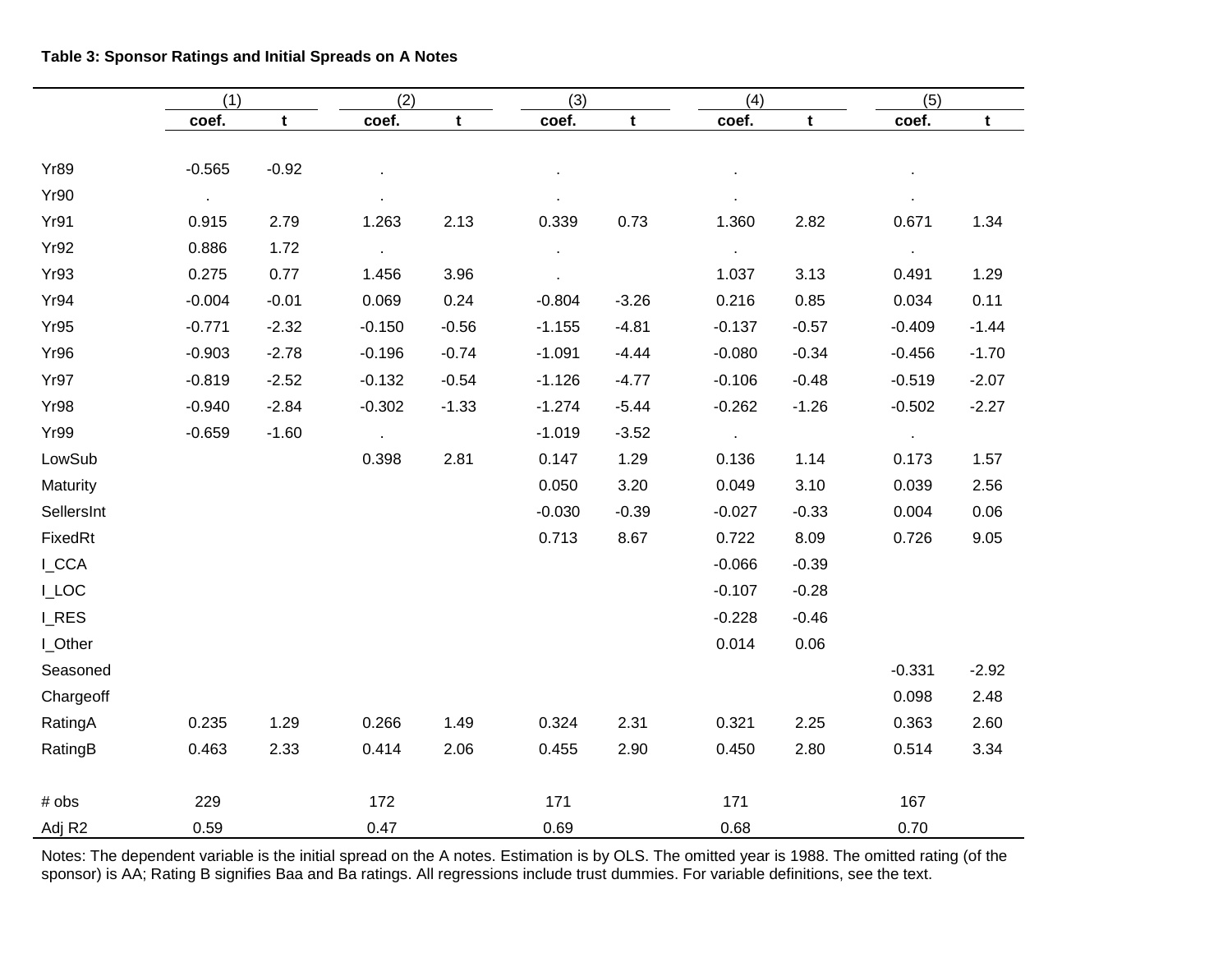|              | (1)      |         | (2)      |         | (3)      |         | (4)      |         | (5)                          |         |  |
|--------------|----------|---------|----------|---------|----------|---------|----------|---------|------------------------------|---------|--|
|              | coef.    | t       | coef.    | t       | coef.    | t       | coef.    | t       | coef.                        | t       |  |
|              |          |         |          |         |          |         |          |         |                              |         |  |
| <b>Yr89</b>  | $-0.565$ | $-0.92$ |          |         |          |         |          |         |                              |         |  |
| <b>Yr90</b>  | $\sim$   |         |          |         |          |         |          |         |                              |         |  |
| <b>Yr91</b>  | 0.940    | 3.22    | 0.112    | 0.25    | 0.570    | 1.62    | 0.525    | 1.49    | 0.831                        | 2.14    |  |
| <b>Yr92</b>  | 0.922    | 2.39    | 0.937    | 1.16    | 1.303    | 2.06    | 1.292    | 2.04    | 1.251                        | 1.88    |  |
| Yr93         | 0.341    | 1.08    |          |         |          |         |          |         | 0.318                        | 1.06    |  |
| Yr94         | 0.264    | 0.89    | $-0.628$ | $-2.68$ | $-0.183$ | $-0.99$ | $-0.247$ | $-1.31$ | 0.472                        | 1.94    |  |
| Yr95         | $-0.770$ | $-2.59$ | $-1.382$ | $-5.99$ | $-0.965$ | $-5.23$ | $-1.024$ | $-5.43$ | $-0.356$                     | $-1.60$ |  |
| Yr96         | $-0.893$ | $-3.04$ | $-1.503$ | $-6.49$ | $-0.875$ | $-4.68$ | $-0.952$ | $-4.92$ | $-0.329$                     | $-1.57$ |  |
| Yr97         | $-0.891$ | $-3.04$ | $-1.508$ | $-6.69$ | $-0.946$ | $-5.24$ | $-1.010$ | $-5.38$ | $-0.406$                     | $-2.06$ |  |
| Yr98         | $-0.996$ | $-3.35$ | $-1.637$ | $-7.24$ | $-1.113$ | $-6.20$ | $-1.192$ | $-6.38$ | $-0.395$                     | $-2.29$ |  |
| Yr99         | $-0.727$ | $-2.12$ | $-1.411$ | $-4.97$ | $-0.919$ | $-4.13$ | $-1.000$ | $-4.04$ | $\mathcal{L}_{\mathrm{eff}}$ |         |  |
| LowSub       |          |         | 0.203    | 1.77    | 0.010    | 0.11    | $-0.023$ | $-0.25$ | 0.010                        | 0.11    |  |
| LowSubJr     |          |         | 0.350    | 2.66    | 0.096    | 0.92    | 0.066    | 0.62    | 0.116                        | 1.10    |  |
| Maturity     |          |         |          |         | 0.044    | 3.98    | 0.042    | 3.75    | 0.038                        | 3.44    |  |
| SellersInt   |          |         |          |         | $-0.032$ | $-0.53$ | $-0.022$ | $-0.35$ | $-0.010$                     | $-0.17$ |  |
| FixedRt      |          |         |          |         | 0.858    | 13.22   | 0.878    | 13.05   | 0.889                        | 13.70   |  |
| I_CCA        |          |         |          |         |          |         | $-0.208$ | $-1.65$ |                              |         |  |
| <b>I_LOC</b> |          |         |          |         |          |         | $-0.250$ | $-0.88$ |                              |         |  |
| <b>LRES</b>  |          |         |          |         |          |         | $-0.271$ | $-0.74$ |                              |         |  |
| I_Other      |          |         |          |         |          |         | 0.005    | 0.03    |                              |         |  |
| Seasoned     |          |         |          |         |          |         |          |         | $-0.348$                     | $-3.86$ |  |
| Chargeoff    |          |         |          |         |          |         |          |         | 0.070                        | 2.25    |  |
| Junior       | 0.286    | 4.95    | 0.039    | 0.35    | 0.261    | 2.92    | 0.291    | 3.19    | 0.259                        | 2.95    |  |
| RatingA      | 0.154    | 1.15    | 0.215    | 1.56    | 0.285    | 2.66    | 0.274    | 2.54    | 0.331                        | 3.01    |  |
| RatingB      | 0.420    | 2.86    | 0.457    | 2.94    | 0.465    | 3.83    | 0.454    | 3.69    | 0.522                        | 4.26    |  |
|              |          |         |          |         |          |         |          |         |                              |         |  |
| # obs        | 411      |         | 329      |         | 328      |         | 328      |         | 320                          |         |  |
| Adj R2       | 0.63     |         | 0.52     |         | 0.72     |         | 0.72     |         | 0.72                         |         |  |

**Table 4: Sponsor Ratings and Initial Spreads on A and B Notes** 

Notes: See Table 3.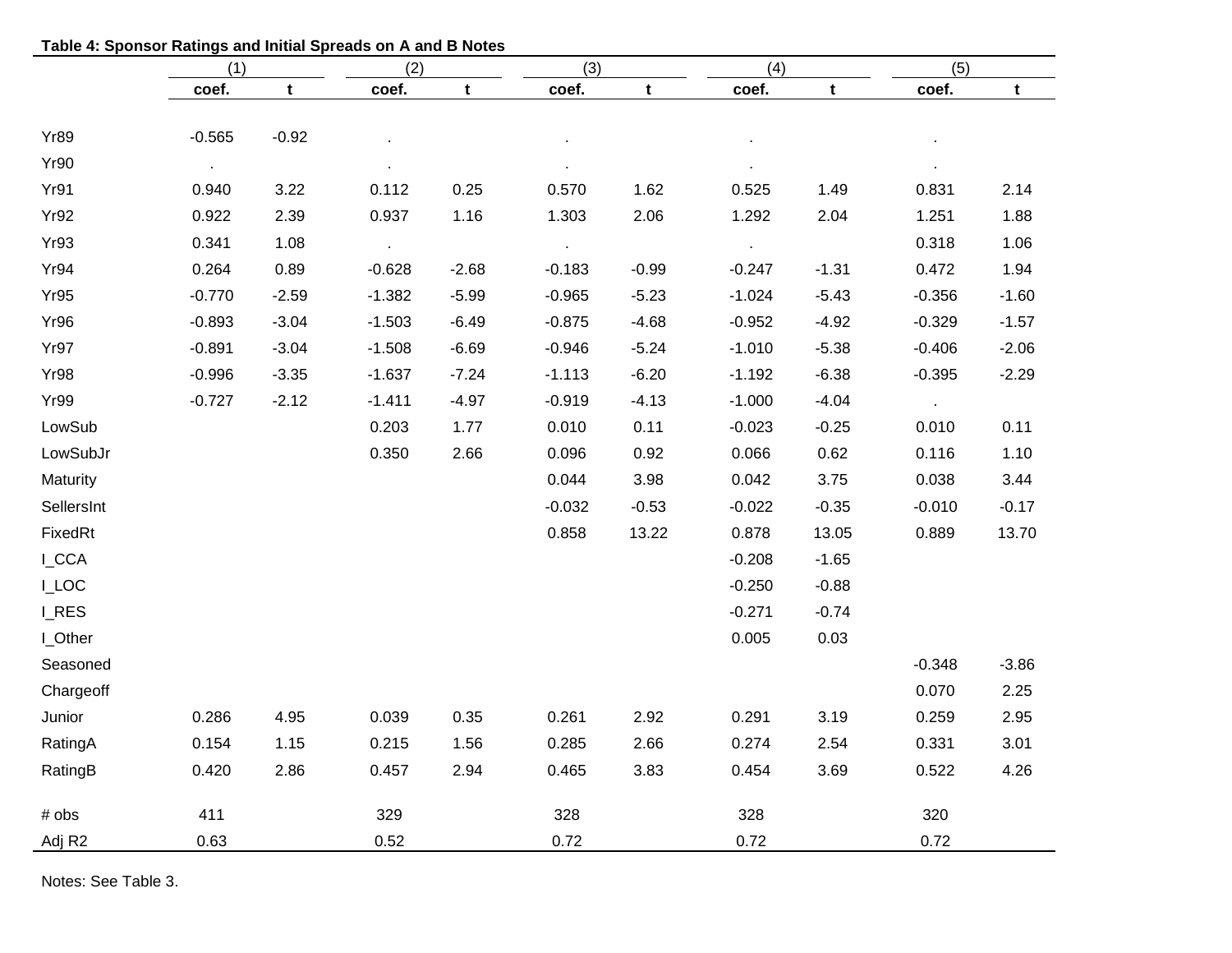|                 | 1991-2000 |       | 2000  |       |
|-----------------|-----------|-------|-------|-------|
|                 | mean      | s.d.  | mean  | s.d.  |
|                 |           |       |       |       |
| I Sec           | 0.113     | 0.317 | 0.146 | 0.317 |
| Sec/Assets      | 0.033     | 0.124 | 0.041 | 0.124 |
| RatingAA        | 0.462     | 0.499 | 0.474 | 0.499 |
| RatingA         | 0.446     | 0.497 | 0.397 | 0.497 |
| RatingB         | 0.092     | 0.289 | 0.129 | 0.289 |
| Assets (mil \$) | 16.0      | 39.1  | 25.4  | 39.1  |
| CC/Assets       | 0.050     | 0.178 | 0.038 | 0.178 |
| CapRatio        | 0.086     | 0.036 | 0.086 | 0.034 |
| # obs           | 5012      |       | 363   |       |

**Table 5: Sponsor Ratings and the Propensity to Securitize: Summary Statistics** 

Notes: In the first panel the sample is that for Table 6 columns (1) and (2), averaging over Call Report Data quarters 1991:09 - 2000:06. The second panel averages over only 2000:03 and 2000:06. See Table 6 and text for variable definitions.